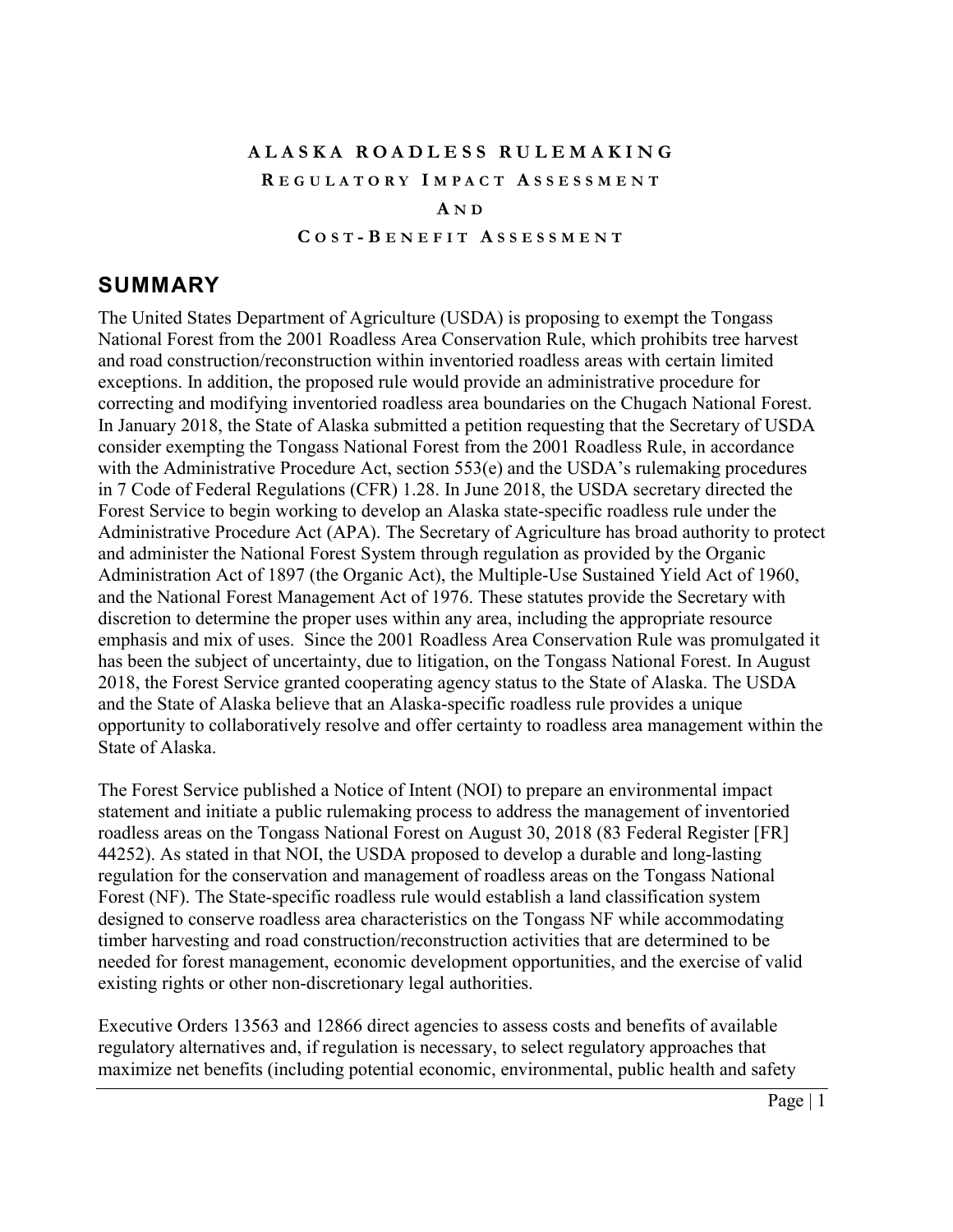effects, distributive impacts, and equity). These executive orders require that agencies conduct a regulatory analysis for economically significant regulatory actions. Economically significant regulatory actions are those that have an annual effect on the economy of \$100 million or more or adversely affect the economy or economic sectors. This rule has been designated a significant regulatory action and the economic effects are estimated to be less than \$100 million per year.

This document also examines cost to address the Executive Order 13771 requirement to provide the Agency's best estimates of the total costs or savings associated with each new regulation or repealed regulation. Executive Order 13771, Reducing Regulation and Controlling Regulatory Costs, issued January 30, 2017, requires significant new regulations shall, to the extent permitted by law, be offset by the elimination of existing costs associated with at least two prior regulations.

For this rulemaking, USDA has elected to circulate the, full text, proposed rule for public comment. The proposal corresponds to the roadless management regime represented in Alternative 6 of the Draft Environmental Impact Statement for the Alaska Roadless Rule. The Department believes that providing the full text rendition of the rule will facilitate public understanding and comment for this rulemaking.

None of the regulatory alternatives propose changes to the projected timber sale quantity or timber demand projections set out in the Tongass Land and Resource Management Plan. The Tongass National Forest, in compliance with the Tongass Timber Reform Act (1990), seeks to provide an annual supply of timber to meet market demand to the extent consistent with providing for multiple use and sustained use of all renewable forest resources, and other requirements, including the National Forest Management Act of 1976 (NFMA). While projected harvest levels are not expected to be materially different under any of the alternatives under consideration, the roadless rule can influence the potential location or likelihood of future timber harvesting between the various alternatives. In other words, the alternatives examine different mixes of land areas and timber restrictions that would incrementally increase management flexibility for how the forest plan's timber harvest goals can be better achieved, but does not alter the plan's underlying goals or projected outcomes. In addition to timber related impacts this report includes discussion of recreation and tourism, commercial fisheries, mining related industries and impacts to non-market or non-use benefit categories.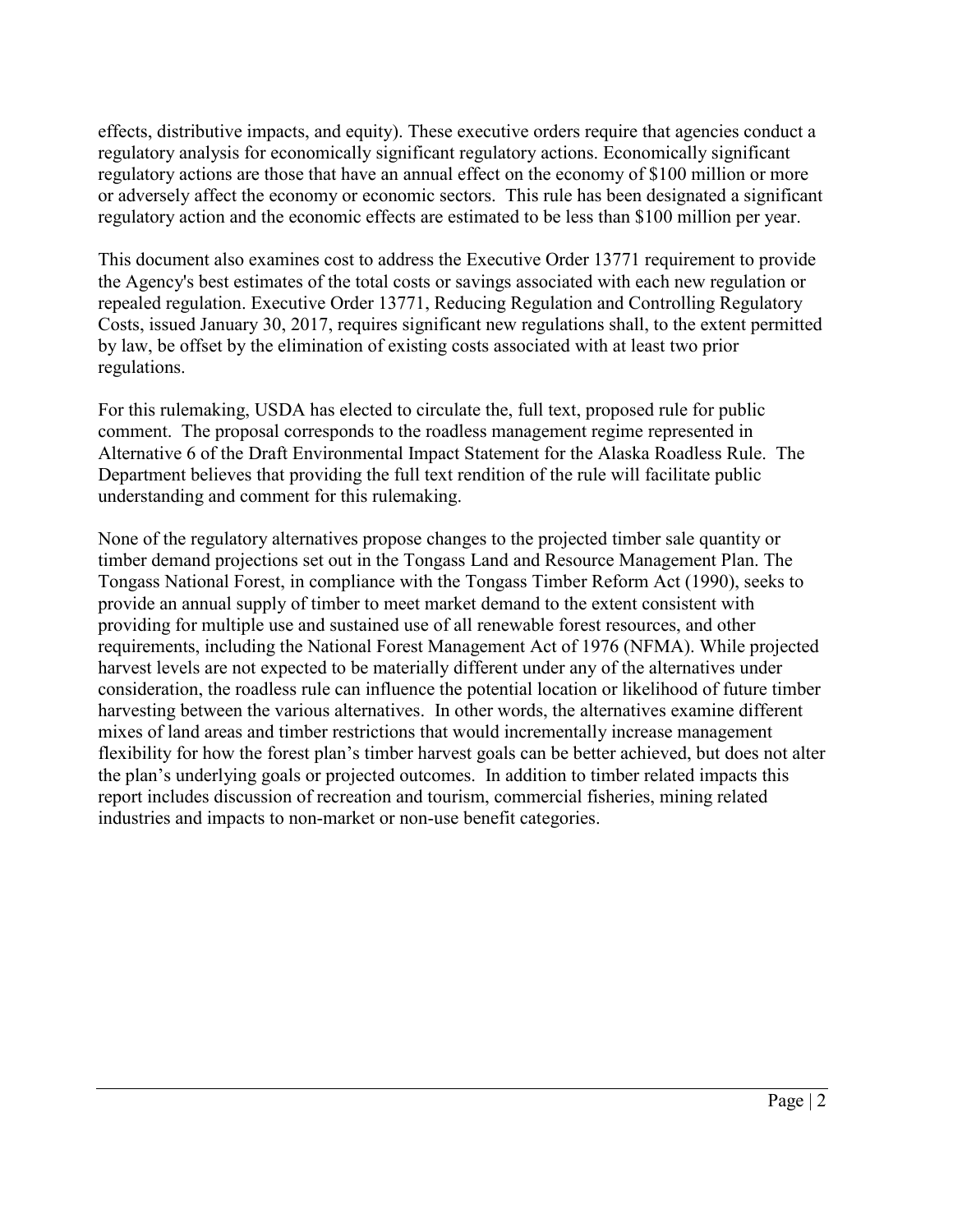# Contents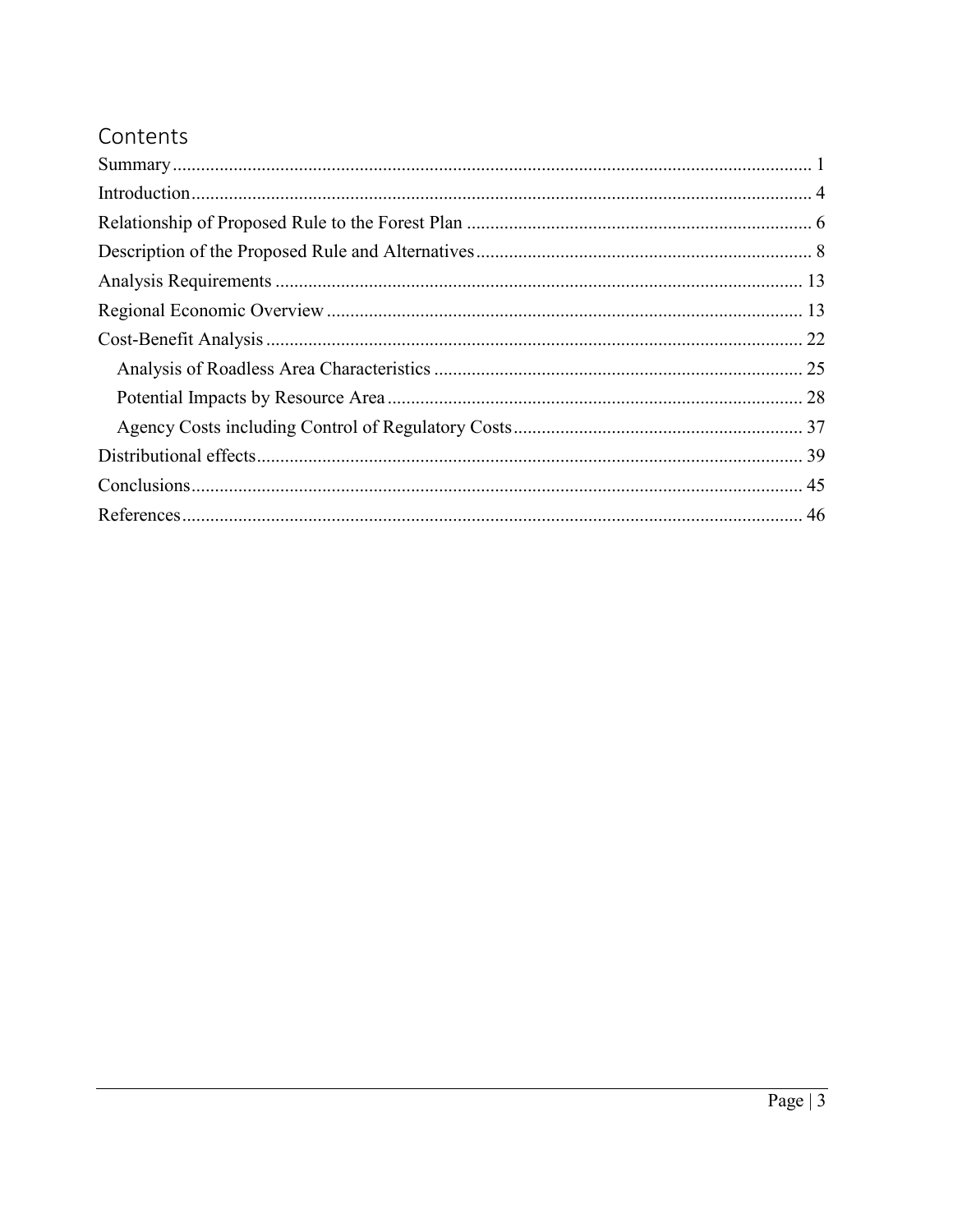# <span id="page-3-0"></span>**INTRODUCTION**

The Roadless Area Conservation Rule (2001 Roadless Rule) was adopted into regulations at Title 36 of the CFR Part 294 (36 CFR 294), Subpart B (66 FR 3244) in January 2001. Currently, about 9.2 million acres (55 percent) of the Tongass are managed as "inventoried roadless areas" (IRAs). IRAs contain generally undeveloped areas that are typically 5,000 acres or greater in size. The 2001 Roadless Rule applies nationwide (except Idaho and Colorado), and currently provides management direction for IRAs on 44.7 million acres of National Forests (approximately 24 percent of total National Forest System [NFS] lands) by prohibiting road construction and reconstruction and timber cutting, sale, or removal in those IRAs, with certain exceptions.

Since its promulgation, the 2001 Roadless Rule has been the subject of litigation. In 2001, the State of Alaska filed a complaint, challenging the USDA promulgation of the 2001 Roadless Rule and its application in Alaska. The USDA and the State of Alaska reached a settlement in 2003, and the USDA subsequently issued a rule temporarily exempting the Tongass NF from the 2001 Roadless Rule. In 2011, a federal court (District of Alaska) set aside the Tongass NF's exemption and reinstated the 2001 Roadless Rule on the Tongass NF (with special instructions). The Alaska District Court's ruling was initially reversed by a three-judge panel of the Ninth Circuit, but the District Court's ruling was ultimately upheld in a 6–5 en banc ruling of the Ninth Circuit in 2015. Consequently, the 2001 Roadless Rule remains in effect in Alaska and the Forest Service continues to apply the 2001 National Rule to the Tongass NF.

In January 2018, the State of Alaska submitted a petition requesting that the Secretary of Agriculture consider exempting the Tongass NF from the 2001 Roadless Rule, pursuant to the APA and the USDA's petition procedures in 7 CFR 1.28. In June 2018, the Secretary of Agriculture directed the Forest Service to begin working to develop an Alaska state-specific roadless rule. In August 2018, the Forest Service granted cooperating agency status in the preparation of analysis and documentation under the National Environmental Policy Act (40 CFR 1501.6) to the State of Alaska. The Forest Service published a Notice of Intent (NOI) to prepare an environmental impact statement (EIS) and initiate a public rulemaking process to address the management of IRAs on the Tongass NF on August 30, 2018 (83 FR 44252). As stated in that NOI, the USDA proposes to develop a durable and long-lasting regulation for the conservation and management of roadless areas on the Tongass NF. The state-specific roadless rule would establish a land classification system designed to conserve roadless area characteristics on the Tongass NF while accommodating timber harvest and road construction/reconstruction activities that are determined to be needed for forest management, economic development opportunities, and the exercise of valid existing rights or other non-discretionary legal authorities.

This report meets the requirements of Executive Order 12866 for a significant rule. Executive Orders 13563 and 12866 direct agencies to assess costs and benefits of available regulatory alternatives and, if regulation is necessary, to select regulatory approaches that maximize net benefits (including potential economic, environmental, public health and safety effects, distributive impacts, and equity). Executive Order 13563 emphasizes the importance of quantifying both costs and benefits, of reducing costs, of harmonizing rules, and of promoting flexibility. These executive orders require that agencies conduct a regulatory analysis for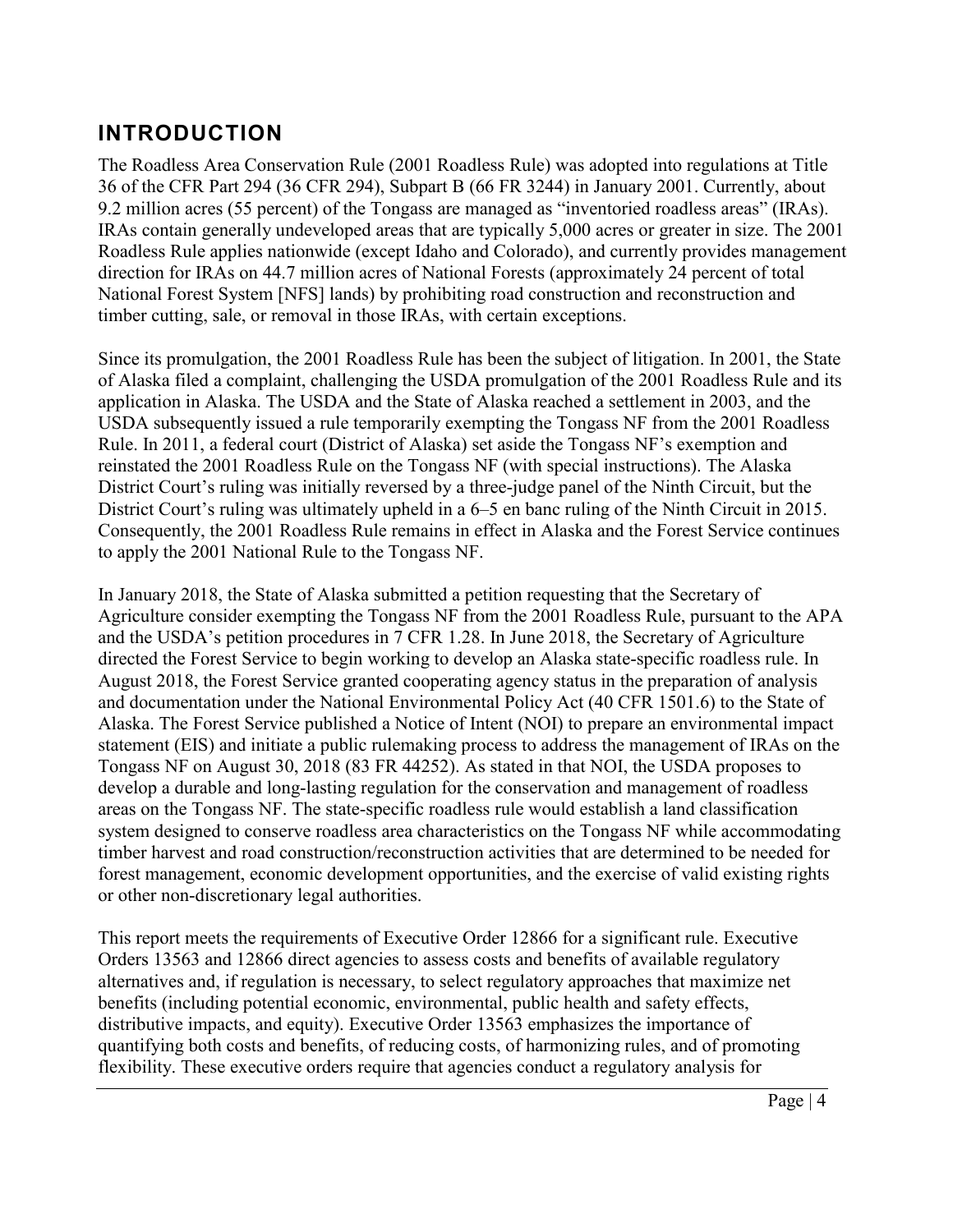economically significant regulatory actions. Economically significant regulatory actions are those that have an annual effect on the economy of \$100 million or more or adversely affect the economy or economic sectors. Under the proposed rule (Alternatives 6), additional timber harvest opportunities would be provided with removal of all 9.2 million inventoried roadless acres on the Tongass from roadless protection (Table 1). Estimated gains of suitable old growth (165,000 acres) are equivalent to about 72 percent of the acres available under the baseline 2001 Roadless Rule and almost seven times the old-growth acres expected to be harvested over the next 25 years (24,000 acres); thus the proposed rule would not decrease timber related jobs, income or output. None of the regulatory alternatives propose changes to the projected timber sale quantity or timber demand projections set out in the Tongass Land and Resource Management Plan. The Tongass National Forest, in compliance with the Tongass Timber Reform Act (1990), seeks to provide an annual supply of timber to meet market demand to the extent consistent with providing for multiple use and sustained use of all renewable forest resources, and other requirements, including NFMA. The proposed rule is not anticipated to alter output or employment in local economies associated with recreation and tourism, commercial fisheries and mining related industries (see the discussion below for more detail) assuming existing protections remain in place, including those in the 2016 Forest Plan. The proposed rule has been designated a significant regulatory action. This rule has been designated a significant regulatory action and the economic effects are estimated to be less than \$100 million per year.

This document also examines cost to address the Executive Order 13771 requirement to provide the Agency's best estimates of the total costs or savings associated with each new regulation or repealed regulation. Recreationists and related industry (including outfitters and guides) could experience lost revenue from potential displacement due to timber harvest. Approximately \$77,000 in outfitter and guided related expenses and \$319,000 in total expenditures across all recreation related industries in Southeast Alaska (including outfitters and guides) from IRA visitors who may be subject to displacement from average annual young- and old-growth harvest<sup>[1](#page-4-0)</sup>. For some recreation uses, additional development for timber harvest and other infrastructure could provide increased access to the Forest and more opportunities. Nearly all new roads constructed under the regulatory alternatives would be closed following harvest. These roads would, therefore, not be available for use by highway vehicles or high-clearance vehicles. They may, however, be available for access by other methods and would, as a result, have the potential to affect existing recreation patterns. Some roads would be left open and available for access on maintained roads for administrative use, recreation and other uses such as infrastructure.

 $\overline{a}$ 

<span id="page-4-0"></span> $<sup>1</sup>$  These estimates provide an upper-bound ceiling for consideration of potential lost revenue, alongside cost savings</sup> to the timber industry, and should not be used as precise estimates of roadless area visitor expenditures or losses. Expenses incurred by visitors are not necessarily lost but subject to displacement related changes. While some businesses may lose revenues, if visitors choose not to travel to Southeast Alaska, others may see increases in revenues if visitors choose to stay longer or travel to substitute sites within Southeast Alaska. Detailed explanation and sources for this analysis is provided below in the Cost Benefit sub-section Potential Impacts by Resource Area.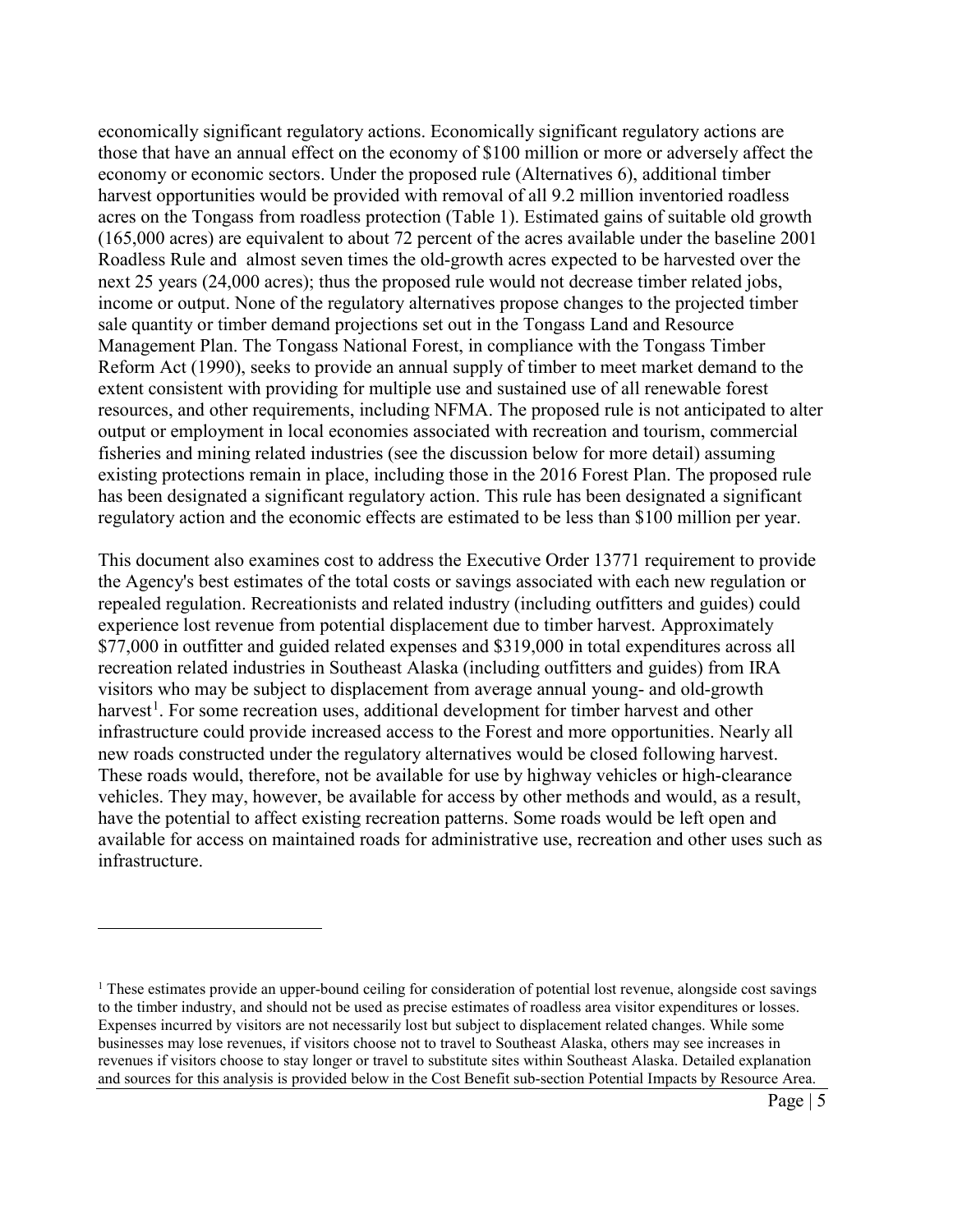If costs from potential displacement of recreationists accrued they would occur alongside cost reduction from more acres of land available for timber harvest. Timber harvest levels on the Tongass NF are set by the 2016 Forest Plan (USDA Forest Service 2016) and continual timber demand monitoring, currently 46 million board feet (MMBF). The propose rule (Alternatives 6) would increase flexibility for timber managers for designing timber sales that appraise positive. Cost savings from improved flexibility could, in turn, potentially improve the Forest Service's ability to offer economic sales that meet the needs of industry. Areas closer to markets, either a mill or export facility, are also more likely to offer more economic timber sale options. More distant areas would be relatively expensive to harvest and less likely to be accessed. Estimated harvest cost savings (felling, yarding, loading, etc.) range from \$1 to \$2 million dollars per year depending on the level of harvest (one standard deviation less than the average annual harvest on the Tongass NF over the last 16 years, in Table 4, to the harvest ceiling under the 2016 Forest Plan of 46 MMBF)<sup>[2](#page-5-1)</sup>. This range of harvest accounts for uncertainty in timber demand; accounting for past influences of the 2016 and 2008 Forest Plans by using the annual average depicted in Table 4. In addition the upper-bound or ceiling of 46 MMBF, set forth by the 2016 Forest Plan, is a projection of future demand. This includes the agency's responsibilities under the Tongass Timber Reform Act, which directs the Forest Service to seek to provide a supply of timber from the Tongass National Forest that meets annual market demand and the market demand for each planning cycle to the extent consistent with providing for the multiple-use and sustained-yield of all renewable resources and other applicable requirements, including NFMA. While many factors can influence the cost of timber harvest, areas along existing roads are typically more economically efficient, followed by areas where existing roads can be easily extended. The potential increase in roads would likely increase maintenance costs.

Because the proposed rule and other regulatory alternatives do not prescribe site-specific activities, it is difficult to predict changes in benefits under the different regulatory alternatives. It should also be emphasized that the types of benefits derived from uses of roadless areas in Alaska are far ranging and include a number of non-market and non-use benefit categories. As a consequence, benefits are discussed qualitatively in many sections of this report.

# <span id="page-5-0"></span>**RELATIONSHIP OF PROPOSED RULE TO THE FOREST PLAN**

The National Forest Management Act of 1976 (NFMA) requires the Forest Service to develop, maintain and as appropriate, revise land and resource management plans (forest plans) for units of the National Forest System. Land management plans provide a framework for integrated resource management and for guiding project and activity decision making, but plans do not authorize projects or activities or commit the Forest Service to take action. A revised Tongass Land Management Plan was issued in 1997, and amended in 2008 and 2016. Forest planning is a distinct and separate process from USDA's various roadless rulemakings. See Kootenai Tribe of

 $\overline{a}$ 

<span id="page-5-1"></span><sup>&</sup>lt;sup>2</sup> Detailed explanation of the source (USDA Forest Service 2019b) and calculations used in this analysis are provided below in the Cost Benefit sub-section Potential Impacts by Resource Area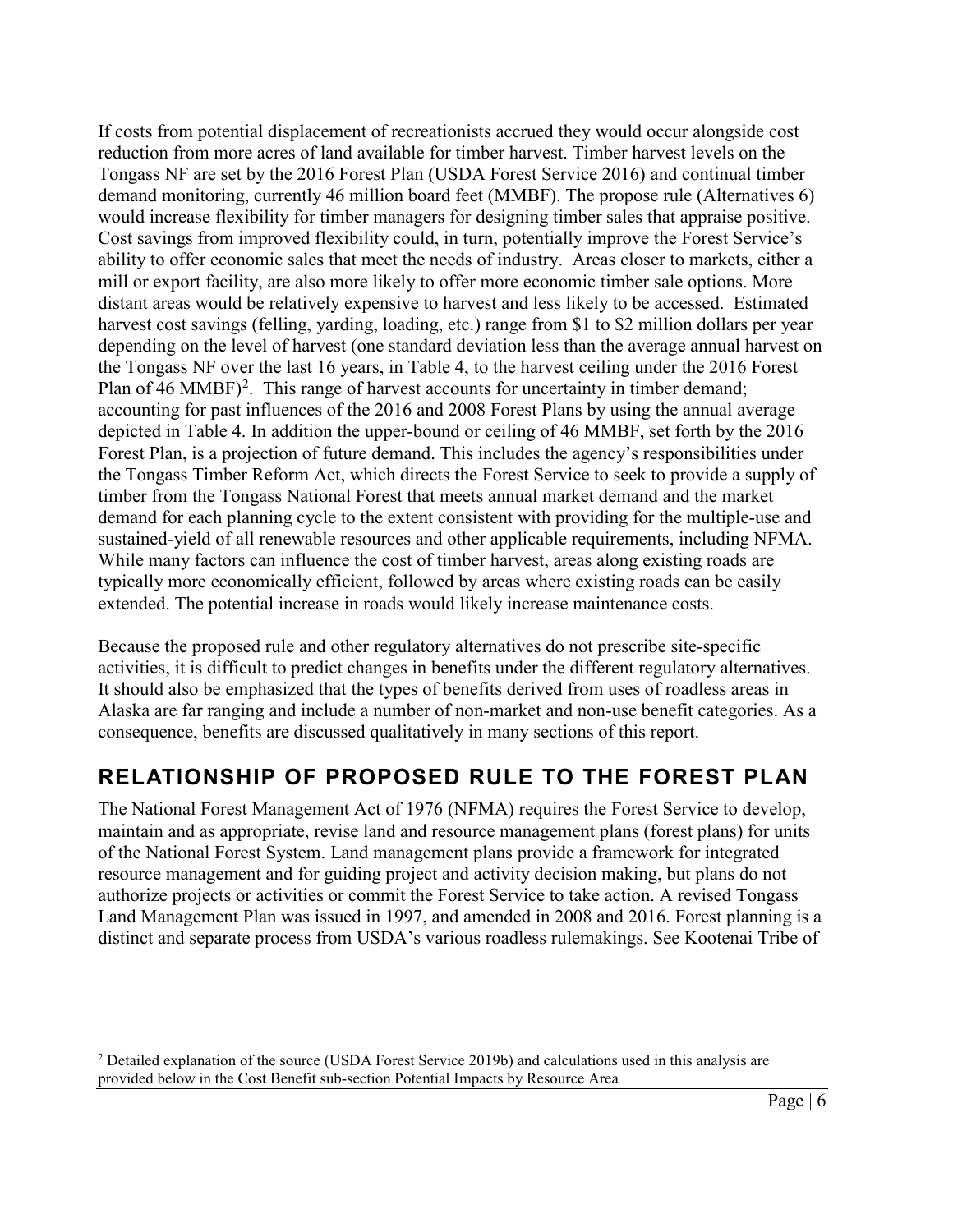Idaho v. Veneman, 313 F.2d 1094 (9th Cir. 2002); and State of Wyoming v. USDA, 661 F.3d 1209 (10th Cir. 2011).

All forest plans must conform to existing laws and regulations as well as new laws and regulations. See 36 CFR 219.1(f) and 219.13(c). All of USDA's previous roadless rules, national and state-specific, have directed that: (1) no amendment or revision of any forest plan was compelled by promulgation of such rules, (2) subsequent forest planning decisions could not revise the Secretary's regulatory instructions, and (3) line officers were to conform project decisions to the prohibitions and exceptions set forth in the applicable rules. The proposed rule would continue this approach with one minor exception.

The proposed rule would direct the Tongass Forest Supervisor to provide notice of an administrative change (36 CFR 219.13(c)) concerning lands that were deemed unsuitable in the 2016 Tongass Forest Plan (See Tongass Forest Plan, Appendix A: Identification of Lands Suitable for Timber Production and Limitations on Timber Harvest) solely due to the application of the 2001 Roadless Rule. Similarly, an administrative change addressing timber suitability would occur for other alternatives that alter the underlying assumptions of the 2016 plan's identification of suitable lands. Any such lands would be appropriately returned to the suitable timber base via the administrative change provision of the planning regulations. All other aspects of the Tongass Forest Plan would be consistent with the proposed rule including the goals, objectives, management prescriptions, standards, guidelines, projected timber sale quantity, projected wood sale quantity, and young-growth transition strategy. This includes standards and guidelines for non-timber resources, for example riparian management standards and guidelines which provide protection for fisheries with subsistence and commercial importance. All timber harvest, including harvest in areas formerly designated as inventoried roadless areas, would be compelled to adhere to these resource standards and guidelines (fisheries, water quality, air, recreation, etc.), thus providing continuation of 2016 Forest Plan protections under all the regulatory alternatives. While a forest plan amendment or revision is neither required nor expected to occur due to this rulemaking, the public involvement opportunities associated with this rulemaking are equivalent to any notice or public involvement requirements under the National Forest Management Act.

Although the Forest Service has broad discretion during forest plan revision to modify management direction, any change would need to be consistent with applicable law, regulation, and policies, including any final Alaska Roadless Rule. Similarly, the Tongass Timber Reform Act directs the Forest Service to seek to provide a supply of timber from the Tongass National Forest that meets annual market demand and the market demand for each planning cycle to the extent consistent with providing for the multiple-use and sustained-yield of all renewable resources and other applicable requirements, including the NFMA. The current Forest Plan anticipates sufficient timber availability to meet projected demand as described in the 2016 Tongass Forest Plan Amendment Final EIS and Record of Decision. In addition, the 2016 Tongass Forest Plan provides guidance to conduct annual monitoring and review of current timber demand. Similarly, the Tongass Timber Reform Act provides for protection of riparian habitats and the multiple use and sustained yield of all renewable surface resources. In addition, watershed protection measures, such as riparian buffers and application of watershed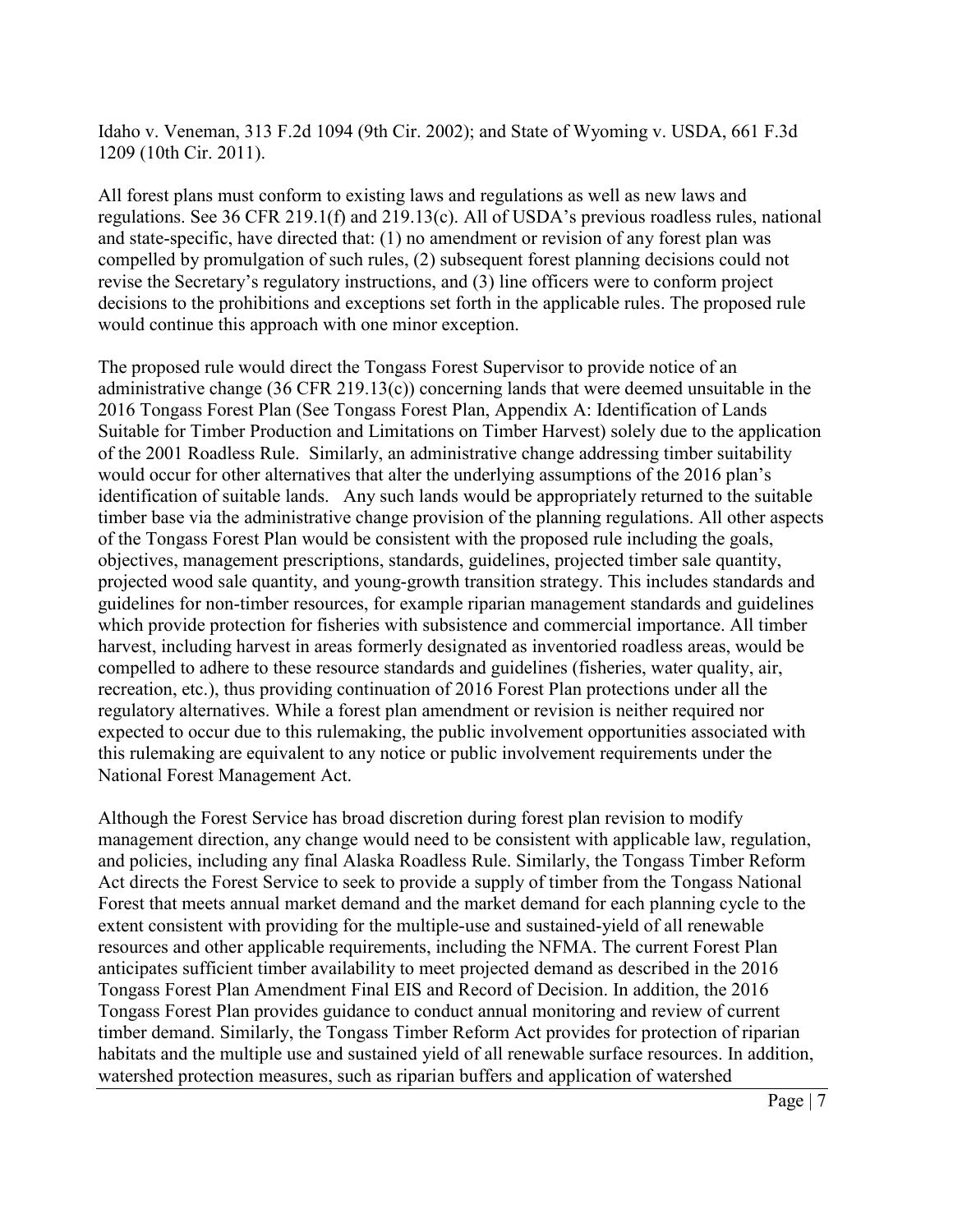conservation measures will be provided for future revisions or amendments in conformance with all applicable laws, including the Clean Water Act, Magnuson–Stevens Fishery Conservation and Management Act, and Alaska's Department of Environmental Conservation Water Quality Standards.

Analysis of harvest costs savings under the proposed rule (and Alternatives 2 through 5) indicates the proposed rule and Alternatives 2 through 5 could provide approximately \$2 million dollars in annual savings at the harvest ceiling of 46 MMBF under the 2016 Forest Plan FEIS (USDA Forest Service 2019b). Detailed explanation and sources for this analysis is provided below in the Cost Benefit sub-section Potential Impacts by Resource Area.

A unique aspect of the Tongass Forest Plan is the land use designation (LUD) called LUD II, a statutorily established land classification that applies on lands as described in the Tongass National Forest Land Management Plan, completed March, 1979 and amended winter 1985- 1986, for areas allocated to be managed in a roadless state to retain their wildland character. Wildlife and fish habitat improvement and primitive recreation facility development are permitted in these areas. LUD II areas are defined in the Tongass Timber Reform Act (TTRA; Title II, Section 201) and the National Defense Authorization Act for Fiscal Year 2015 (Public Law 113-291, 128 Stat. 3729, Section 3720(f)). The statutory direction for LUD II areas would remain in place regardless of whether the 2001 Rule or any other rule is promulgated.

# <span id="page-7-0"></span>**DESCRIPTION OF THE PROPOSED RULE AND ALTERNATIVES**

Alternative 6 is the proposed rule and provides maximum additional timber harvest opportunity and is the full exemption alternative. Under the proposed rule, roadless protection would be removed from all roadless areas on the Tongass, resulting in a reduction of 9.2 million acres of roadless areas (Table 1). Former roadless areas would be managed in accordance with the 2016 Forest Plan (USDA Forest Service 2016) with an estimated net gain of about 165,000 acres of suitable old growth, including 59,000 acres of high-volume suitable old growth (Table 1). This estimated gain (165,000 acres) is equivalent to about 72 percent of the acres available under the baseline 2001 roadless rule and almost seven times the old-growth acres expected to be harvested over the next 25 years (24,000 acres).

Aspects of the Tongass Forest Plan are consistent with the proposed rule including the goals, objectives, management prescriptions, standards, guidelines, projected timber sale quantity, projected wood sale quantity, and young-growth transition strategy. Analysis relies on baseline conditions under the 2016 Forest Plan that includes standards and guidelines for other nontimber resources, for example Riparian Management standards and guidelines providing protection for fisheries with subsistence and commercial importance. All timber harvest, including harvest in areas formerly designated as IRAs, would be compelled to adhere to these resource standards and guidelines (fisheries, water quality, air, recreation, etc.), thus providing continuation of 2016 Forest Plan protections under all the regulatory alternatives.

The proposed rule is programmatic and does not directly authorize any ground-disturbing activities. Effects of ground-disturbing activities are considered as indirect effects in this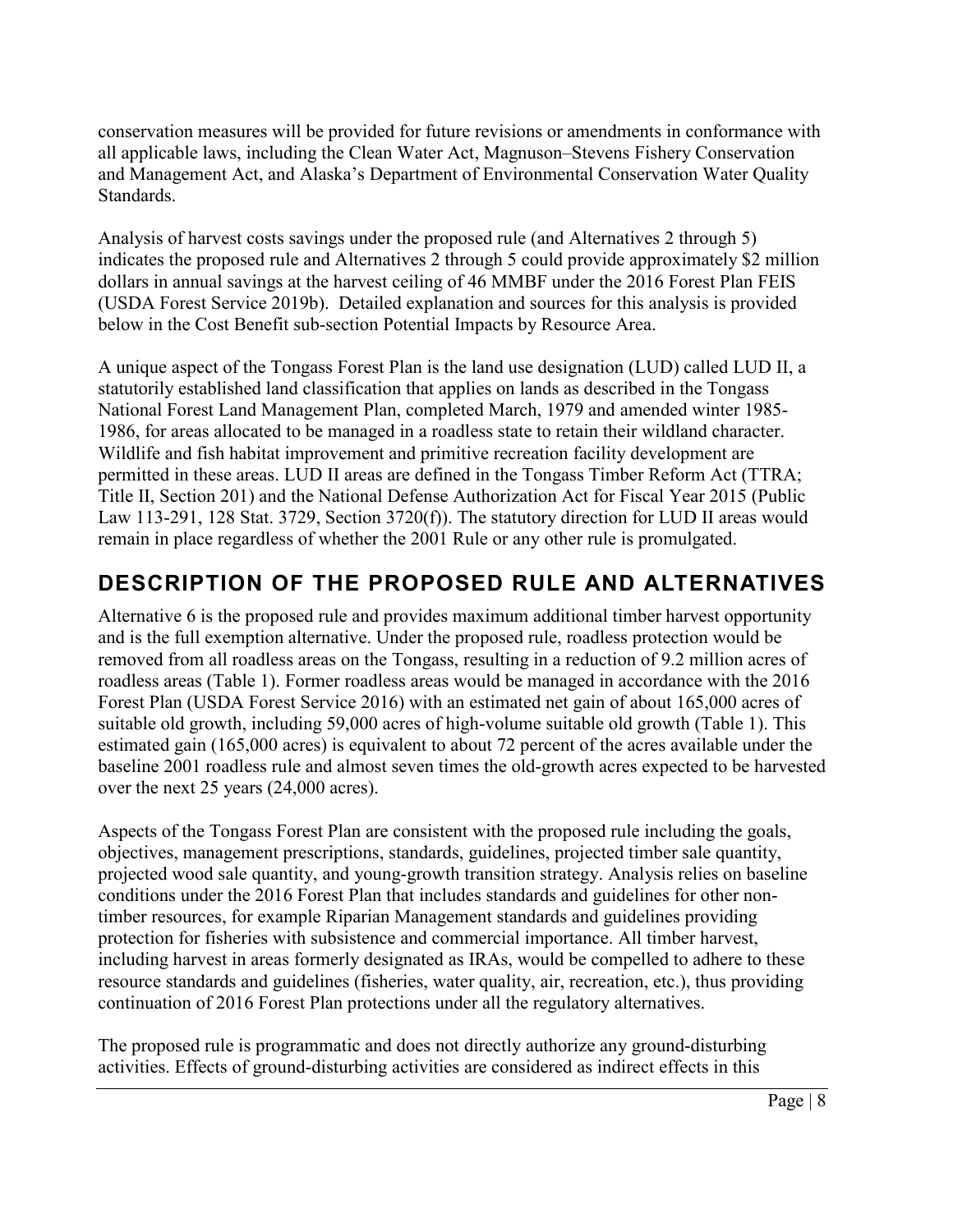assessment. Before authorizing a land-use activity, the Forest Service must complete a sitespecific environmental analysis, pursuant to the National Environmental Policy Act (NEPA) and its implementing regulations. When a specific project or activity is proposed on NFS land, the Forest Service conducts site-specific analyses of the effects associated with that project or activity and makes a decision that authorizes implementation of that project or activity (this requirement exists under all regulatory alternatives including the baseline 2001 Roadless Rule).

This report provides effects of the proposed rule in comparison to baseline conditions represented as a continuation of current land management pursuant to the 2001 Roadless Rule, presented as "2001 Roadless Rule" in the discussion below.

Alternative 1 applies to the provisions of the 2001 Roadless Rule to inventoried roadless areas under the No Action Alternative and is referred to as the baseline 2001 roadless rule throughout this document. Alternative 1 takes no action and leaves all of Alaska under the 2001 Roadless Rule, including the Tongass NF. Under Alternative 1, roadless areas consist of 110 IRAs identified in the 2001 Roadless Rule. As a result of ownership changes and boundary alignment corrections these IRAs currently encompass 9.2 million acres of NFS land. Provisions of the 2001 Roadless Rule remain intact across the 110 IRAs, encompassing approximately 55 percent of the Tongass NF. Under Alternative 1 baseline 2001 roadless rule, about 230,000 acres of old growth and 334,000 acres of young growth are currently suitable for timber production.

Alternative 2 maximizes roadless area protection, by adding an additional 133,000 acres as Alaska Roadless Areas, while providing for additional timber harvest opportunities by removing areas generally known as "roaded roadless" areas but also include additional areas considered to be substantially altered.

Alternative 3 provides more timber harvest opportunities than Alternative 2 by removing substantially-altered roadless areas (including roaded roadless, similar to Alternative 2) and extending the bounds of these areas to logical end points of existing road and timber harvest systems (212,000 acres), generally defined as the nearest watershed boundary (i.e., ridgeline of 14th-field hydrologic unit) from an existing road system. Removing these areas from the roadless inventory represents the logical extensions of substantially altered acres from existing infrastructure and likely encompasses the more economically feasible locations for future timber harvest with the least impact to roadless characteristics. Approximately 3,208,000 acres under Alternative 3 would be managed under Watershed Priority category and applied to areas identified in the 2016 Forest Plan as Tongass 77 (T77) Watersheds and The Nature Conservancy (TNC)/Audubon Conservation Priority Areas. Alternative 3 also provides additional timber harvest opportunity by designation of Community Priority areas around five communities, namely Yakutat, Juneau, Sitka, Ketchikan, and Wrangell. Based on cooperating agency input, the Community Priority should have also been applied around the communities of Hydaburg and Kake and will be accounted for in the Final Rule. Community Priority areas allow for small-scale timber harvest and associated road construction and reconstruction. Further detail on this and other Alaska Roadless Area Land Management Categories are provided in the next section.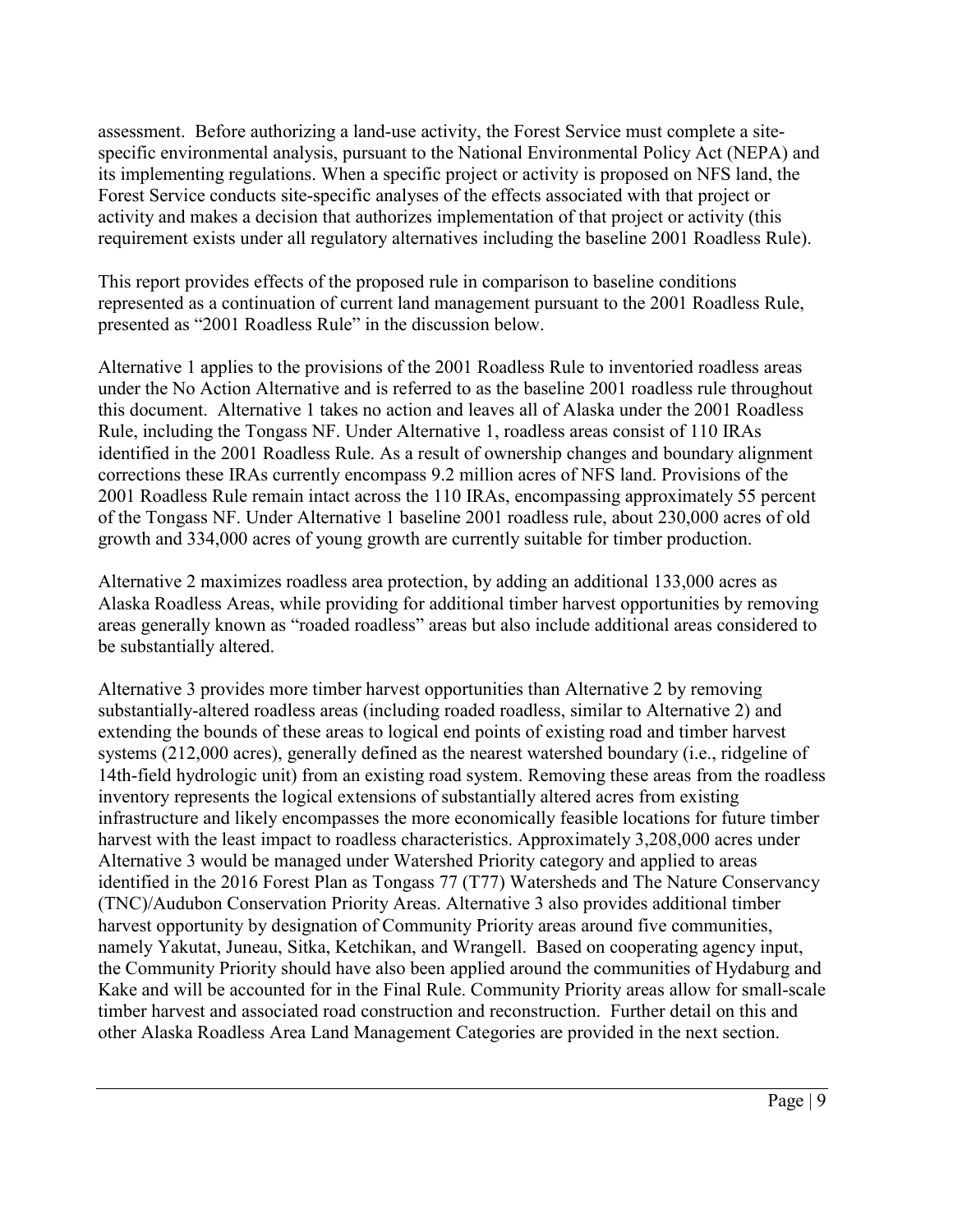Alternative 4 provides significant additional timber harvest opportunity but maintains roadless protections for Scenic Viewshed Land Use Designations (LUD) and Tongass 77 (T77) Watersheds/The Nature Conservancy (TNC)/Audubon Conservation Priority Areas that are in roadless areas. There is a small amount of young growth within these areas that would be available for timber harvest. Approximately 375,000 acres are removed from roadless designation, including substantially-altered areas and logical extensions of substantially-altered acres (similar to Alternatives 2 and 3), along with selected additional locations for potentially feasible economic timber sales. These acres are also converted from unsuitable to suitable timber lands, resulting in significant additional timber harvest opportunity.

Alternative 5 provides the same timber harvest opportunity as the Alternative 6 proposed rule while maintaining some roadless area protection in areas where the Forest Plan currently does not allow commercial timber harvest. Though the 2001 Roadless Rule represents baseline conditions, the proposed rule is compared to the other regulatory alternatives to fully understand the impacts of the proposed rule. Table 1 provides a comparison of the regulatory alternatives and further discussion of the Alaska Roadless Areas (ARA) management categories are provided below.

Alternative 6 is the proposed rule and provides maximum additional timber harvest opportunity and is the full exemption alternative. A description of this regulatory alternative is provided first in this section.

|                                                                                               | <b>Alternative</b>              |                                                 |                                                   |                                                               |                                           |                                                       |
|-----------------------------------------------------------------------------------------------|---------------------------------|-------------------------------------------------|---------------------------------------------------|---------------------------------------------------------------|-------------------------------------------|-------------------------------------------------------|
|                                                                                               | <b>Baseline</b>                 | $\mathbf{2}$                                    | 3                                                 | 4                                                             | 5                                         | <b>Proposed</b><br>Rule                               |
| <b>Roadless Category</b><br>(acres)                                                           | 2001<br><b>Roadless</b><br>Rule | Roaded<br><b>Roadless</b><br><b>Alternative</b> | Logical<br><b>Extension</b><br><b>Alternative</b> | <b>Partial Dev</b><br>LUDs <sup>1</sup><br><b>Alternative</b> | <b>All Dev LUDs</b><br><b>Alternative</b> | <b>Full</b><br><b>Exemption</b><br><b>Alternative</b> |
| <b>Total Designated Roadless</b><br>Area                                                      | 9,200,000                       | 9,220,000                                       | 8,103,000                                         | 8,857,000                                                     | 6,905,000                                 | 0                                                     |
| <b>ARA Management Categories</b>                                                              |                                 |                                                 |                                                   |                                                               |                                           |                                                       |
| Roadless Priority                                                                             | N/A                             | 5.114.000                                       | 4.653.000                                         | 7,252,000                                                     | 6,078,000                                 | 0                                                     |
| <b>LUD II Priority</b>                                                                        | N/A                             | 856,000                                         | $\Omega$                                          | 856,000                                                       | 828,000                                   | 0                                                     |
| <b>Watershed Priority</b>                                                                     | N/A                             | 3,250,000                                       | 3,208,000                                         |                                                               |                                           | 0                                                     |
| <b>Community Priority</b>                                                                     | N/A                             | $\Omega$                                        | 241.000                                           | $\Omega$                                                      | 0                                         | 0                                                     |
| <b>Timber Priority</b>                                                                        | N/A                             | 0                                               | O                                                 | 749.000                                                       | 0                                         | 0                                                     |
| <b>Old-Growth Acres Suitable for Timber Production</b>                                        |                                 |                                                 |                                                   |                                                               |                                           |                                                       |
| <b>Total Acres</b>                                                                            | 230,000                         | 247,000                                         | 305,000                                           | 388,000                                                       | 395,000                                   | 395,000                                               |
| Net Change                                                                                    |                                 | 18.000                                          | 76.000                                            | 158.000                                                       | 165.000                                   | 165.000                                               |
| T77 & TNC/ Audubon Conservation Priority Areas Outside of Roadless given Long-term Protection |                                 |                                                 |                                                   |                                                               |                                           |                                                       |
| <b>Total Acres</b>                                                                            | $\theta$                        | $\theta$                                        | 377,000                                           | $\theta$                                                      | $\Omega$                                  | $\theta$                                              |

#### Table 1. Roadless Areas by Alternative and Management Category

N/A = not applicable

<sup>1</sup> Includes Timber Production and Modified Landscape LUDs, but not Scenic Viewshed.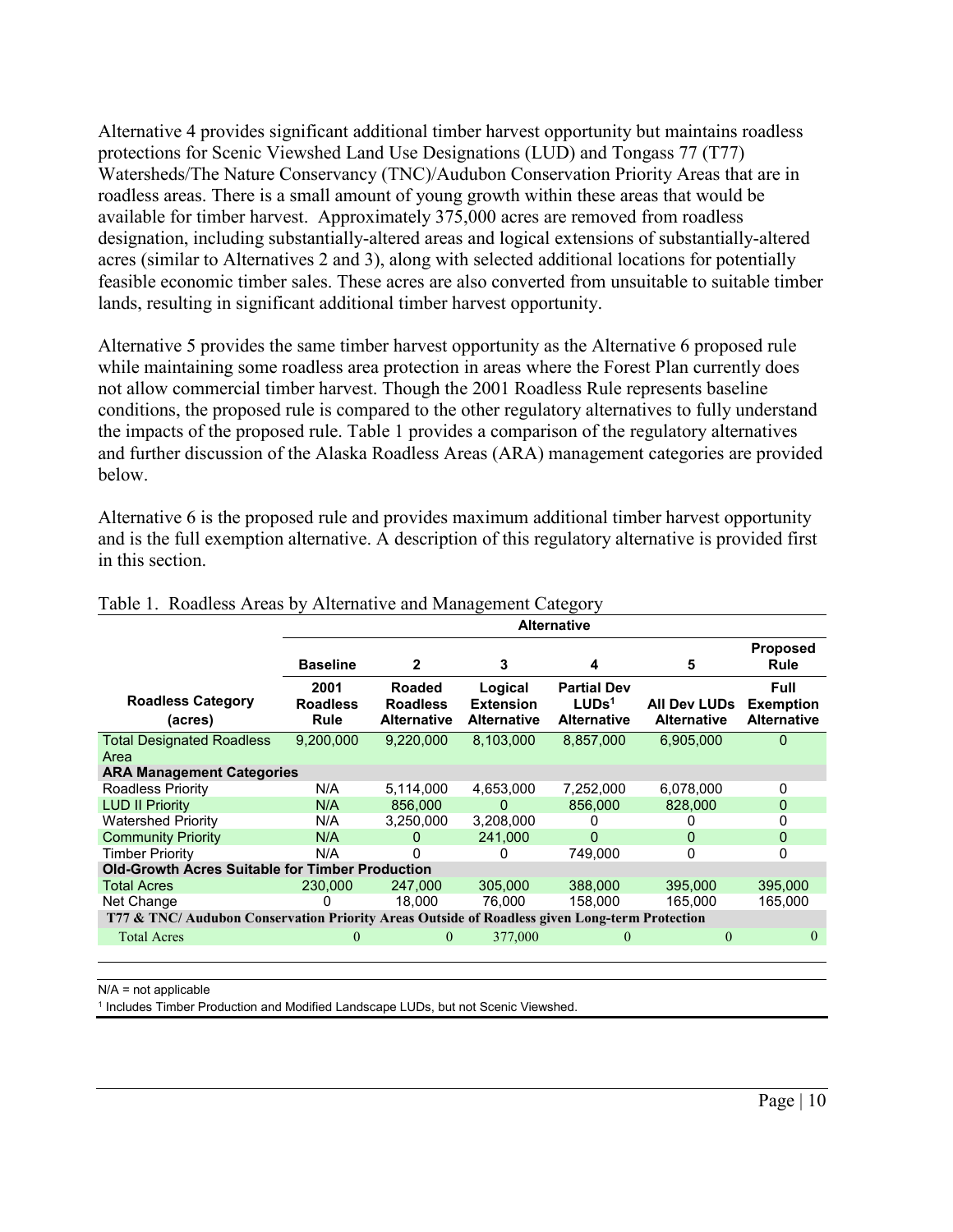## **Alaska Roadless Area Land Management Categories**

Regulatory alternatives, apart from the baseline 2001 Roadless rule and the proposed rule, provide for a variety of management approaches within roadless areas through ARA land management categories which include Land Use Designation (LUD) II Priority, Watershed Priority, Community Priority, Roadless Priority, and Timber Priority. The management categories prohibit timber harvest, road construction, and road reconstruction with a range of exceptions that are applied differentially across the regulatory alternatives. A brief description of each management category follows.

## **Roadless Priority (Alternatives 2, 3, 4 and 5)**

The Roadless Priority management category is similar to the 2001 Roadless Rule but is less restrictive and addresses Alaska-specific concerns. Specifically, it expressly provides for infrastructure development to connect and support local communities, and road construction/reconstruction for access to renewable energy and leasable minerals. The leasable minerals exception provides for roading associated with geothermal, oil, gas, and/or coal development. In addition, the Roadless Priority category includes specific exceptions that, while they are already allowed under the 2001 Roadless Rule, are included to improve overall clarity.

## **LUD II Priority (Alternatives 2, 4 and 5)**

Land Use Development (LUD) II designated areas existed before the 2001 roadless rule and approximately 870,000 acres of the Tongass are congressionally designated as LUD II (826,000 acres currently are additionally designated as IRA under the 2001 Roadless Rule and 44,000 acres currently not designated as IRA) managed in a roadless state to retain their wildland character (as defined in the Tongass Timber Reform Act of 1990 and the National Defense Authorization Act for Fiscal Year 2015).

Under Alternatives 2, 4 and 5 the LUD II Priority category would reduce confusion by having the roadless regulatory management direction manage these areas only in accordance with the statutory direction: that these lands will be managed in a roadless state to retain their wildland character as defined in the Tongass Timber Reform Act of 1990 (Title II, Section 201) and the National Defense Authorization Act for Fiscal Year 2015 (Public Law 113-291, 128 Stat. 3729, Section 3720(e)(4)). Alternatives 2 and 4 propose to designate all of the congressionally designated LUD II acres as LUD II Priority ARAs. Notably, Alternative 3 proposes to remove all LUD II areas from roadless designation rather than designating an ARA category. LUD II areas under Alternative 3 would continue to be managed under their congressional designations. Alternative 5 proposes to apply the LUD II Priority category only to LUD II areas that are currently designated as IRA.

## **Watershed Priority (Alternatives 2 and 3)**

The Watershed Priority category is more protective than the 2001 Roadless Rule as it offers fewer exceptions for timber harvest, road construction and road reconstruction. It also provides for activities specific to aquatic habitat improvement. Approximately 3,250,000 acres in Alternative 2 while 3,208,000 acres under Alternative 3 would be managed under this management category. The Watershed Priority category is applied to areas identified in the 2016 Forest Plan as T77 Watersheds and TNC/Audubon Conservation Priority Areas. Additionally,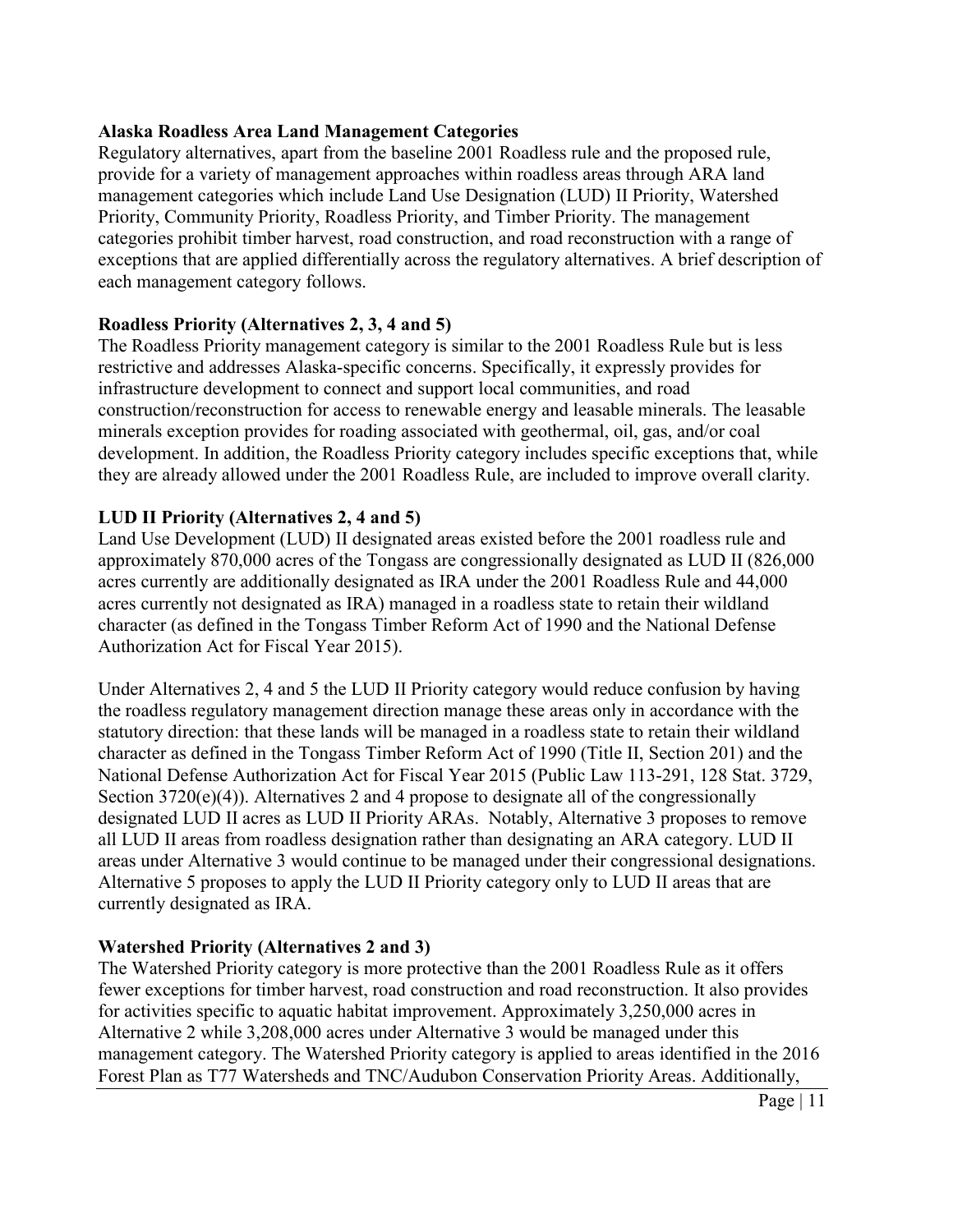for Alternative 3, commercial old-growth timber harvest would be prohibited on National Forest System lands in T77 and TNC/Audubon Conservation Areas including those that extend beyond Alaska Roadless Area boundaries.

## **Community Priority (Alternative 3)**

The Community Priority category allows for small-scale timber harvest and associated road construction and reconstruction. In addition, it allows for infrastructure development to connect and support local communities, and traditional Alaska Native cultural uses. In all cases, activities within Community Priority ARAs would have to be consistent with the underlying Forest Plan LUD requirements. This is to say that even if a timber harvest, road building, or other activity would be permissible under the Alaska Roadless Rule, it may not be allowable because of Forest Plan requirements specific to the LUD that applies to the area. This management category applies to approximately 241,000 acres and is only proposed under Alternative 3 adjacent to five communities: Sitka, Wrangell, Juneau, Ketchikan, and Yakutat. However, based on cooperating agency input, the Community Priority should have also been applied around the communities of Hydaburg and Kake and will be accounted for in the Final Rule.

This management category was developed to address specific desires of some communities to retain roadless protections while also allowing for small timber operators in the community, infrastructure development to support the communities, and provide for traditional Alaska Native cultural uses. The provision allows for road building to accommodate small commercial sale less than one million board feet (which does not exclude larger operators but designed to reduce barriers to entry for smaller operators). The Forest Service is seeking public input on this management category, specifically with respect to whether this designation should be applied to other communities/areas. The Forest Service proposes to consider applying the Community Priority land management category to ARAs either adjacent to communities or within Community Priority areas as requested by non-profit community associations organized under State of Alaska law (Alaska Statute 10.20.005), municipal governments, or tribal governments.

## **T77 Watersheds and TNC/Audubon Conservation Priority Areas – Additional Protections (Alternative 3)**

Watershed protection is a key element of roadless management. Watersheds are highly valued sources of municipal drinking water, support fisheries and wildlife habitat, and can act as keystones for economic activities. Under Alternative 3, areas identified in the 2016 Tongass Forest Plan as T77 and TNC/Audubon Conservation Priority Areas (high priority watershed areas) would be afforded added protection through the roadless regulation. Specifically, oldgrowth timber harvest would be prohibited within these areas, subject to the described exceptions. A prohibition on old growth harvesting already exists through the Tongass Forest Plan. But Alternative 3 establishes regulatory continuity between these roadless and watershed management systems given how extensively they overlap (the listed watersheds comprise over half of the Tongass' roadless areas, and approximately 90% of the watershed areas are within roadless area boundaries). Thus the old growth harvest prohibition would be extended beyond the designated roadless area boundaries in order to maintain the balance and integrity of the watershed protection system. Young-growth timber harvest outside of Alaska Roadless Areas within the high priority watershed areas is not prohibited.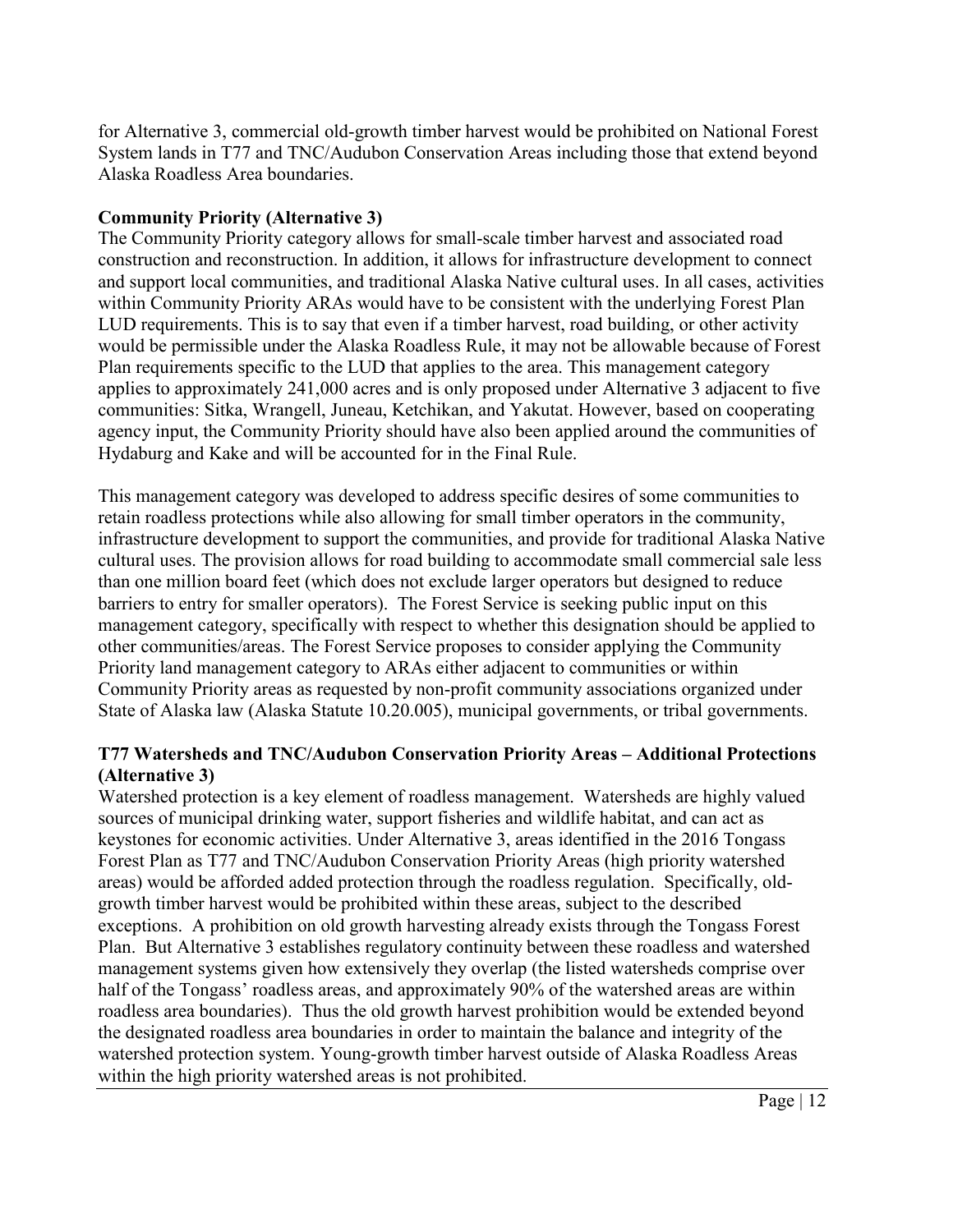As with all roadless rule instructions, the new old growth harvest prohibition would operate as an overlay to the forest plan, with the plan continuing to provide management direction in other regards. In this manner, Alternative 3 affords high priority watershed areas greater protection than under the 2001 Roadless Rule.

## **Timber Priority (Alternative 4)**

The Timber Priority category allows timber harvest, road construction, and road reconstruction to facilitate timber management and provide economic opportunity. This management category applies to approximately 856,000 acres and is only proposed under Alternative 4.

# <span id="page-12-0"></span>**ANALYSIS REQUIREMENTS**

Executive Order (EO) 12866, Regulatory Planning and Review, issued in 1993, reformed the federal government's regulatory process as highlighted by primary objectives: 1) enhancing planning and coordination across regulations; 2) reaffirming federal government primacy in regulatory decision-making; 3) restoring the integrity of regulatory review; and 4) making the regulatory process more accessible to the public.

The proposed rule (Alternative 6) is classified as significant, as determined by the Office of Management and Budget and this report meets the requirements of Executive Order 12866 for a significant rule. Executive Orders 13563 and 12866 direct agencies to assess costs and benefits of available regulatory alternatives and, if regulation is necessary, to select regulatory approaches that maximize net benefits (including potential economic, environmental, public health and safety effects, distributive impacts, and equity). Executive Order 13563 emphasizes the importance of quantifying both costs and benefits, of reducing costs, of harmonizing rules, and of promoting flexibility. Analysis is required to "assess both the costs and benefits" of the intended regulation, recognizing quantifiable analysis is not always possible, but that a reasoned determination that the benefits justify the regulatory costs.

The significance determination also requires consideration and small entity impacts consistent with requirements for complying with the Regulatory Flexibility Act, as amended by the Small Business Regulatory Flexibility Enforcement Fairness Act of 1996 (SBREFA), and Executive Order 13272. Small entity impacts and opportunities are examined in the compliance document titled Alaska Roadless Rulemaking, Regulatory Flexibility Analysis (USDA Forest Service 2019a).

# <span id="page-12-1"></span>**REGIONAL ECONOMIC OVERVIEW**

Southeast Alaska employment in 2017 is summarized by sector in Table 2. Government and the visitor sector were the largest employers accounting for 29 percent and 17 percent of total employment, respectively. The government sector is the main source of year-round employment in all the communities in Southeast Alaska. In addition to direct employment in government, many of the area's private sector jobs are also dependent on government funding and contracts.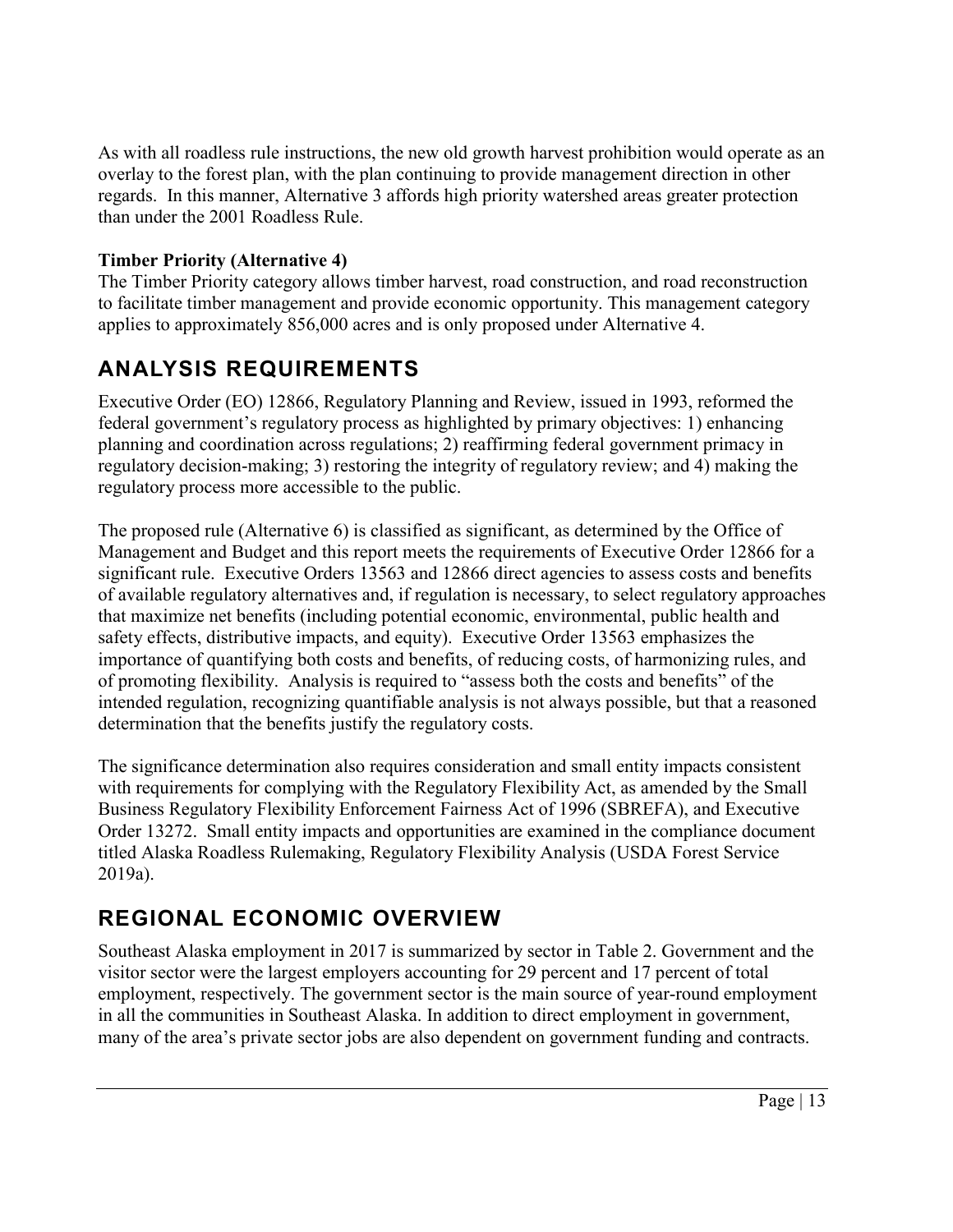Private sector activities dependent on government funding include road construction and health care services.

State government employment has dropped significantly since 2012, with a loss of 850 state jobs in Southeast Alaska from 2012 through July 2018. Three- quarters of these losses occurred in Juneau. These losses have accompanied declining oil production and prices, with state revenues falling by 70 percent from fiscal year 2013 to fiscal year 2018, and the state budget dropping by 40 percent. Federal government employment has also declined in Southeast Alaska over the past decade, with the loss of 600 jobs since 2005 (Southeast Conference 2018).

|                                                        | Total                       |                                  | <b>Percent of Total</b> |                 |
|--------------------------------------------------------|-----------------------------|----------------------------------|-------------------------|-----------------|
| Economic Sector <sup>1</sup>                           | <b>Employment</b><br>(Jobs) | <b>Total Earnings</b><br>$$M)^2$ | <b>Employment</b>       | <b>Earnings</b> |
| <b>Government (includes Coast</b>                      | 13,256                      | 769.0                            | 29%                     | 35%             |
| Guard)                                                 |                             |                                  |                         |                 |
| Visitor                                                | 7,739                       | 231.4                            | 17%                     | 11%             |
| Seafood                                                | 3,829                       | 216.5                            | 8%                      | 10%             |
| Retail and Wholesale Trade                             | 4,474                       | 145.2                            | 10%                     | 7%              |
| Health Care (private only)                             | 2,732                       | 150.1                            | 6%                      | 7%              |
| Construction                                           | 1,932                       | 121.9                            | 4%                      | 6%              |
| Financial                                              | 1,964                       | 118.5                            | 4%                      | 5%              |
| <b>Professional and Business</b><br><b>Services</b>    | 2,869                       | 118.5                            | 6%                      | 5%              |
| <b>Social Services</b>                                 | 1,580                       | 46.1                             | 3%                      | 2%              |
| Mining                                                 | 886                         | 90.5                             | $2\%$                   | 4%              |
| Information <sup>3</sup>                               | 571                         | 23.9                             | $1\%$                   | 1%              |
| Timber                                                 | 354                         | 18.7                             | 1%                      | 1%              |
| Warehousing, Utilities,<br>Transportation <sup>4</sup> | 903                         | 53.9                             | 2%                      | 2%              |
| Other                                                  | 2,551                       | 91.8                             | 6%                      | 4%              |
| <b>Total</b>                                           | 45,640                      | 2,195.9                          | 100%                    | 100%            |

Table 2. Southeast Alaska Annual Employment and Earnings by Sector, 2017

<sup>1</sup> These data were compiled on behalf of Southeast Conference based on data collected by the Alaska DOL and the U.S. Census Bureau. The Alaska DOL data are for 2017 for non-agricultural wage and salary employment. These data do not include proprietors or self-employed workers, and are, therefore, supplemented using data from the 2016 US Census Nonemployer Statistics, which specifically count proprietors and the self-employed. 2 Total earnings are expressed in millions of dollars.

<sup>3</sup> The Information sector, as defined here, includes publishing, broadcasting, and telecommunications.

<sup>4</sup> Includes non-visitor-related transportation only. Visitor-related transportation is included in the visitor sector.

Source: Southeast Conference 2018

## **Natural Resource-Based Industries**

Employment in natural resource-based industries – timber, visitor, seafood, and mining – together accounted for an estimated 12,808 jobs in 2017, more than one-quarter (28 percent) of total employment in Southeast Alaska (Table 2). The estimated distribution of resourcedependent employment is shown by industry in Figure 1. The visitor industry accounted for more than half (60 percent) of this total, followed by the seafood sector, which accounted for almost one-third (30 percent). Mining accounted for 7 percent and wood products made up 3 percent (Figure 1).

Notes: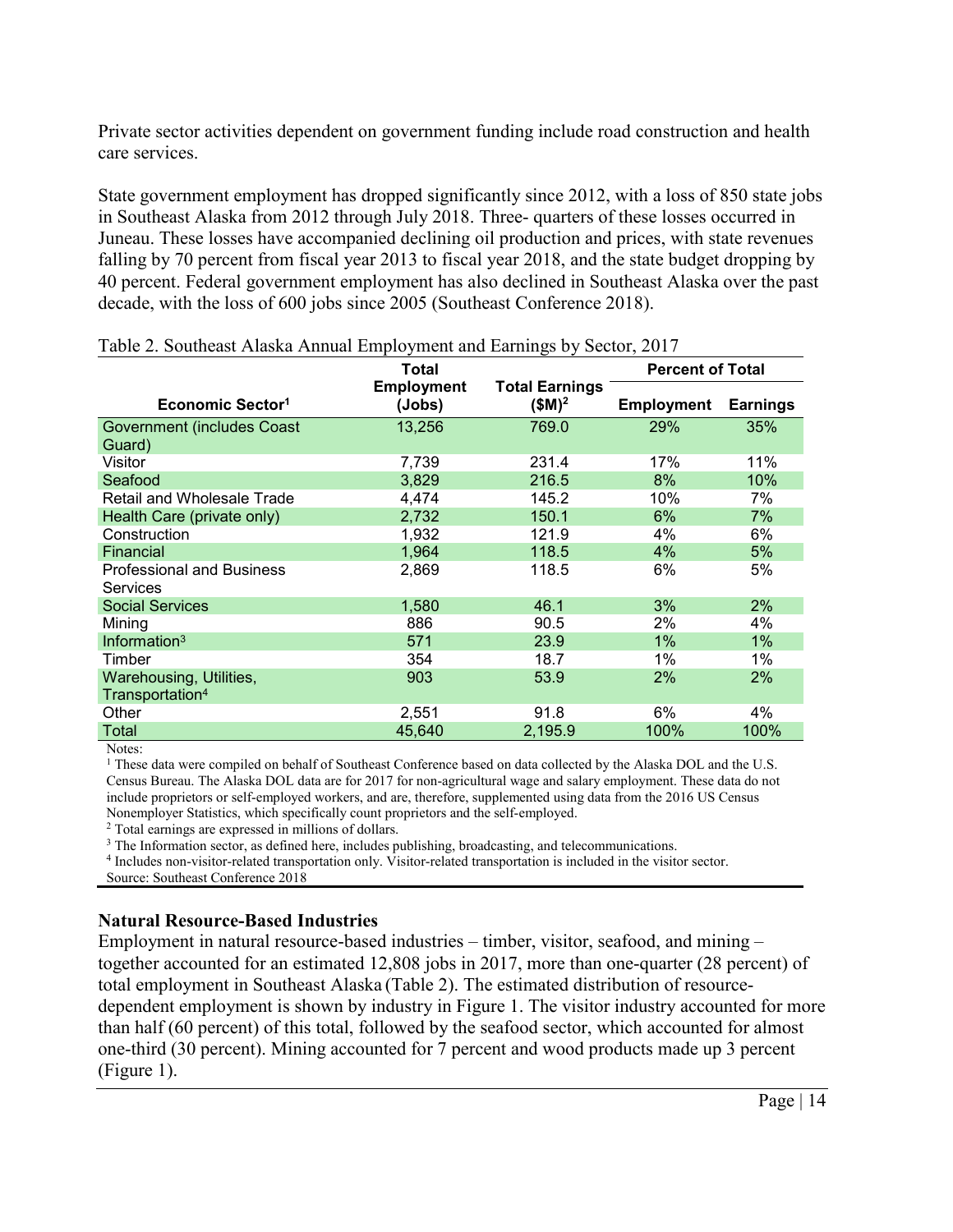

### Figure 1. Natural Resource-Based Employment by Sector, 2017

 $Total = 12,808$  Employees Source: Southeast Conference 2018

## **Forest Products**

Southeast Alaska timber is primarily purchased and harvested from Tongass National Forest lands managed by the USDA Forest Service, from the State of Alaska (Division of Forestry, Alaska Mental Health Trust Land Authority, and University of Alaska Trust Land Office), and Alaska Native Village and Regional corporations (Alaska Native corporations). Sawmill employment has historically been supported by Forest Service timber sales, with state timber harvest also contributing. Logging employment is generated from all ownerships, including Alaska Native corporation lands.

Timber industry employment in Southeast Alaska peaked at the end of the 1980s, before dropping sharply in the 1990s. Much of this job loss was associated with closure of the large pulp mills in Sitka (1993) and Ketchikan (1997). Timber employment has continued to decline since the 1990s, falling from a recent high of 561 jobs in 2003 to 202 jobs in 2017 (Table 3; Figure 2). Tongass National Forest-related employment in logging and sawmilling declined from 199 jobs in 2003 to a low of 61 jobs in 2017. Non-Tongass timber employment also declined over this period, falling from a recent high of 362 jobs in 2003 to 109 jobs in 2017, a drop of 70 percent (Table 3). From 2002 to 2017 harvest activities on the Tongass supported about 41 percent of timber jobs in Southeast Alaska, on average. Factors contributing to the decline include changes in the structure of the Alaska forest sector, macroeconomic conditions both in the United States and overseas (e.g., shifting demand from Asian markets), markets for Alaskan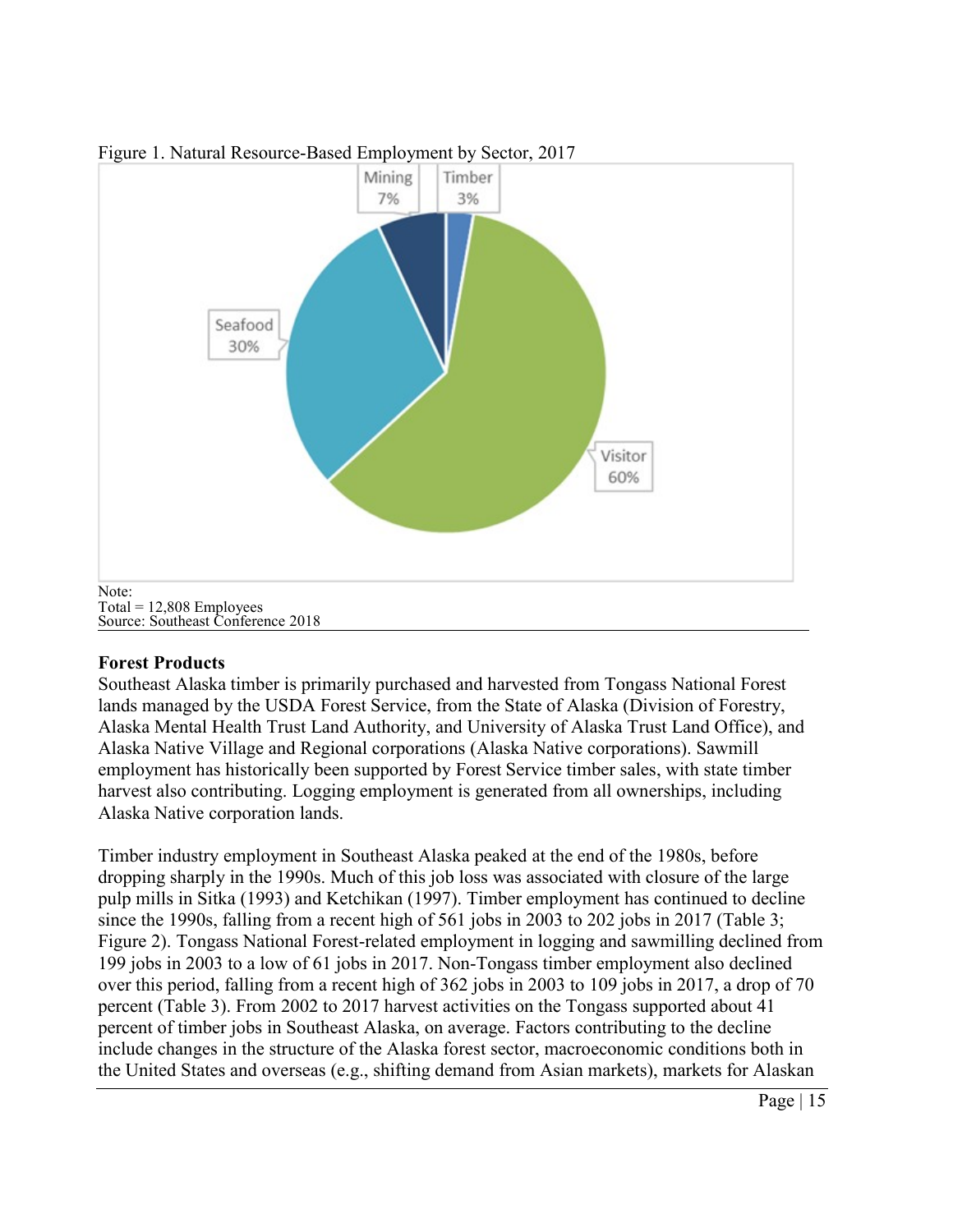products, and conditions faced by Alaska's competitors. In addition, Alaska faces competitive challenges due to its remote location: the high costs of harvesting and transportation in remote areas of southeast Alaska and the relatively lower price commanded in dimensional lumber markets limits profitability (Daniels et al. 2016). Harvest activities supporting employment have included pre-commercial thinning, generally defined as a silvicultural treatment to reduce stand density, primarily to improve forest health.

| Year <sup>1</sup> | Tongass<br>Logging | Tongass<br><b>Sawmill</b> | Total<br>Tongass-<br><b>Related</b><br><b>Employment</b> | <b>Other</b><br>Logging | <b>Other</b><br><b>Sawmill</b> | <b>Total Other</b><br>Timber<br><b>Employment</b> | <b>Total Timber</b><br><b>Industry</b><br><b>Employment</b> |
|-------------------|--------------------|---------------------------|----------------------------------------------------------|-------------------------|--------------------------------|---------------------------------------------------|-------------------------------------------------------------|
| 2002              | 63                 | 110                       | 173                                                      | 299                     | 40                             | 339                                               | 512                                                         |
| 2003              | 108                | 91                        | 199                                                      | 298                     | 64                             | 362                                               | 561                                                         |
| 2004              | 82                 | 95                        | 177                                                      | 220                     | 53                             | 273                                               | 450                                                         |
| 2005              | 88                 | 96                        | 184                                                      | 263                     | 52                             | 315                                               | 499                                                         |
| 2006              | 81                 | 77                        | 158                                                      | 217                     | 46                             | 263                                               | 421                                                         |
| 2007              | 44                 | 70                        | 114                                                      | 225                     | 54                             | 279                                               | 393                                                         |
| 2008              | 52                 | 70                        | 122                                                      | 118                     | 24                             | 142                                               | 264                                                         |
| 2009              | 48                 | 39                        | 87                                                       | 110                     | 19                             | 129                                               | 216                                                         |
| 2010              | 61                 | 43                        | 104                                                      | 133                     | $\overline{7}$                 | 140                                               | 244                                                         |
| 2011              | 62                 | 47                        | 109                                                      | 150                     | 3                              | 153                                               | 262                                                         |
| 2012              | 42                 | 47                        | 89                                                       | 144                     | 11                             | 155                                               | 244                                                         |
| 2013              | 75                 | 48                        | 123                                                      | 106                     | 14                             | 120                                               | 243                                                         |
| 2014              | 86                 | 60                        | 146                                                      | 96                      | $\overline{7}$                 | 104                                               | 249                                                         |
| 2015              | 104                | 58                        | 162                                                      | 63                      | 12                             | 75                                                | 237                                                         |
| 2016              | 81                 | 70                        | 151                                                      | 76                      | 1                              | 77                                                | 228                                                         |
| 2017              | 24                 | 37                        | 61                                                       | 109                     | 32                             | 141                                               | 202                                                         |
| Note:             |                    |                           |                                                          |                         |                                |                                                   |                                                             |

|  |  |  | Table 3. Timber Industry Employment in Southeast Alaska, 2002-2017 |
|--|--|--|--------------------------------------------------------------------|
|  |  |  |                                                                    |

1 Data are presented by calendar year. Source: USDA Forest Service 2018a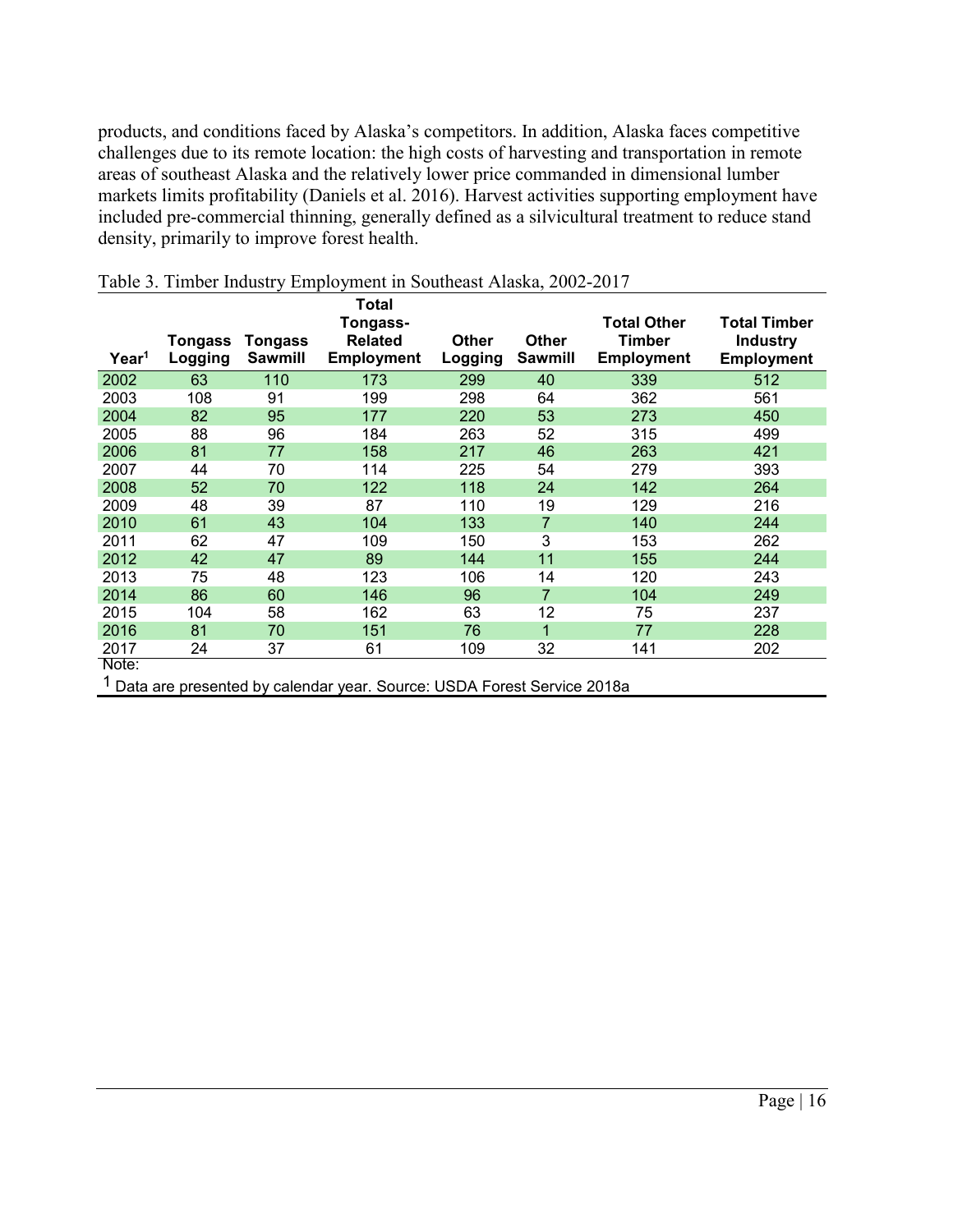

Figure 2. Timber Industry Employment in Southeast Alaska, 2002-2017

Timber harvest in Southeast Alaska also peaked in the late 1980s, with harvest levels slightly below 1 billion board feet. Total harvest in 2017 was 74.2 MMBF, about 8 percent of peak levels. Harvest on the Tongass accounted for about 21 percent (16.0 MMBF) of this total, with almost two-thirds (63 percent, 46.4 MMBF) of the overall total provided by Alaska Native corporation lands and 16 percent (11.9 MMBF) provided by the State of Alaska (Table 4; Figure 3). Table 4 displays general declining trends in timber harvest; however caution is recommended when inferring causality between timber harvest and market demand. Figure 3 provides projected volume of demand, across Southeast Alaska timber product markets, from 2015 to 2030 (Daniels et al 2016).

|                   | <b>Tongass National</b> |                              | <b>Alaska Native</b> |       |
|-------------------|-------------------------|------------------------------|----------------------|-------|
| Year <sup>1</sup> | <b>Forest</b>           | State of Alaska <sup>2</sup> | Corporation          | Total |
| 2002              | 31.9                    | 57.3                         | 101.7                | 190.9 |
| 2003              | 48.1                    | 34.8                         | 105.7                | 188.6 |
| 2004              | 49.2                    | 24.2                         | 98.9                 | 172.3 |
| 20053             | 46.6                    | 42.9                         | 103.9                | 193.4 |
| 20063             | 40.0                    | 44.6                         | 71.2                 | 155.8 |
| 200734            | 22.5                    | 44.6                         | 50.0                 | 117.1 |
| 2008              | 30.0                    | 11.9                         | 52.3                 | 94.2  |
| 2009              | 28.3                    | 13.5                         | 51.8                 | 93.6  |
| 2010              | 35.7                    | 10.5                         | 66.4                 | 112.6 |
| 2011              | 31.6                    | 16.3                         | 63.1                 | 111.0 |
| 2012              | 17.5                    | 10.8                         | 56.1                 | 84.4  |

Table 4. Timber Harvest in Southeast Alaska by Ownership, 2002–2017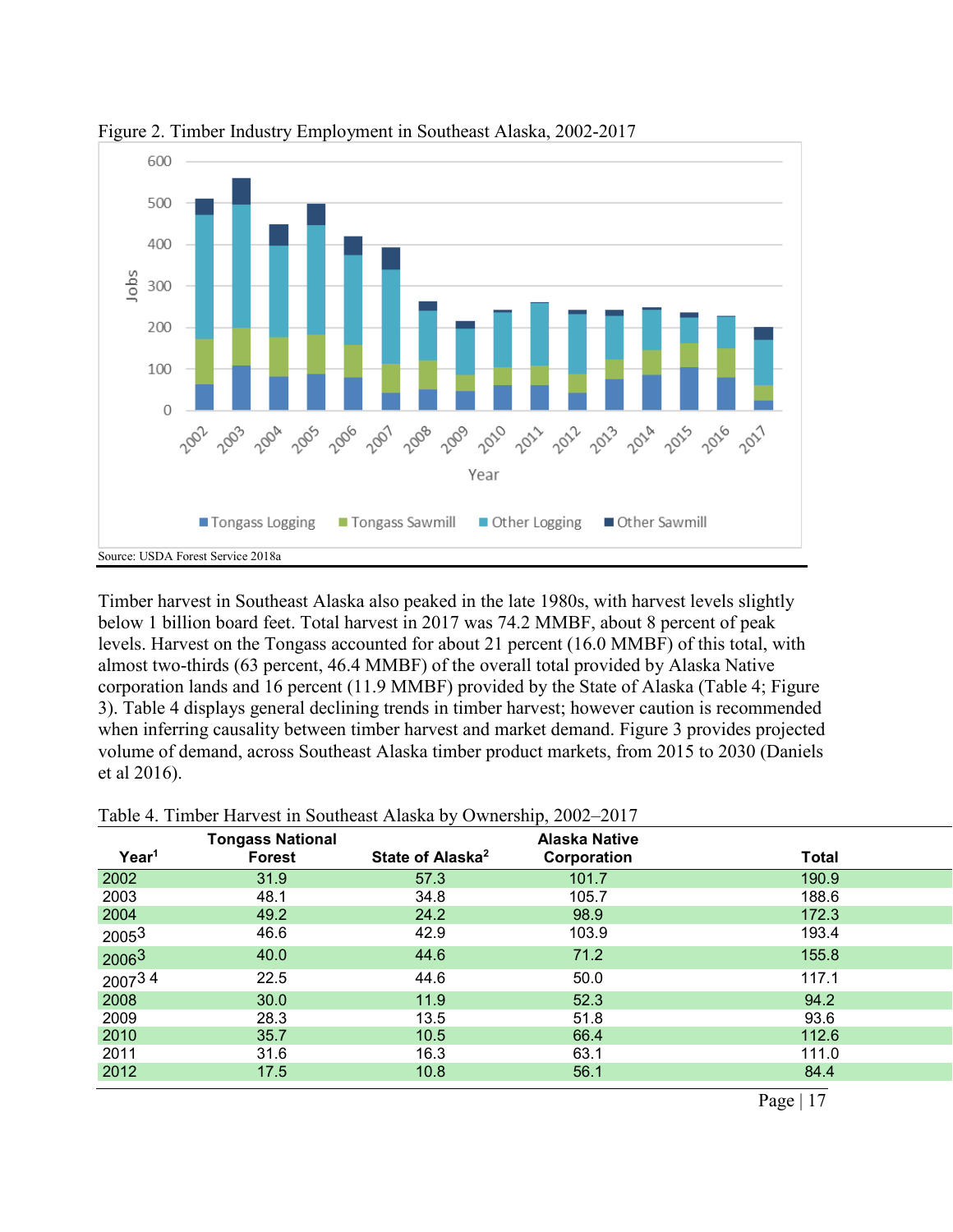| 2013    | 41.2 | 11.2 | 47.4 | 99.8         |
|---------|------|------|------|--------------|
| 2014    | 36.7 | 12.0 | 29.3 | 78.0         |
| 2015    | 59.5 | 6.2  | 32.4 | 98.1         |
| 2016    | 43.5 | 27.5 | 34.6 | 105.6        |
| 2017    | 16.0 | 11.9 | 46.4 | 74.2         |
| Average |      | 36.1 | 23.8 | 63.2<br>123. |
|         |      |      |      |              |

Notes:

<sup>1</sup> Timber harvest volume reported by calendar year, in million board feet (MMBF), and includes both sawlog and utility.

<sup>2</sup> State of Alaska includes Division of Forestry, Mental Health Trust, and University of Alaska Trust Lands.

<sup>3</sup> The relative increase in State harvest was an effort to provide additional timber to make up for a shortfall in supply from the Tongass. <sup>4</sup> The relative drop in Tongass harvest in 2007 was the result of an injunction that stopped Tongass logging over most of the operating

season.

Source: USDA Forest Service 2018a



Figure 3. Projected baseline timber harvest demand for Southeast Alaska forest product market, 2015-2030

#### **Recreation based employment and contribution to the regional economy**

Recreation and tourism-related employment is difficult to accurately quantify because visitors spend their money throughout the local economy. Recreation and tourism is not classified or measured as a standard industrial category. Components of travel and tourism activities are instead partially captured in other economic sectors, such as retail trade (e.g., grocery stores and gift shops), transportation, hotels and other lodging places, and amusement and recreation services. Information presented above for the visitor sector is considered generally representative of recreation and tourism-related employment in Southeast Alaska (see Table 2 and Figure 1).

According to the Alaska Department of Labor (DOL) (Bell 2015), visitor-related jobs in Southeast Alaska are concentrated in Juneau, Ketchikan, and Skagway, which together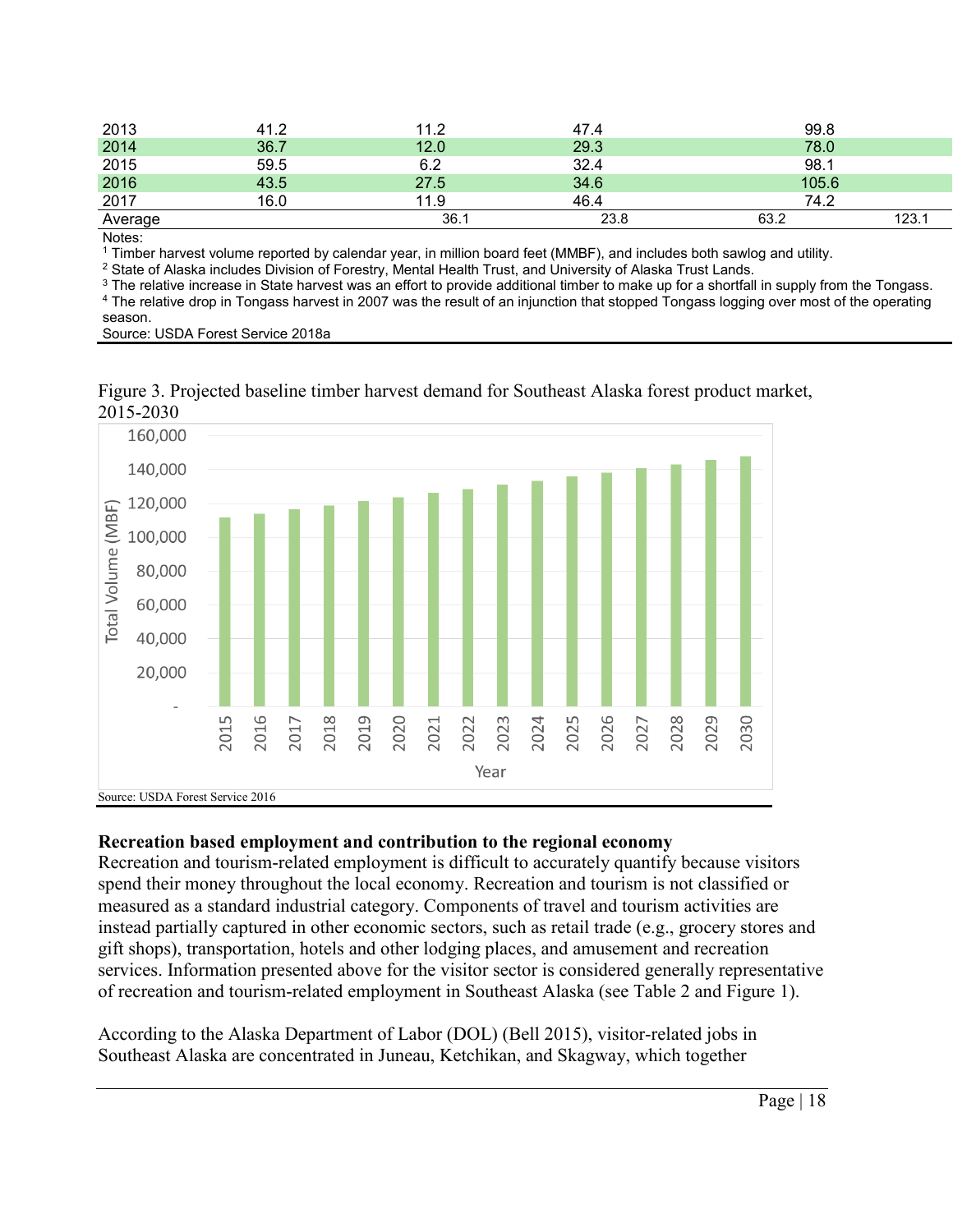accounted for more than three-quarters of the regional total in 2014. Transportation is the largest visitor-related economic sector in Southeast Alaska making up about one-third of visitor-related employment, with jobs ranging from whale watching boats, to tour buses, to airlines. The highest paying visitor-related occupations are also in the transportation sector, including captains and mates of water vessels (Bell 2015).

A separate study prepared on behalf of the Alaska Department of Commerce, Community, and Economic Development (DCCED) found that the visitor industry supported 11,925 jobs and \$445 million in labor income in Southeast Alaska from October 2016 through September 2017 based on direct visitor spending of \$705 million (McDowell Group 2018). These estimates are for total employment and labor income, meaning that they include workers employed directly by the visitor industry (direct jobs and income), as well as jobs and income supported elsewhere in the economy (indirect and induced jobs and income).<sup>[3](#page-18-0)</sup> A separate estimate of direct employment developed from Alaska DOL and U.S. Census data identified a total of 7,739 direct jobs supported by the visitor industry in 2017 (Table 2).

#### **Nature-Based Tourism**

 $\overline{a}$ 

A study prepared by the Institute of Social and Economic Research at the University of Alaska Anchorage provides insight into the contribution of nature-based tourism to the regional economy. This study, which involved field research conducted in the summers of 2005, 2006, and 2007, focused on a limited number of communities and sought to provide insight into revenues generated, the types of nature-based activities attracting tourists, and the resulting flows of money through the economy (Dugan et al. 2009). The findings of the study indicate that nature-based tourism generates substantial revenues in the region, with an estimated \$277 million generated in annual direct business revenues for the companies surveyed in Sitka, Juneau, Chichagof Island, Prince of Wales Island, Petersburg, and Wrangell (Dugan et al. 2009).

Dugan et al. (2009) also found that nature-based tourism takes a number of different forms and the ratio of cruise ship passengers to independent travelers varies by location. Most nature-based activities that originate in Ketchikan, for example, fell into four general categories: flightseeing, marine charters, adventure experiences, and general sightseeing. In all cases, the majority of clients participating in these activities were cruise ship passengers. Nature-based tourism on Chichagof Island, on the other hand, included a mix of cruise ship passengers and independent travelers, depending on the location and activity involved (Dugan et al. 2009). An estimated 1.2 million people visited Southeast Alaska in 2016, with most of these visitors (86 percent) arriving by cruise ship (McDowell Group 2017). Data on visitation trends of cruise ship visitors, from the DEIS (USDA Forest Service 2019; p 3-38) and other data on visitation trends for the state of Alaska from the McDowell Group (McDowell Group 2018a) shows demand for recreation in Southeast Alaska and the state is increasing.

<span id="page-18-0"></span><sup>&</sup>lt;sup>3</sup> Economic activity in one sector generates activity in others as firms purchase services and materials as inputs (termed "indirect" effects) and employees spend their earnings within the local economy ("induced" effects).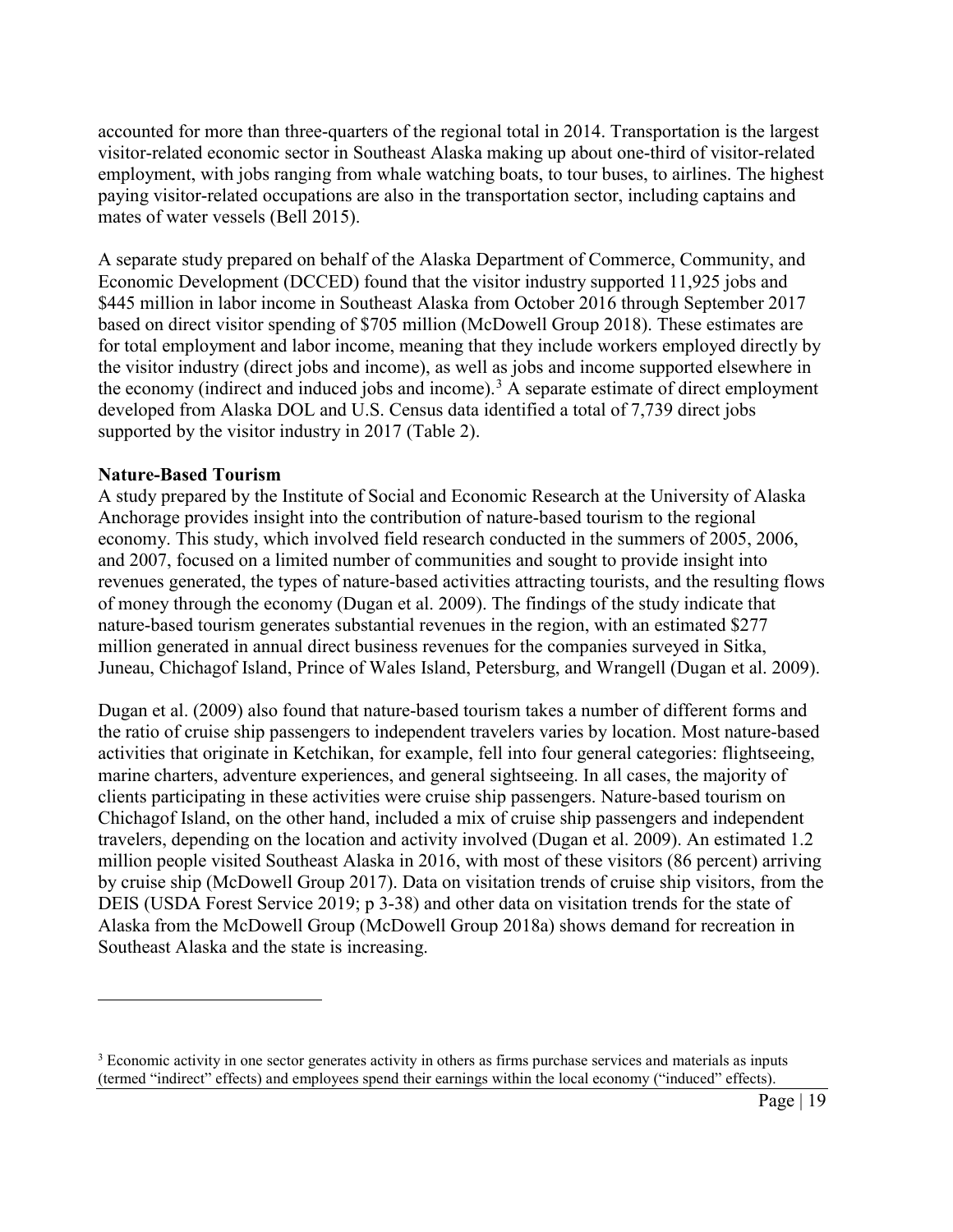Another study, conducted on behalf of ADF&G, estimated that residents and visitors to Southeast Alaska spent \$363 million hunting and viewing wildlife in 2011, with visitors viewing wildlife accounting for an estimated 59 percent of this total (ECONorthwest 2014). Based on these estimated expenditures, the study estimated that hunting and wildlife viewing, respectively, supported 390 and 1,390 direct jobs and a combined total of \$107 million in labor income in Southeast Alaska in 2011, with additional indirect and induced jobs and income supported elsewhere in the economy (ECONorthwest 2014).

## **Recreation on the Tongass National Forest**

While it is reasonable to assume that the majority of visitor recreation and tourism activity in the region is related to the natural environment, not all of the activity generating this employment can be directly linked to the Tongass National Forest. Many visitors experience the Tongass from the deck of a cruise ship without directly using the forest for recreation purposes. In addition, while the Tongass includes approximately 80 percent of the land area in Southeast Alaska, there are other lands that offer wildland recreation opportunities in the region, including 3.3 million acres of National Park Service lands, and recreation lands managed by the State of Alaska. Further, other popular recreation and tourism activities, such as saltwater fishing, sea kayaking, and shopping, do not take place on the Tongass, although the forest may provide a backdrop for these activities.

The Alaska Region of the Forest Service (Region 10) has been participating in the Forest Service's National Visitor Use Monitoring (NVUM) program since 2000. Based on the results of the NVUM program for 2010 to 2014 and coefficients developed by White and Stynes (2010), the Forest Service (2017a) calculated a visitation estimate of 2,874,000 annual visits to the Tongass National Forest. The results of earlier surveys indicated that half of Alaska residents surveyed who live in Southeast Alaska reported using a boat or plane to access the national forest (White and Stynes 2010). Almost half (49.7 percent) of non-resident visits to the Tongass National Forest involved the use of a guide or outfitter at some point, with local cruises, wildlife viewing, and flightseeing reported most frequently. Alaska residents in contrast were found to very rarely use outfitters or guides (White and Stynes 2010).

Spending profiles were estimated for residents and non-residents visiting the Forest based on data compiled during the NVUM surveys. Using coefficients developed by White and Stynes (2010), the Forest Service (2017a) estimated that 2,874,000 annual visits generated about \$382 million in spending and supported 3,947 direct jobs and an additional 1,110 jobs elsewhere in the regional economy. This overall estimate is equivalent to about 42 percent of the regional visitor estimate developed for Alaska DCCED in 2017 (McDowell Group 2018), and the direct component is about 51 percent of the direct visitor jobs estimated by Southeast Conference (2018). Recreational visitors with an expectation of a remote experience would be most affected by timber production in Primitive, Semi Primitive Non-Motorized, and Semi Primitive Motorized settings. These are three of seven Recreation Opportunity Spectrum (ROS) categories described in the Cost-Benefit analysis below.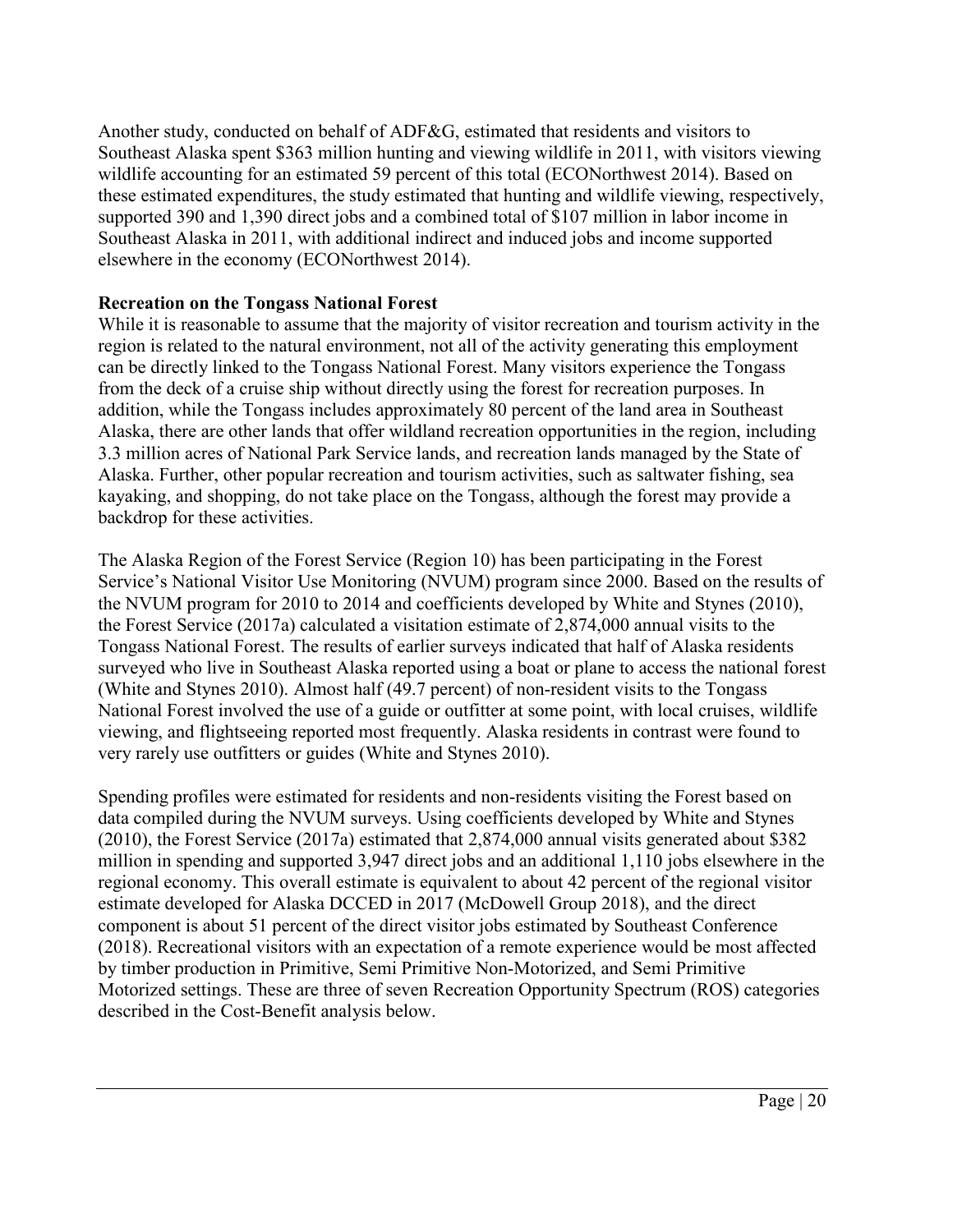## **Commercial Fishing and Seafood Processing**

Data for the entire Southeast Alaska region on seafood production, seafood industry harvest and ex-vessel value from Alaska Department of Fish and Game is provided by the 2018 Southeast Conference report (Southeast Conference 2018). In 2017, an estimated 302 million pounds of seafood was harvested in Southeast Alaska with an ex-vessel value of \$289 million. Viewed in terms of value, salmon accounted for more than half (56 percent) of the total commercial catch in Southeast Alaska in 2017, with the remainder divided among black cod (16 percent), halibut (15 percent), crab (8 percent), herring (2 percent), and other (5 percent). Total pounds landed and exvessel values in 2017 were similar to regional 10-year averages, and a substantial improvement over the 2016 season, which was the worst in more than a decade (Southeast Conference 2018).

Employment in the seafood harvesting and processing sectors varies from year-to-year, but remains relatively stable compared to the fluctuations in the volumes and value of salmon harvested each year. Salmon harvesting employed an estimated 1,283 people in Southeast Alaska in 2016, with an additional 992 people employed harvesting other fish (Alaska DOL 2017). A further total of 1,400 people were employed in fish processing in 2016 for a combined total of 3,675 jobs (Alaska DOL 2016). Seafood harvesting and fish processing employment trends are shown for 2000 to 2013 in the 2016 Tongass Forest Plan Final Environmental Impact Statement (FEIS) (USDA Forest Service 2016).

Unlike other basic sectors of Southeast Alaska's economy, components of the seafood industry are spread throughout the region with an important presence in virtually every community. Seafood processing workers, for example, were employed in all of the boroughs in 2015, ranging from 10 workers in Skagway to 1,023 workers in Ketchikan Gateway Borough and 1,102 in Sitka (Alaska DOL 2016).

The seafood processing sector is generally characterized by high seasonality and low resident hire, as well as low hourly wages, with a median annual wage of \$24,689 in 2013 (Strong 2014). The industry does, however, have a number of higher paid occupations, including ship engineers, captains, mates, boat pilots, and general and operations mangers, which accounted for just 1.2 percent total employment, but 6 percent of wages, with a median annual wage of \$66,720 (Strong 2014).

## **Mining and Mineral Development**

Mineral exploration and mining have been a part of life in Southeast Alaska for more than a century. Estimates developed using Alaska DOL data found that a total of 886 workers were employed in the mining sector in Southeast Alaska in 2017 (Table 2). According to a recent economic impact study prepared for Alaska's mining industry, the Greens Creek and Kensington mines employed 414 workers and 325 workers in 2016, respectively, with the Kensington Mine employing an additional 90 contractors (McDowell Group 2018b). Mining jobs are the highestpaying jobs in the region, with annual wages of \$102,000 in 2017 (Southeast Conference 2018). The high wages in this sector reflect the skilled nature of the job, as well as the demands of working in remote locations (Abrahamson 2013). Mining employment in Southeast Alaska increased in 2017, up 11 percent from the preceding year, with the region's two large mines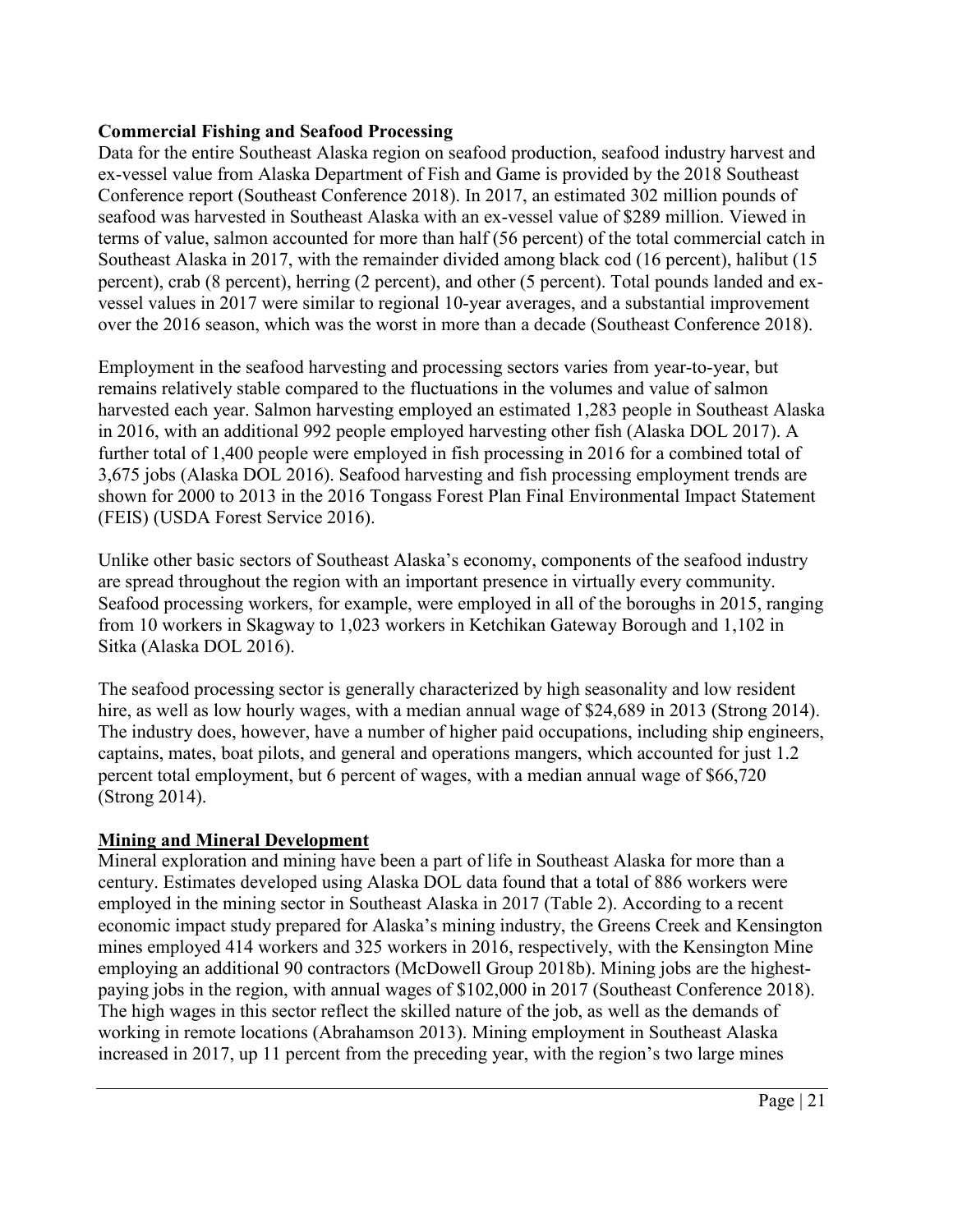(Greens Creek and Kensington) accounting for the majority of this employment. Despite increasing employment, production dropped at both mines in 2017 (Southeast Conference 2018).

Both the Greens Creek and Kensington mines are located in the City and Borough of Juneau, mostly on Tongass NFS lands. Greens Creek Mine is a primary silver mine located on Admiralty Island; Kensington Mine is a gold mine located on the mainland approximately 45 miles north of Juneau. Alaska residents make up about two-thirds of the total labor force at each mine, 66 percent at Greens Creek and 67 percent at Kensington. Alaska resident employees of both mines live throughout the region. More than two-thirds of Greens Creek's Alaska resident employees live in Juneau. The other third live in other Southeast Alaska communities or elsewhere in the region (McDowell Group 2018).

Two proposed underground mine projects on NFS lands on Prince of Wales Island received approval for financial assistance through the Alaska Industrial Development and Export Authority in June 2014 (Bradner 2014). Senate Bill 99 authorized \$145 million and \$125 million in infrastructure and construction financing, respectively, for the proposed Bokan Mountain and Niblack projects. The Bokan Mountain project is a rare earths mine that would include on-site ore processing facilities. The McDowell Group (2013) in a study prepared for the Bokan Mountain project estimated that construction of the project would last 2 years and employ an average construction workforce of 200, with peak employment potentially reaching 300 workers. Operation would be expected to employ 190 workers with approximately \$18 million in annual payroll (McDowell Group 2013). The Niblack Project is a proposed underground copper-goldzinc-silver mine. The project owners estimate that the construction and operation phases of the project would both employ approximately 200 workers (Niblack Project LLC 2015). No exploration activity was reported for either project in 2016 and 2017 (McDowell Group 2018).

# <span id="page-21-0"></span>**COST-BENEFIT ANALYSIS**

Benefits and costs are divided into two parts: 1) those which are realized by any organization or individual, and 2) those realized by the Forest Service. Financial considerations include revenues and costs from the perspective of the Forest Service or other government agencies. Other benefits and costs can be realized by users of roadless areas in NFs, including backpackers, hunters, viewers of wildlife, permitted outfitters and guides, timber processors, and water users. Other benefits and costs can also be realized by those who never set foot in roadless areas and/or who desire the retention of wildland characteristics for their children.

The word "value" can have a variety of meanings. In one sense, value can mean that which is desirable or worthy for its own sake. In another, value can mean a fair or equivalent in terms of money or commodities (Freeman, 2003). Economics considers value in the latter sense, using tradeoffs to determine the "equivalence." Often these values and tradeoffs are expressed in monetary terms. At other times where monetary expressions are not available, value and tradeoffs are considered in qualitative terms. Executive Order 13563 recognizes that a quantifiable analysis is not always possible, but must include a reasoned determination that the benefits justify the regulatory costs. In the sections below under Findings (*Analysis of Roadless Area Characteristics*, *Potential Impacts by Resource Area* and *Agency Costs including Control*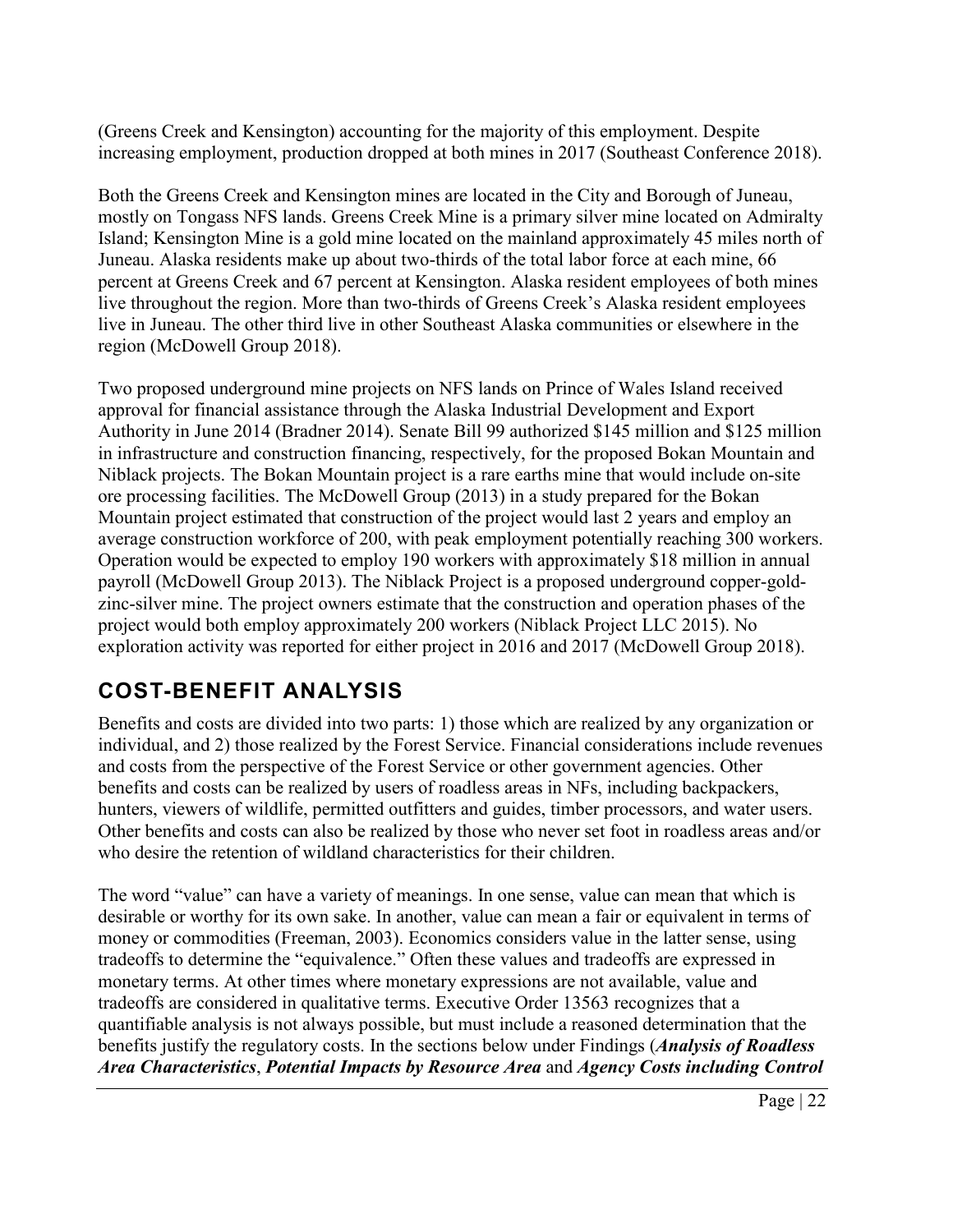*of Regulatory Costs*) values are discussed qualitatively. The final section on *Agency Costs including Control of Regulatory Costs* includes discussion of E.O. 13771.

### *General Assumptions*

This analysis compares the benefits and costs associated with the proposed rule (Alternative 6). According to Office of Management and Budget (OMB) direction, the benefits and costs of proposed regulations and Forest Service directives must be compared or measured against a baseline. The baseline, applies to the provisions of the 2001 Roadless Rule to inventoried roadless areas under the No Action Alternative discussed as Alternative 1 in the Draft Environmental Impact Statement (DEIS) (USDA Forest Service 2019).

The cost benefit analysis discusses benefits and costs that are not readily quantifiable, but demonstrate benefits, costs and efficiencies gained from the proposed rule (Alternative 6). The potential benefits and costs are dependent on local conditions and the complexity and nature of issues associated with future decisions that are unknown and difficult to predict. Many benefits and costs are therefore not quantified, but discussed in a qualitative manner for the baseline 2001 Roadless Rule, proposed rule and other regulatory alternatives below. An analysis of cost savings to the timber industry and recreation related displacement is provided in the cost-benefit discussion below.

As discussed in the introduction above, the types of benefits derived from uses of roadless areas in Alaska are far ranging and include a number of non-market and non-use benefit categories. The section on *Analysis of Roadless Area Characteristics* provides this detail. The section below on *Potential Impacts by Resource Area* provides detail on market values related to affected resource areas. Lastly there is a section on *Agency Costs including Control of Regulatory Costs.* Table 5 summarizes the environmental consequences, for both market and non-market categories, for each alternative in a comparative format. The seven categories in bold type below are used for the qualitative ratings in Table 5 as follows (from most adverse to most beneficial):

- Substantial Adverse Effect
- **• Moderate Adverse Effect**
- **• Minimal Adverse Effect**
- **• Very Minimal Adverse Effect**
- **• Neutral/No Effect**
- **• Very Minimal Beneficial Effect**
- **• Minimal Beneficial Effect**
- **• Moderate Beneficial Effect**
- Substantial Beneficial Effect

The proposed rule is programmatic and does not directly authorize any ground-disturbing activities. Ground-disturbing activities may occur in areas formerly designated as IRAs and are considered as indirect effects. Before authorizing a land-use activity, the Forest Service must complete a site-specific environmental analysis, pursuant to NEPA and its implementing regulations. When a specific project or activity is proposed on NFS land, the Forest Service conducts site-specific analyses of the effects associated with that project or activity and makes a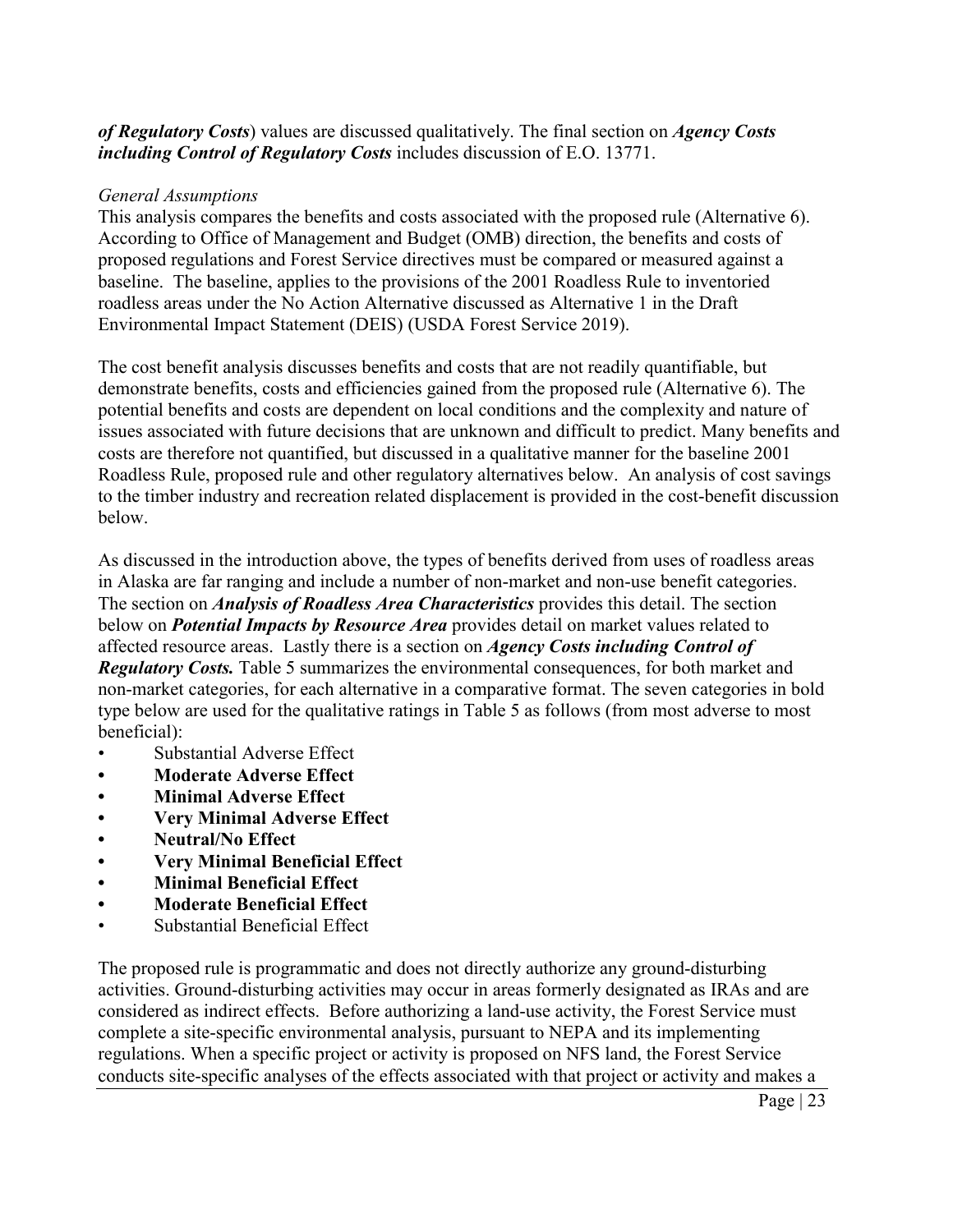decision that authorizes implementation of that project or activity (this requirement exists under all regulatory alternatives including the baseline 2001 Roadless Rule). Ground disturbing activities covered by NEPA would adhere to the Tongass Forest Plan and would be consistent with the goals, objectives, management prescriptions, standards, guidelines, projected timber sale quantity, projected wood sale quantity, and young-growth transition strategy. This includes standards and guidelines for non-timber resources, for example riparian management standards and guidelines which provide protection for fisheries with subsistence and commercial importance. All timber harvest, including harvest in areas formerly designated as inventoried roadless areas, would be compelled to adhere to these resource standards and guidelines (fisheries, water quality, air, recreation, etc.), thus providing continuation of 2016 Forest Plan protections under all the regulatory alternatives. Regardless these activities would have indirect effects on roadless area characteristics and are discussed below.

|                                                                                                            | <b>Alternative</b>                     |                                                    |                                                    |                                                               |                                                |                                                |
|------------------------------------------------------------------------------------------------------------|----------------------------------------|----------------------------------------------------|----------------------------------------------------|---------------------------------------------------------------|------------------------------------------------|------------------------------------------------|
|                                                                                                            | <b>Baseline</b>                        | $\mathbf{2}$                                       | 3                                                  | 4                                                             | 5                                              | <b>Proposed</b><br><b>Rule</b>                 |
| <b>Resource/Category</b>                                                                                   | 2001<br><b>Roadless</b><br><b>Rule</b> | Roaded<br><b>Roadless</b><br><b>Alternative</b>    | Logical<br><b>Extension</b><br><b>Alternative</b>  | <b>Partial Dev</b><br>LUDs <sup>1</sup><br><b>Alternative</b> | <b>All Dev LUDs</b><br><b>Alternative</b>      | Full<br><b>Exemption</b><br><b>Alternative</b> |
| <b>Analysis of Roadless Area Characteristics</b>                                                           |                                        |                                                    |                                                    |                                                               |                                                |                                                |
| <b>Overall Protection of</b><br>Roadless Characteristics on<br>the Tongass                                 | Neutral/No<br>Effect                   | Neutral/No<br>Effect                               | <b>Very Minimal</b><br>Adverse<br><b>Effect</b>    | <b>Minimal</b><br>Adverse<br>Effect                           | Moderate<br>Adverse<br>Effect                  | Moderate<br>Adverse<br>Effect                  |
| <b>Potential Impacts by Resource Area</b>                                                                  |                                        |                                                    |                                                    |                                                               |                                                |                                                |
| <b>Forest Products</b>                                                                                     | Neutral/No<br>Effect                   | Very Minimal<br>Beneficial<br>Effect               | Minimal<br><b>Beneficial</b><br>Effect             | Minimal<br><b>Beneficial</b><br>Effect                        | Minimal<br><b>Beneficial</b><br>Effect         | Minimal<br><b>Beneficial</b><br>Effect         |
| Recreation/Tourism (Visitor)<br><b>Industry Employment</b>                                                 | Neutral/No<br><b>Effect</b>            | Neutral/No<br>Effect                               | <b>Very Minimal</b><br>Adverse<br>Effect           | <b>Minimal</b><br>Adverse<br><b>Effect</b>                    | Minimal<br>Adverse<br>Effect                   | <b>Minimal</b><br>Adverse<br>Effect            |
| <b>Fisheries Employment</b>                                                                                | Neutral/No<br>Effect                   | Neutral/No<br>Effect                               | Neutral/No<br>Change                               | Neutral/No<br>Change                                          | Neutral/No<br>Change                           | Neutral/No<br>Change                           |
| <b>Minerals Development</b><br>Potential                                                                   |                                        |                                                    |                                                    |                                                               |                                                |                                                |
| Locatable                                                                                                  | Neutral/No<br><b>Fffect</b>            | Neutral/No<br>Effect                               | Neutral/No<br>Effect                               | Neutral/No<br>Effect                                          | Neutral/No<br>Effect                           | Neutral/No<br>Effect                           |
| Leasable                                                                                                   | Neutral/No<br>Effect                   | <b>Very Minimal</b><br><b>Beneficial</b><br>Effect | <b>Very Minimal</b><br><b>Beneficial</b><br>Effect | Moderate<br><b>Beneficial</b><br><b>Effect</b>                | Moderate<br><b>Beneficial</b><br><b>Effect</b> | Moderate<br><b>Beneficial</b><br><b>Effect</b> |
| Infrastructure: Renewable<br><b>Energy Project</b><br>Development Potential                                | Neutral/No<br>Effect                   | Minimal<br><b>Beneficial</b><br>Effect             | Minimal<br><b>Beneficial</b><br>Effect             | Minimal<br><b>Beneficial</b><br>Effect                        | Minimal<br><b>Beneficial</b><br>Effect         | Minimal<br><b>Beneficial</b><br>Effect         |
| Infrastructure: Potential for<br>Development of State<br>Roads and Other<br><b>Transportation Projects</b> | Neutral/No<br>Effect                   | <b>Minimal</b><br><b>Beneficial</b><br>Effect      | <b>Minimal</b><br><b>Beneficial</b><br>Effect      | Moderate<br><b>Beneficial</b><br><b>Effect</b>                | Moderate<br><b>Beneficial</b><br>Effect        | Moderate<br><b>Beneficial</b><br>Effect        |
| Alaska Native Customary<br>and Traditional Uses                                                            | Neutral/No<br>Effect                   | Minimal<br><b>Beneficial</b><br>Effect             | Minimal<br><b>Beneficial</b><br>Effect             | Minimal<br><b>Beneficial</b><br>Effect                        | Minimal<br><b>Beneficial</b><br>Effect         | Minimal<br><b>Beneficial</b><br>Effect         |

### Table 5. Qualitative comparison of the Alternatives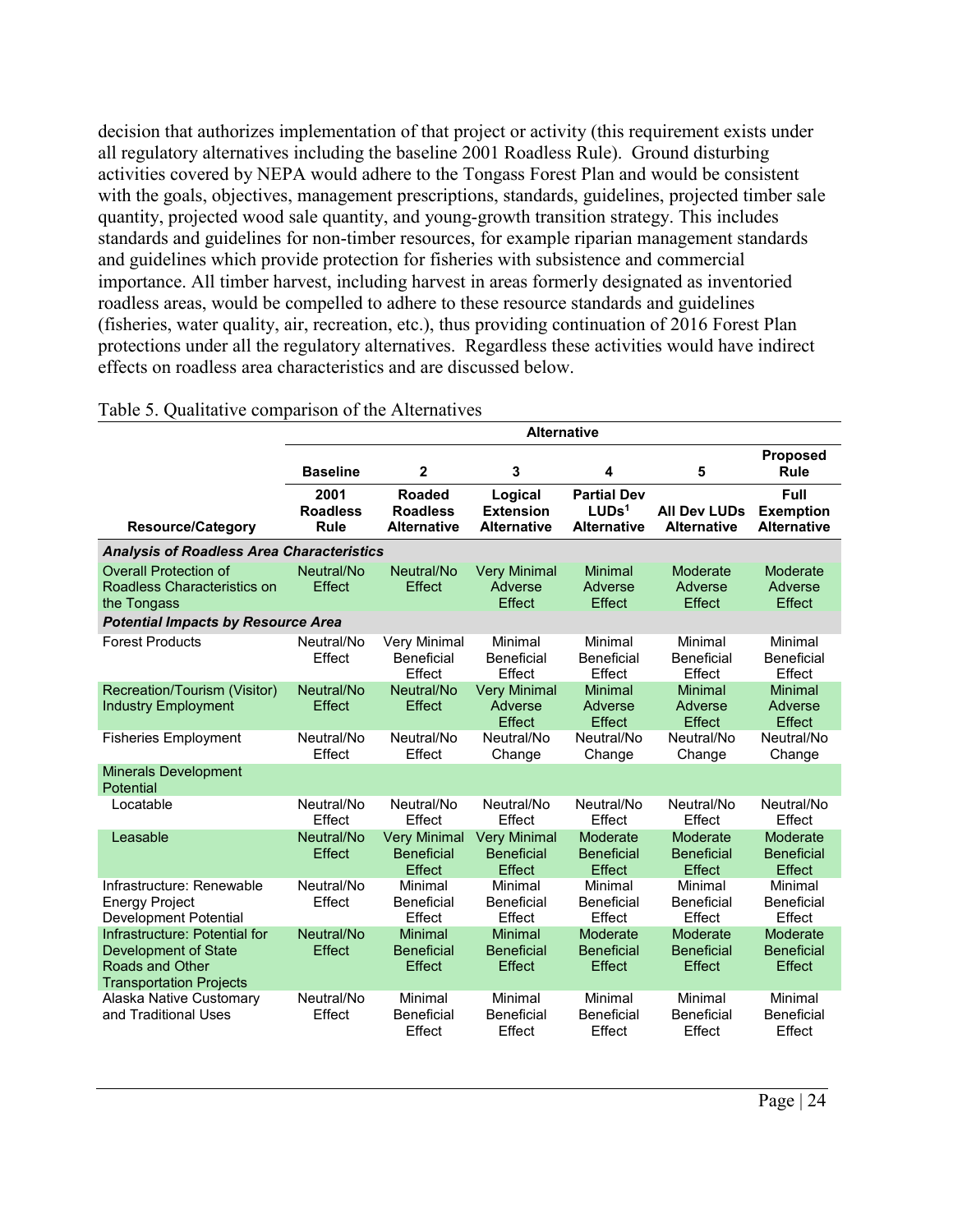|                          | <b>Alternative</b>              |                                                        |                                                   |                                                               |                                           |                                                |
|--------------------------|---------------------------------|--------------------------------------------------------|---------------------------------------------------|---------------------------------------------------------------|-------------------------------------------|------------------------------------------------|
|                          | <b>Baseline</b>                 | 2                                                      | 3                                                 | 4                                                             | 5                                         | <b>Proposed</b><br><b>Rule</b>                 |
| <b>Resource/Category</b> | 2001<br><b>Roadless</b><br>Rule | <b>Roaded</b><br><b>Roadless</b><br><b>Alternative</b> | Logical<br><b>Extension</b><br><b>Alternative</b> | <b>Partial Dev</b><br>LUDs <sup>1</sup><br><b>Alternative</b> | <b>All Dev LUDs</b><br><b>Alternative</b> | Full<br><b>Exemption</b><br><b>Alternative</b> |
| Subsistence              | Minimal                         | Minimal                                                | <b>Minimal</b>                                    | Minimal                                                       | <b>Minimal</b>                            | <b>Minimal</b>                                 |
|                          | Adverse and                     | Adverse and                                            | Adverse and                                       | Adverse and                                                   | Adverse and                               | Adverse and                                    |
|                          | <b>Beneficial</b>               | <b>Beneficial</b>                                      | <b>Beneficial</b>                                 | <b>Beneficial</b>                                             | <b>Beneficial</b>                         | <b>Beneficial</b>                              |
|                          | <b>Effects</b>                  | <b>Effects</b>                                         | <b>Effects</b>                                    | <b>Effects</b>                                                | <b>Effects</b>                            | <b>Effects</b>                                 |

## <span id="page-24-0"></span>*Analysis of Roadless Area Characteristics*

Roadless areas are important because of their wildlife and fish habitat, recreation values, importance to multiple economic sectors, inherent passive use values, traditional properties and sacred sites for local indigenous people, and ecosystem service values they provide (USDA Forest Service 2019). Under the 2016 Forest Plan, timber management activities are governed by a number of rules and regulations designed to protect or mitigate adverse impacts to natural resources that provide ecosystem services. This is discussed further in the 2008 Forest Plan EIS (USDA Forest Service 2008, pp. 3-553 to 3-556). Passive use values represent the value that individuals assign to a resource independent of their use of that resource and typically include existence, option, and bequest values. These values represent the value that individuals obtain from knowing that expansive roadless areas exist, knowing that they are available to visit in the future should they choose to do so, and knowing that they are available for future generations to inherit.

The values considered under roadless characteristics include remoteness, scenic quality, traditional cultural areas and sacred sites, reference landscapes, and other locally-unique characteristics. The current condition of most roadless areas on the Tongass is nearly pristine relative to these values. Exceptions include the roaded roadless areas, where previous road development and timber harvest has taken place and localized areas along the shoreline where historic development has occurred or localized areas where mining-related activities have occurred. This section first provides findings specific to the proposed rule (Alternative 6) and then provides a comparison of the proposed rule to the baseline 2001 Roadless Rule and other regulatory alternatives for the values considered under roadless characteristics (scenic quality, recreation opportunities, traditional cultural properties and sacred sites, and other locally identified unique characteristics). Analysis of values assumes indirect effects from ground disturbing activities, including timber harvest, occurs.

## **Analysis of Roadless Characteristics under the Proposed Rule**

Under the proposed rule, all 9.2 million acres of roadless area acres would be removed with an estimated net increase of about 165,000 acres of suitable old growth available for harvest. As depicted in the first row of Table 5: with the most adverse effects across the regulatory alternatives to "Overall Protection of Roadless Characteristics" and the same as Alternative 5 (Table 5).

Alternatives 2 and 3, would remove "roaded roadless" areas. In addition, areas adjacent to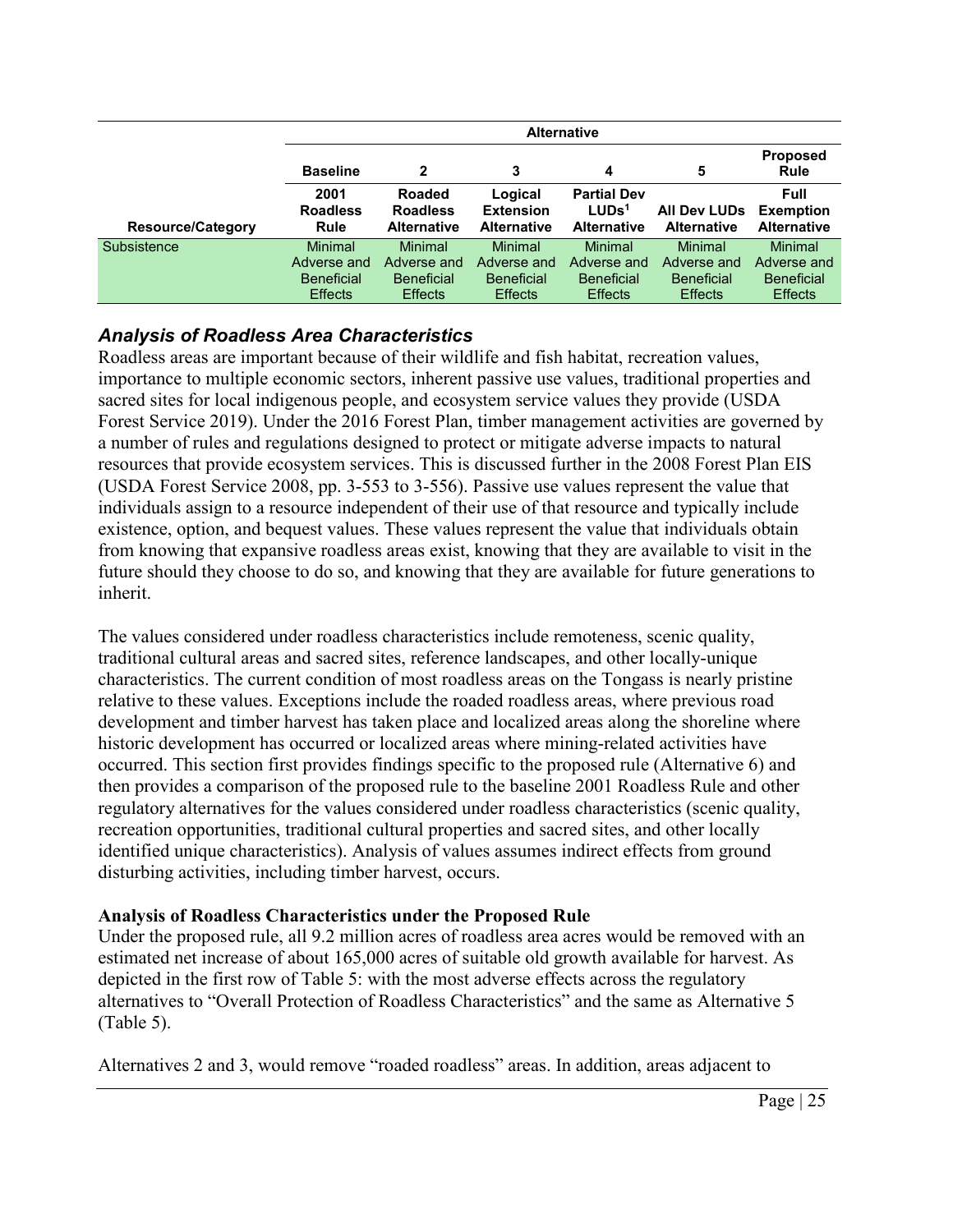existing road and harvest systems would also be removed from roadless protection. These adjacent areas, considered "logical extensions" of the existing road and harvest systems within the same watersheds, would convert 50,000 acres of previously unsuitable lands to suitable oldgrowth lands that would be available for harvest. In addition, the removal of roaded roadless alongside the addition of logical extension acres (along with ownership changes and updated mapping) would result in a net increase of about 76,000 acres of suitable old-growth lands that would be available for harvest.

The areas removed from roadless protection under Alternative 4 would produce about 70,000 acres of suitable old-growth lands that would be available for harvest. In addition, the Timber Priority roadless category (see description above) would result in the conversion of about 88,000 acres of previously unsuitable lands to suitable old-growth lands that would be available for harvest, resulting in an increase of 158,000 acres of suitable old growth. Additions to roadless protection under the proposed rule include the LUD II acres not designated as roadless in 2001.

The projected harvest on these suitable acres, under Alternatives 3 and 4 would be about 10,500 and 17,000 acres over 100 years (assuming a uniform distribution of the projected old-growth harvest over all suitable old-growth lands), respectively. Harvest in these areas would affect roadless characteristics that are presently protected under the baseline 2001 Roadless Rule.

As depicted in the first row of Table 5 the baseline 2001 Roadless Rule and Alternative 2 result in no adverse effects (Neutral/No Effect) to "Overall Protection of Roadless Characteristics" and the values they provide to multiple economic sectors, inherent passive use values, traditional properties and sacred sites for local indigenous people, and ecosystem services. Changes under Alternatives 3 and 4 would result in very minimal and minimal adverse effects, respectively to "Overall Protection of Roadless Characteristics" and the values they provide. While more adverse than the baseline 2001 Roadless Rule and Alternative 2 (Neutral/No Effect) adverse effects under Alternatives 3 and 4 are less than Alternatives 5 (operation subject to requirements under the 2016 Forest Plan) and the proposed rule (moderate adverse effects). Detail on effects to the values considered under roadless characteristics (scenic quality, recreation opportunities, traditional cultural properties and sacred sites, and other locally identified unique characteristics) are provided below.

## **Scenic Quality**

The Tongass NF offers a variety of high-quality scenery to its visitors, from spectacular mountain ranges and glaciers to low-lying marine landscapes composed of intricate waterways, bays, and island groups. Scenic quality is based on two definable elements, landscape character and scenic integrity. Tongass roadless areas have natural appearing landscapes and have very high scenic integrity and generally have high value for landscape character as well. The exception for scenic integrity is the roaded roadless areas, which have significantly reduced scenic integrity because of past harvest and road construction. Roadless areas are viewed from a variety of vantage points, including the communities of Southeast Alaska, the Alaska Marine Highway ferry route, cruise ship routes, existing road systems, popular small boat routes and anchorages, small aircraft, and hiking trails.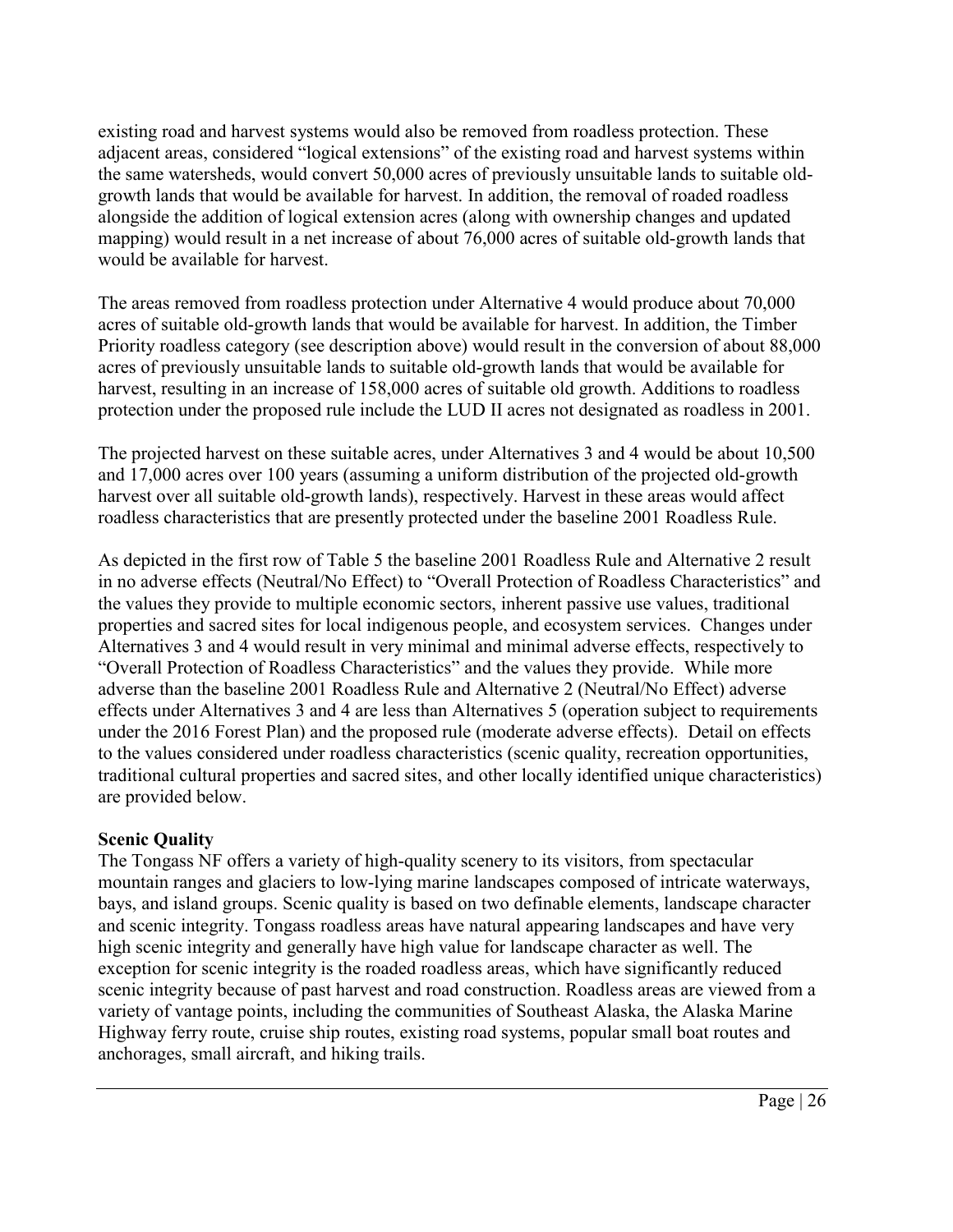Road construction and timber harvest can have varying degrees of adverse effects on the scenic integrity of a landscape. In most studied viewsheds, the highest effects on scenery would be associated with Alternatives 5 and the proposed rule, followed in order by Alternative 4, Alternative 3, Alternative 2, and the baseline 2001 Roadless Rule. In addition, the proposed rule and Alternatives 4 and 5 would likely result in more road development to reach more remote places, which would have a greater adverse effect on scenery than with less road development under Alternative 3, under the baseline 2001 Roadless Rule and Alternative 2. Road mileage differences, however, would not be large, because all regulatory alternatives would have the same level of harvest.

## **Recreation Opportunities**

Roadless areas provide recreation opportunity due to the variety of primitive, semi-primitive motorized, and semi-primitive non-motorized Recreation Opportunity Spectrum (ROS) classes of dispersed recreation. Approximately 95 percent of the 2001 roadless areas on the Tongass consist of primitive and semi-primitive ROS classes, and almost two-thirds of these are primitive. The ROS system portrays the combination of activities, settings, and experience expectations along a continuum that ranges from highly modified to primitive environments. The following seven classifications are identified along this continuum from most to least developed:

- Urban
- Rural
- Roaded Modified
- Roaded Natural
- Semi-Primitive Motorized
- Semi-Primitive Non-Motorized
- **Primitive**

The setting indicators and applicable standards and guidelines for the seven ROS classes are described in Appendix I to the 2016 Tongass Forest Plan (USDA Forest Service 2016).

Under Alternative 2, roaded roadless and other substantially altered areas would lose protection as roadless. These newly unprotected areas would provide 17,700 acres of suitable old growth and 10,300 acres of suitable young growth and they are 64 percent Roaded Modified and Roaded Natural and 35 percent semi-primitive ROS classes. Under Alternative 2 approximately 95 percent of Tongass roadless areas would be maintained as primitive and semi-primitive ROS classes.

Under Alternatives 3 and 4, approximately 96 percent of the roadless areas on the Tongass would be maintained as primitive and semi-primitive ROS classes. The net changes in roadless designations under these two alternatives would provide 75,700 and 158,400 acres of suitable old growth and 13,900 and 14,600 acres of suitable young growth, respectively. Under Alternative 5 the remaining roadless areas would maintain approximately 98 percent of their areas as primitive and semi-primitive ROS classes and the net change in roadless designation would provide 165,400 acres of suitable old growth and 16,600 acres of suitable young growth. Under the proposed rule (Alternative 6), all roadless designations would be removed. The areas removed from roadless designation would provide 165,400 acres of suitable old growth and 19,900 acres of suitable young growth. Under all other regulatory alternatives, the retained roadless areas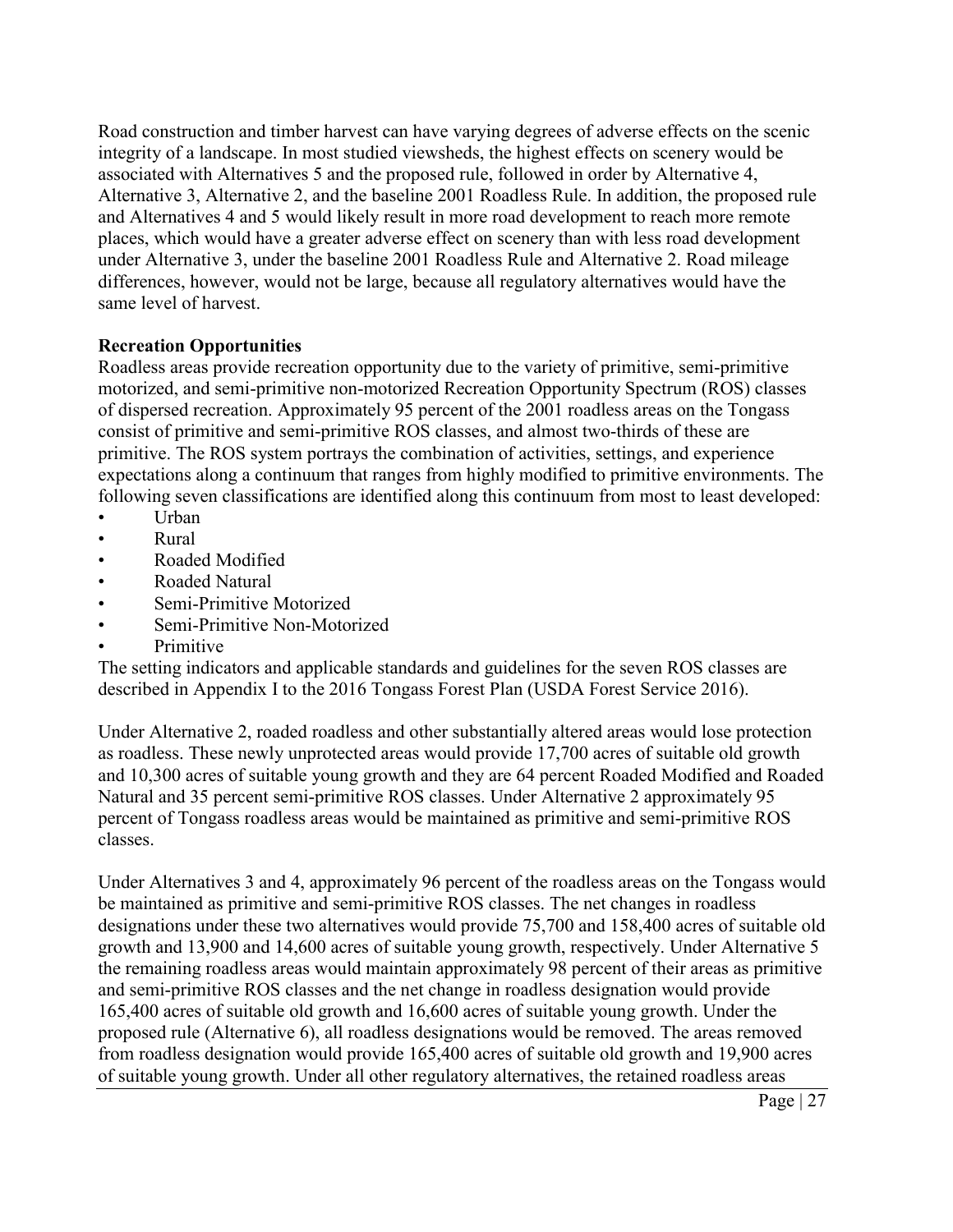would remain similar in terms of their ROS allocations. The exception would be the proposed rule, which would include no retained roadless designations.

Similarly, outfitter-guide use on the Tongass includes activities in more remote areas. The majority of these areas would be retained as roadless under the baseline 2001 Roadless Rule and Alternatives 2 and 3. Substantially more lands in the primitive ROS class would be removed under Alternatives 4, 5 and the proposed rule.

## **Traditional Cultural Properties and Sacred Sites**

The proposed rule and other regulatory alternatives require compliance with existing laws and regulations; therefore, before any management actions take place, the standard process for considering effects would be conducted as required by the implementing regulations for the National Historic Preservation Act and other relevant law, policy, and guidance provided in agreement documents. Consideration of effects would occur on a site specific basis if projects were proposed in areas if historic importance. In most cases impacts would be avoided or mitigated. Tribal consultation is an integral part of the planning process for management actions; as well as consultations with the State Historic Preservation Officer and other interested parties.

For cultural resources, including historic and traditional cultural properties/heritage sites, prior to management actions taking place on the ground under the proposed rule and other regulatory alternatives, resource inventories and appropriate mitigation are required by law. Increasing risk to cultural resources may occur under the proposed rule and Alternatives 4 and 5 because of potentially greater road lengths and potential activity in areas currently and previously protected from development, associated with harvest activities.

## **Locally Identified Unique Characteristics**

A range of distinctive characteristics occur within the Tongass roadless areas. Many of these are already identified in the Forest Plan and managed as Special Interest Areas. These include Geological Areas, Recreation Areas, Zoological Areas, Botanical Areas, Cultural Areas, and Scenic Areas. Special Interest Areas cover 184,000 acres within 2001 inventoried roadless areas. In addition, a number of Research Natural Areas occur within the Tongass roadless areas (21,000 acres). The Research Natural Areas, along with some of the Special Interest Areas, serve as reference landscapes. Further, a number of river corridors are managed under the Forest Plan as wild and scenic rivers. Within 2001 inventoried roadless areas, there are 13,000 acres of Recreational River, 15,000 acres of Scenic River, and 40,000 acres of Wild River. Finally, there are other small areas, not included within these special LUDs, such as areas with unique karst features that occur within roadless areas.

Altogether, these special LUDs cover 273,000 acres within 2001 inventoried roadless areas (the baseline 2001 Roadless Rule). Under Alternative 2, these acres would actually increase slightly to 275,000 acres, and there would be little changed under Alternatives 3, 4 and 5 at 270,000 acres, 268,000 acres, and 272,000 acres, respectively. However, under the proposed rule (Alternative 6), the roadless acreage within these special LUDs would decrease to zero.

## <span id="page-27-0"></span>*Potential Impacts by Resource Area*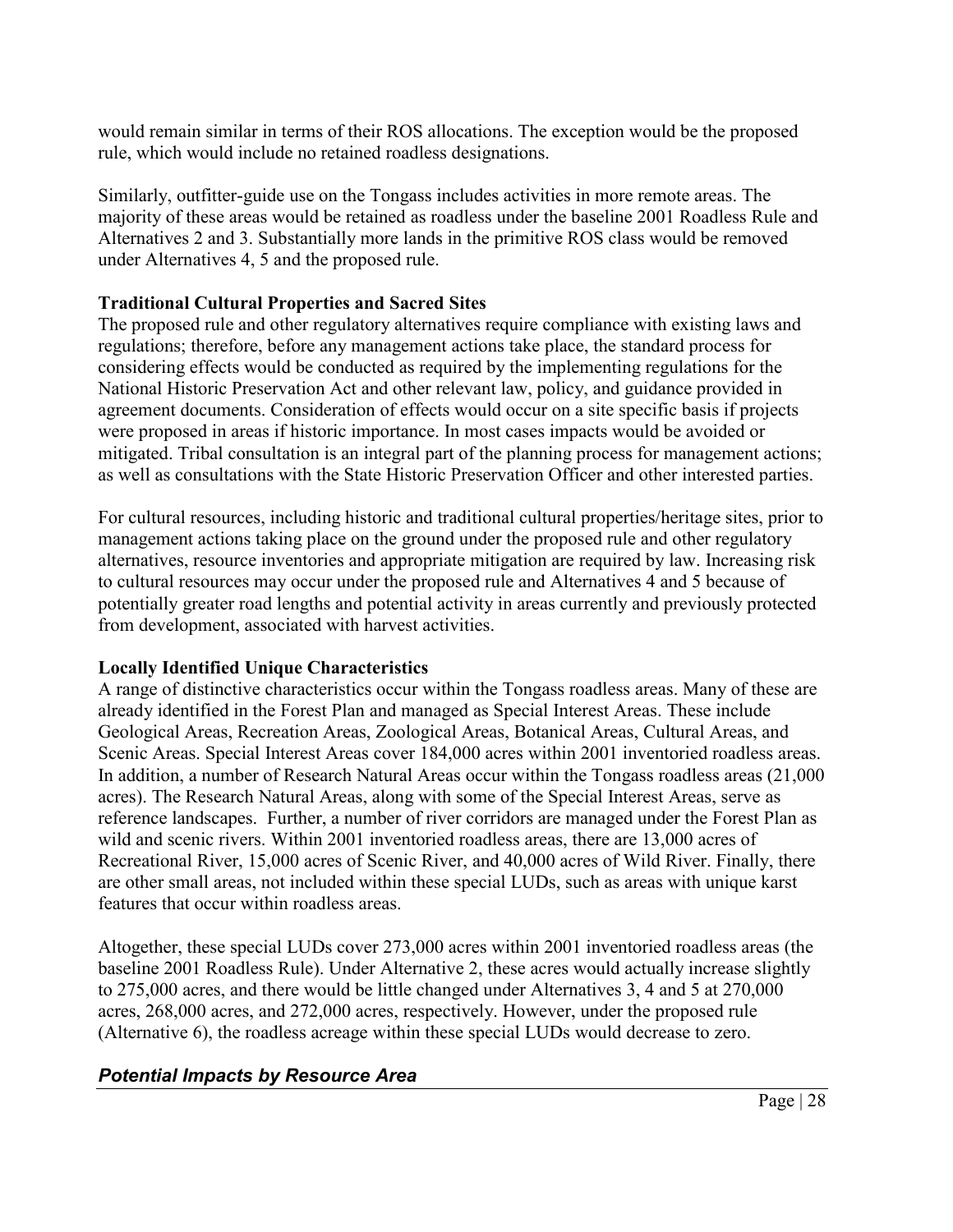The proposed rule and regulatory alternatives have implications for specific places on the Forest used by various communities. They also have potential implications for resource dependent industries, infrastructure development, Alaska Native customary and traditional uses, and the availability of subsistence resources.

The proposed rule and regulatory alternatives are programmatic, meaning that they establish direction and allowable activities for broad land areas, rather than schedule specific activities in specific locations. This makes it difficult to predict effects on individual communities. This is a common source of frustration to local residents, who want to know exactly how they and the places they care about could be affected. While many potentially affected outputs of forest management, such as scheduled timber harvest, generally translate into social and economic activity, such as employment in the timber industry, it is difficult to predict which communities would benefit the most from that activity. Forest Service activities provide economic opportunities to the private sector. How that sector and the various industries that comprise it respond depends on many variables in addition to Forest Service management. Communities that rely on a given resource-related industry would, however, be expected to be the first to benefit or lose from significant changes in planned output levels affecting that industry.

### **Forest Products**

 $\overline{a}$ 

Analysis of harvest costs savings under the proposed rule (and Alternatives 2 through 5) indicate approximately \$1 to \$2 million dollars in harvest cost savings would be provided as a result of improved flexibility to the timber industry (USDA Forest Service 2019b). The proposed rule and Alternatives 2 through 5 would all increase the suitable acres available for harvest, with the potential to provide additional opportunities for the Forest Service to develop economic timber sale offerings. Suitable acres would be added in three broad categories or areas: areas that have been substantially altered as identified by known prior road construction or timber harvest<sup>[4](#page-28-0)</sup> (the proposed rule and Alternatives 2 through 5); logical extension areas (the proposed rule and Alternatives 3, 4 and 5); and areas more distant from roads (the proposed rule and Alternatives 4 and 5). In addition, suitable old-growth acres would be added in Community Priority ARAs (Alternative 3). The added suitable acres in areas where roads already exist (roaded roadless) or could be logically extended (logical extensions) are generally considered relatively economic to harvest. Acres identified as more distant from roads are likely to be more expensive to harvest and less likely to be accessed for timber production under the current Forest Plan.

In practice, many factors can influence the cost of timber harvest, adding economic risks for potential purchasers and affecting the ability of the Forest Service to offer timber sales. Road construction, helicopter yarding, complex silvicultural prescriptions, setting size, and other factors may increase costs, which then decrease the value of the offering. The value of the timber offered must be sufficient to cover costs and include profit for the purchaser. Under the Consolidated Appropriations Act, 2018, timber sales that do not appraise positive using the

<span id="page-28-0"></span><sup>&</sup>lt;sup>4</sup> Removed areas include both development and non-development LUDs. These areas are generally known as "roaded roadless" areas but also include additional areas considered to be substantially altered.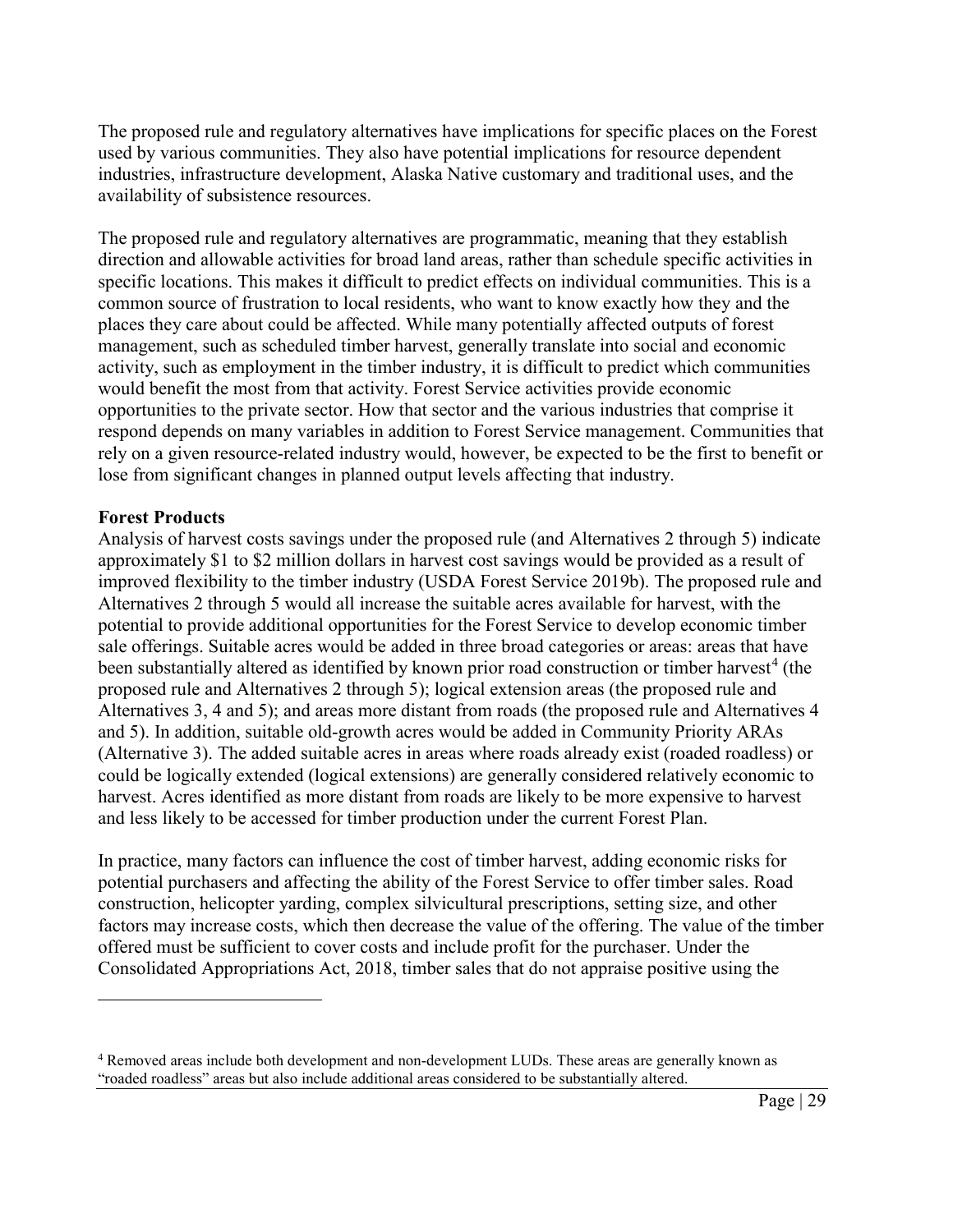current Region 10 RV (Residual Value) appraisal cannot be offered (USDA Forest Service 2019). Estimated costs per thousand board feet vary substantially across the Forest. Transportation infrastructure costs and haul distances are typically higher in more remote areas, i.e., those areas that are further from existing infrastructure and markets. Market in this context may include a mill or export yard.

The Record of Decision for the 2016 Forest Plan estimated that a total of approximately 24,000 old-growth acres would be harvested Forest-wide after 25 years, with a total of 42,500 oldgrowth acres harvested after 100 years (USDA Forest Service 2016a). These estimates represent an approximate upper ceiling of the number of roadless acres that could be potentially harvested under any of the regulatory alternatives. The 2016 Forest Plan FEIS (USDA Forest Service 2016) estimated that approximately 5 MMBF of small and micro-sales of old-growth timber is required each year to meet the needs of existing small old-growth mills that produce high value products such as appearance grade lumber and cedar shingles. This annual small and micro-sale demand (5 MMBF) is anticipated to be met for the duration of the planning period under all of the regulatory alternatives, including the baseline 2001 Roadless Rule.

For larger sales, more acres of suitable old-growth land would allow the Forest Service greater flexibility in the selection of future timber sale areas, as well as the potential for more flexibility in sale design, depending on the planning areas selected. This improved flexibility could, in turn, potentially improve the Forest Service's ability to offer economic sales that meet the needs of industry. This greater flexibility could be especially beneficial during the first two decades of the 2016 Forest Plan (the transition period), when most old-growth harvest would take place. While many factors can influence the cost of timber harvest, as noted above, areas along existing roads are typically more economically efficient, followed by areas where existing roads can be easily extended. Transportation infrastructure costs can include road construction, reconditioning, reconstruction, and maintenance, as well as log transfer facility development. Road construction, reconditioning, reconstruction, and maintenance involve substantial costs and have the potential to strongly influence timber sale economics.

Areas closer to markets, either a mill or export facility, are also more likely to offer more economic timber sale options. Existing old-growth mills in Southeast Alaska are primarily located in the south part of the region, with a concentration of mills, including the last remaining medium-sized mill (Viking Lumber), on Prince of Wales Island. Sales on the south part of the Forest are, therefore, more likely to appraise positive. In cases where the Regional Forester allows 100 percent export, which is permissible on a case-by-case basis (as discussed above), proximity to an export facility may also result in sales being more likely to appraise positive.

Forest level data on cost of harvest (felling, yarding, loading etc.) are used to examine costs with and without roadless restrictions. In 2011 the federal court (District of Alaska) set aside the Tongass NF's exemption and reinstated the 2001 Roadless Rule on the Tongass NF. Cost per thousand board feet (MBF) in the 8 years before and after 2011 provide a useful means for comparison. In the period during the exemption (2003 to 2010) the average cost per MBF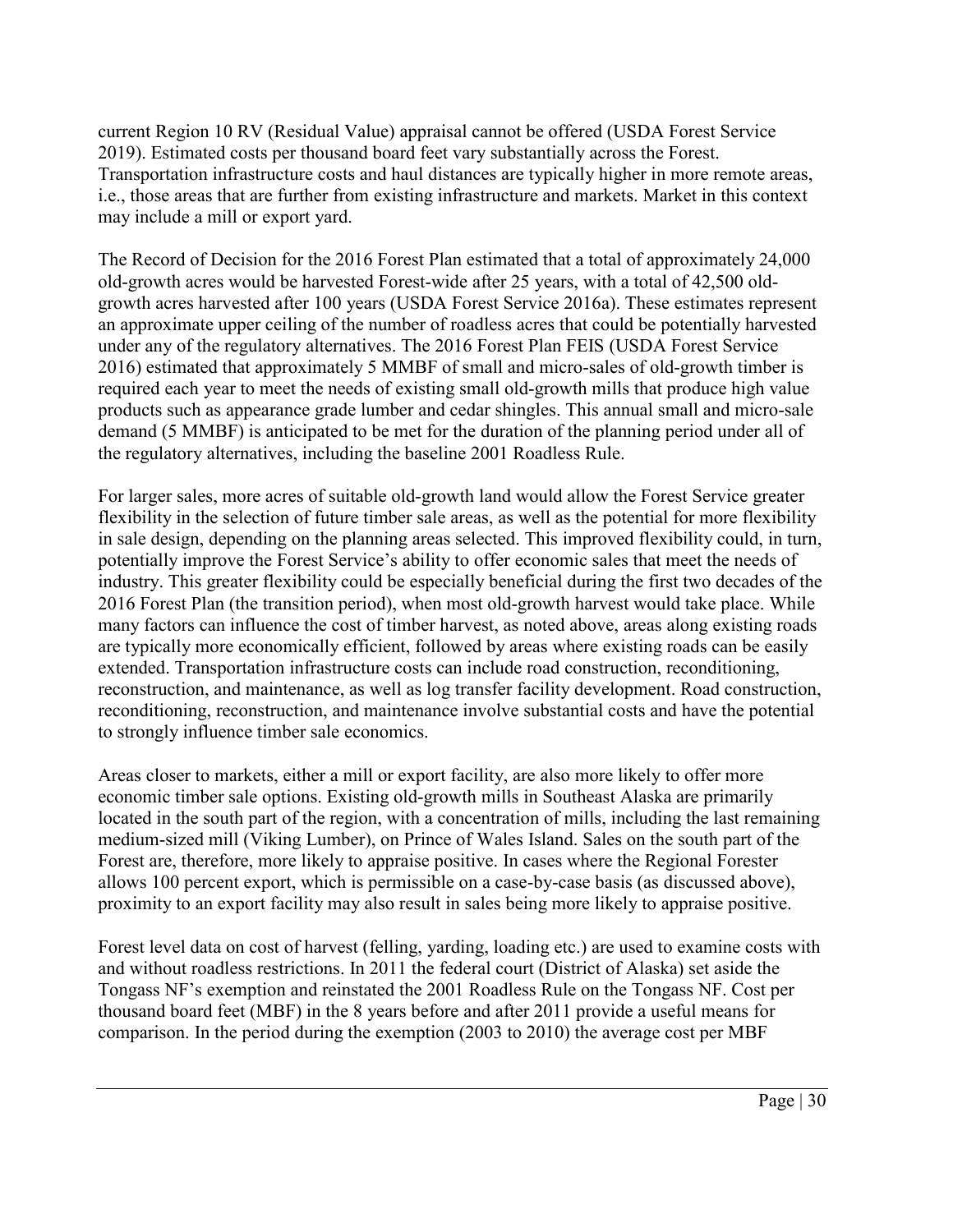harvested was \$220 while the average cost was  $$265<sup>5</sup>$  $$265<sup>5</sup>$  $$265<sup>5</sup>$  per MBF over the period when roadless restrictions were in place (2011 to 2018) (USDA Forest Service 2019b).

Applying these cost averages to the regulatory alternatives provides a frame of reference for the comparing the regulatory alternatives. As stated previously projected harvest levels are not expected to be different under any of the regulatory alternatives. Timber harvest levels on the Tongass NF are set by the 2016 Forest Plan (USDA Forest Service 2016) as assessed by continual timber demand monitoring, and provide an upper-bound or ceiling (46 MMBF) for estimating cost savings. This upper-bound or ceiling of 46 MMBF, is set forth by the 2016 Forest Plan, and is a projection of future demand. This includes the agency's responsibilities under the Tongass Timber Reform Act, which directs the Forest Service to seek to provide a supply of timber from the Tongass National Forest that meets annual market demand and the market demand for each planning cycle to the extent consistent with providing for the multipleuse and sustained-yield of all renewable resources and other applicable requirements, including NFMA. Applying cost averages before and after the federal court decision in 2011 (\$220 and \$265 per MBF, respectively) indicates the proposed rule and Alternatives 2 through 5 could provide approximately \$2 million dollars in annual savings at the harvest ceiling of 46 MMBF under the 2016 Forest Plan FEIS.

In addition, a lower-bound estimate of cost savings is provided to address uncertainty and for comparison to costs of potentially displaced recreationist. Average annual timber harvest on the Tongass NF over the 16 years depicted in Table 4 is 36 MMBF; in any given year harvest may be different than the average. In the interest of estimating a lower-bound of cost savings one standard deviation (12 MMBF) is subtracted from the average timber harvest for a lower-bound estimate of average timber harvest (24 MMBF). In addition, using average annual harvest reflects harvest levels under the 2016 Forest Plan and 2008 Forest Plan. Applying cost averages before and after the federal court decision in 2011 (\$220 and \$265 per MBF, respectively) indicates the proposed rule and Alternatives 2 through 5 could provide approximately \$1 million dollars in annual savings at the lower-bound harvest estimate of 24 MMBF. Thus from \$1 to \$2 million dollars in cost savings would be provided as a result of improved flexibility under the proposed rule and Alternatives 2 through 5. The lower- and upper-bound cost savings are discounted (over a 20 year period at a 3 and 7 percent discount rate) and compared to costs of potentially displaced recreationist in Table 6 below.

## **Recreation and Tourism**

 $\overline{a}$ 

Changes in land management have the potential to affect recreation opportunities on the Forest. Impacts could occur where timber management and development activities conflict with recreation opportunities for community residents and/or commercial recreation operators and their clients. Changes in suitable old-growth and young-growth acres for harvest provide an indicator of potential displacement of recreationists interested in primitive recreation experiences. For some recreation uses, additional development for timber harvest and other

<span id="page-30-0"></span><sup>&</sup>lt;sup>5</sup> Average costs for both periods were deflated to 2019 dollars prior to averaging.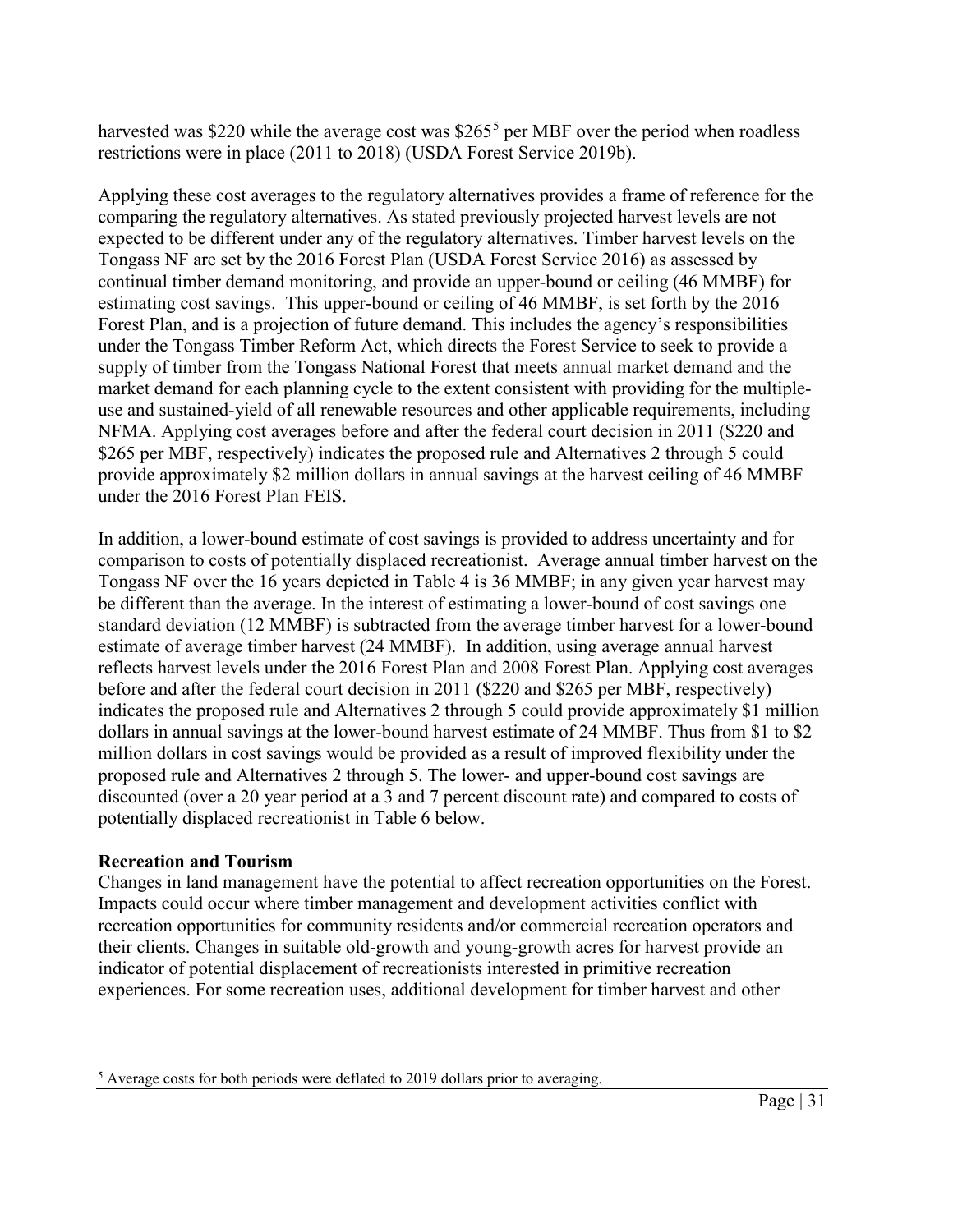infrastructure could provide increased access to the Forest and more opportunities.

A range of potential lost revenue to outfitter and guides (approximately \$77,000 per year) and across all recreation related industry in Southeast Alaska (\$319,000 per year, includes outfitters and guide expenditures) is estimated under the proposed rule (and Alternatives 2 through 5). These estimates provide an upper-bound ceiling for consideration of potential lost revenue, alongside cost savings to the timber industry, and should not be used as precise estimates of roadless area visitor expenditures or losses. Expenses incurred by visitors are not necessarily lost but subject to displacement related changes. While some businesses may lose revenues, if visitors choose not to travel to Southeast Alaska, others may see increases in revenues if visitors choose to stay longer or travel to substitute sites within Southeast Alaska. Detailed explanation and sources for this analysis is provided below.

Information from the NVUM survey data on the type of site visited by recreationists on the Tongass NF indicates general forest area visits made up 64 percent of all forest site visits or 1.8 million visits annually. General forest area visits include IRA visitation since they do not include day use developed sites, overnight use developed sites or wilderness visits. The existing 110 IRAs on the Tongass cover 9.2 million acres which is 55 percent of the forest outside of wilderness. Developed areas cover about 1.3 million acres (about 8 percent), wilderness covers about 5.9 million acres (35 percent); leaving 2 percent of the remaining forest area classified as other general forest area. Visitation in IRAs and other general forest area visits rely upon access routes and thus the assumption that general forest area visits are evenly distributed on a per acre basis is an overestimate of IRA visitation. However this provides an upper-bound estimate useful for analysis of cost related to displacement from timber harvest.

Although the alternatives would vary in terms of the amount and location of acres suitable for timber harvest, the total volumes expected to be harvested would be the same under each regulatory alternative. The Record of Decision for the 2016 Forest Plan estimated that a total of approximately 24,000 old-growth acres would be harvested Forest-wide after 25 years, with a total of 42,500 old-growth acres harvested after 100 years. Using the same assumptions for young growth, an estimated 284,000 acres of young growth would be harvested over 100 years (USDA Forest Service 2016). These estimates represent an approximate upper-bound of roadless acres that could be potentially harvested under any of the regulatory alternatives (USDA Forest Service 2019) and provide a per acre basis for measuring potential displacement of IRA visitors.

Young- and old-growth harvest acreages need to be converted to annual averages in order to estimate potential displacement of IRA visitors. As a conservative upper-bound the annual average of the 25 year old growth estimate (24,000 acres/25 years = 960 acres per year) is added to the annual average of the 100 year young growth estimate  $(284,000 \text{ acres}/100 \text{ years} = 2,840$ acres per year) to estimate average annual disturbance due to harvest (3,800 acres). In any given year the annual harvest is likely to be less than or greater than the annual average over the 25 or 100 year periods, thus the estimate of disturbance is tripled (12,000) which is also half the suitable old-growth acres anticipated to be harvested forest-wide after 25 years. Weighting the average annual harvest using the 25 year old growth estimate makes sense since the old-growth contribution to harvest is expected to start out high and decrease over time as more young growth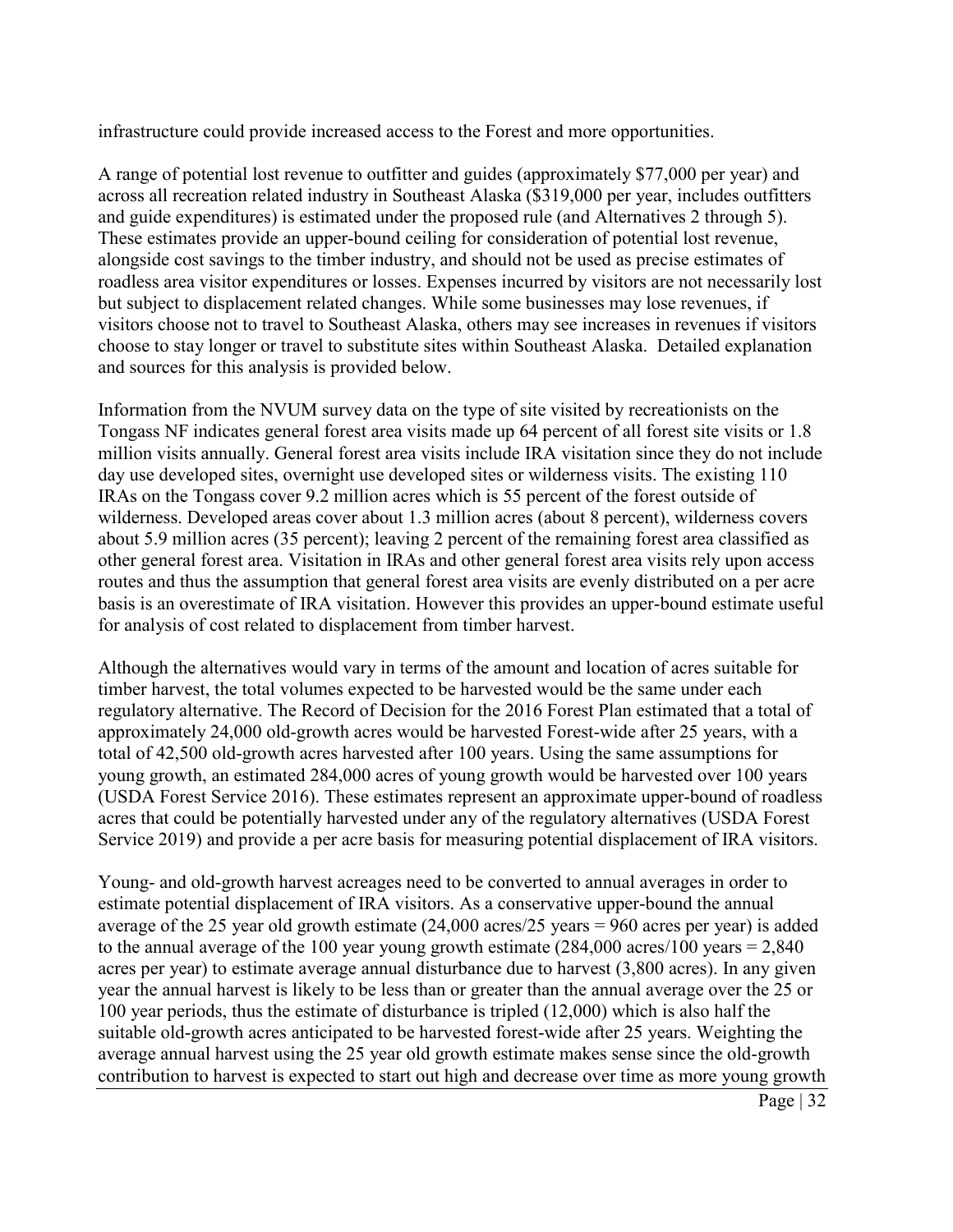becomes economic to harvest (USDA Forest Service 2019). Of the 1.8 million IRA visitors across 9.2 million acres of IRAs, approximately 2,400 visitors may be displaced due to annual harvest of suitable young- and old-growth, assuming that the 1.8 million general forest area visitors and harvest locations are both evenly distributed over IRAs. Thus, the estimate of displacement is approximately a tenth of one percent of average annual IRA forest visitation or general forest area visits (1.8 million visits) and not expected to affect overall increasing recreation demand to Southeast Alaska, which in large part are driven by cruise ship trends (McDowell Group 2017).

Total annual spending or costs related to all recreation visitation on the Tongass is \$382 million (USDA Forest Service 2017). Not all of this spending is due to IRA visitation and includes wilderness and other visits to developed sites. Estimated spending is based on NVUM sampling across 10 cost categories:

- Motels
- Campgrounds
- Restaurants
- Groceries
- Gas & oil
- Other transportation expenses
- Entry fees
- Recreation & entertainment
- Sporting goods
- Souvenirs and other expenses

Spending in these cost categories are sampled across the type of trip (local or non-local visitors who are on day trips or staying overnight on and off the forest). After separating economic survey responses into these trip-types and excluding outliers and contaminants, sample sizes are too small at the forest level to reliably estimate spending averages for each trip-type on individual national forests; so the Tongass NF annual spending estimate (\$382 million) is based on these national averages. However visitor spending can differ from place to place with differences in local spending opportunities and local prices. To account for these differences triptypes spending profiles are available for forest with below-average, average and above-average spending. Thus total spending is also based on the Tongass' classification as an average spending forest. Total spending across the forest by all visitors is proportional to IRA visitors if we assume the distribution of the type of trip taken by IRA visitors is the same as the rest of the forest. Thus total expenditure for all estimated IRA visitors are approximately \$245 million; while approximately \$319,000 by the 2,400 visitors potentially displaced under the estimate of annual harvest of suitable young- and old-growth; this assumes that the 1.8 million general forest area visitors and harvest locations are both evenly distributed over IRAs. These estimates should not be used as precise estimates of IRA visitor expenditures.

Not all recreation related costs associated with IRA visitation are expected to increase with potential displacement due to harvest. For example, expenses on grocery stores, restaurants and hotels may vary spatially (if visitors visit other areas of Southeast Alaska) but total expenses in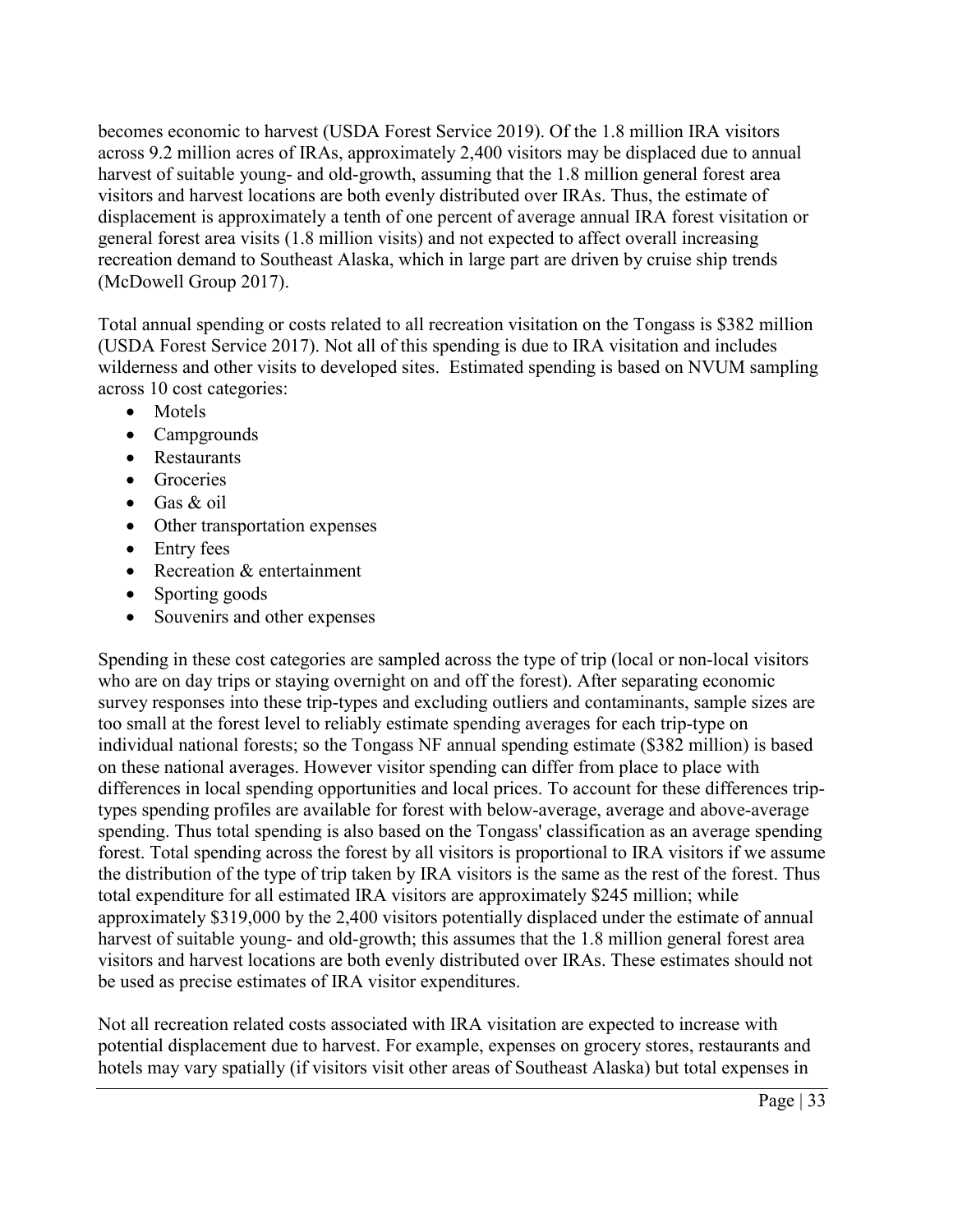these categories are more related to length of stay which is not expected to vary with displacement. Three of the NVUM cost categories above may change with displacement as they are directly related to travel and guide related expenses: gas and oil; local transportation costs (bus, shuttles etc.); and recreation and entertainment (which include guide fees, equipment rental). Other costs are not likely to change with displacement of IRA visitors. Together these three displacement related cost categories make up 24 percent of recreation expenditures (White 2017). Since these expenses include some costs not associated with spatial or temporal displacement (e.g., equipment rental), and cannot be distinguished from NVUM survey data, this cost estimate can be considered an upper-bound or ceiling. Further displacement may result in a reduction in costs since substitute sites may be closer than the unavailable site, reducing travel distance and costs; thus the cost estimate may be a conservative upper-bound or ceiling. Considering these three displacement related cost categories, the estimate of lost revenue associated with potential displacement of IRA visitors is estimated to be \$77,000. These estimates should not be used as precise estimates of IRA visitor expenditures. Expenses incurred by visitors are not necessarily lost but subject to displacement related changes. While some businesses may lose revenues, if visitors choose not to travel to Southeast Alaska, others may see increases in revenues if visitors choose to stay longer or travel to substitute sites within Southeast Alaska. These cost savings are discounted (over a 20 year period at a 3 and 7 percent discount rate) and compared to timber industry cost savings in Table 6 below. Table 5 and the recreation discussion above, under the section *Analysis of Roadless Area Characteristics,* provides effects related to the non-market value of the recreation experience under the proposed rule and other regulatory alternatives.

## **Commercial Fisheries**

The proposed rule and other regulatory alternatives are not expected to have a significant change to the commercial fishing or fish-processing industries over the planning period, provided the 2016 Forest Plan protections remain in place. Riparian Management standards and guidelines established in the 2016 Forest Plan (USDA Forest Service 2016) would remain in place under the proposed rule and all of the regulatory alternatives. While there would be some variation in the level of protection, these variations are not expected to affect the fishing industry. The future of the fishing industry in Southeast Alaska is more likely to depend upon occurrences outside of the Tongass NF such as hatchery production, offshore harvest levels, and changes in ocean conditions.

The absence of an effect due to the proposed rule and regulatory alternatives is based on the conclusion from the 1997 FEIS (USDA Forest Service 1997); which noted that the amount of acreage of timber harvest was at most less than 20,000 acres per year, representing approximately 0.5 percent of the total remaining productive old growth (or 5 percent over the next decade) and less than 0.02 percent of the entire Forest. That EIS concluded that this was not expected to result in a significant change to commercial fishing. The proposed rule and other regulatory alternatives would allow considerably less timber harvest and new road construction than the alternatives evaluated in the 1997 FEIS. Total annual old-growth harvest allowed over the 100-year planning period would be approximately 42,500 acres, substantially lower than the maximum proposed in the 1997 FEIS.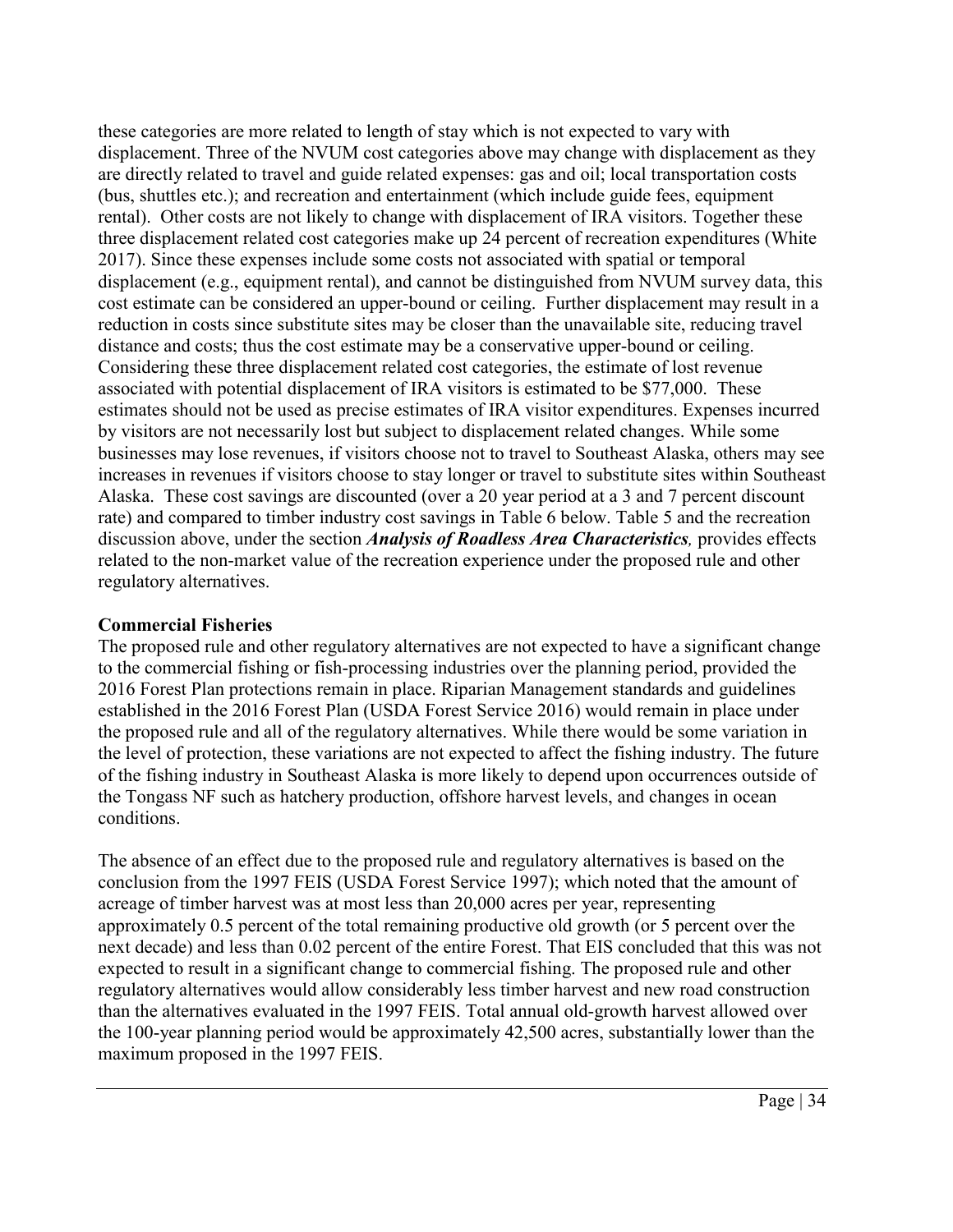|                                                         | <b>Alternatives</b>                    |                                                        |                                                   |                                                         |                                           |                                                       |
|---------------------------------------------------------|----------------------------------------|--------------------------------------------------------|---------------------------------------------------|---------------------------------------------------------|-------------------------------------------|-------------------------------------------------------|
|                                                         | <b>Baseline</b>                        | $\mathbf{2}$                                           | 3                                                 | 4                                                       | 5                                         | <b>Proposed</b><br><b>Rule</b>                        |
| <b>Industry</b>                                         | 2001<br><b>Roadless</b><br><b>Rule</b> | <b>Roaded</b><br><b>Roadless</b><br><b>Alternative</b> | Logical<br><b>Extension</b><br><b>Alternative</b> | <b>Partial Dev</b><br><b>LUDs</b><br><b>Alternative</b> | <b>All Dev LUDs</b><br><b>Alternative</b> | <b>Full</b><br><b>Exemption</b><br><b>Alternative</b> |
| <b>Forest Product Industry - cost savings</b>           |                                        |                                                        |                                                   |                                                         |                                           |                                                       |
| Upper-bound <sup>1</sup> $-$ 46 MMBF<br>harvest ceiling | \$0                                    | \$91,000,000                                           | \$91,000,000                                      | \$91,000,000                                            | \$91,000,000                              | \$91,000,000                                          |
| Lower-bound <sup>2</sup> - 24 MMBF <sup>3</sup>         | \$0                                    | \$30,000,000                                           | \$30,000,000                                      | \$30,000,000                                            | \$30,000,000                              | \$30,000,000                                          |
| <b>Recreation/Tourism</b>                               |                                        |                                                        |                                                   |                                                         |                                           |                                                       |
| Upper-bound <sup>1</sup> - Cost of<br>displacement      | \$0                                    | \$3,000,000                                            | \$3,000,000                                       | \$3,000,000                                             | \$3,000,000                               | \$3,000,000                                           |
| Lower-bound <sup>2</sup> - Cost of<br>displacement      | \$0                                    | \$2,000,000                                            | \$2,000,000                                       | \$2,000,000                                             | \$2,000,000                               | \$2,000,000                                           |
| <b>Commercial Fisheries</b>                             |                                        |                                                        |                                                   |                                                         |                                           |                                                       |
| Costs                                                   | \$0                                    | \$0                                                    | \$0                                               | \$0                                                     | \$0                                       | \$0                                                   |
| <b>Net-Present Value</b>                                |                                        |                                                        |                                                   |                                                         |                                           |                                                       |
| Upper-bound <sup>1</sup>                                | \$0                                    | \$88,000,000                                           | \$88,000,000                                      | \$88,000,000                                            | \$88,000,000                              | \$88,000,000                                          |
| Lower-bound <sup>2</sup>                                | \$0                                    | \$28,000,000                                           | \$28,000,000                                      | \$28,000,000                                            | \$28,000,000                              | \$28,000,000                                          |

Table 6. Net-Present Value of discounted (over 20 years) timber industry cost-saving and potential costs associated with recreation displacement under the regulatory alternatives

1, 2 OMB Circular A-4 - Regulatory Analysis (Sep 17, 2003) requires use of two discount rates (both 3 and 7 percent) <sup>3</sup> One standard deviation below the 16 year average Tongass NF harvest from Table 4

## **Infrastructure Development**

With some exceptions, federal and state road development is presently limited in IRAs. Exceptions include roads with reserved or outstanding rights, roads provided for by statute or treaty, or road development related to a Federal Aid Highway. Roadless protection would be removed to various degrees under the proposed rule and Alternatives 2 through 5 with corresponding implications for regional highway development. In most cases, changes in roadless management, as well as changes in the number of acres managed as roadless, would be more permissive with respect to regional road systems. In addition to those roads presently excepted, Roadless Priority ARAs would also allow roads needed for the connection of communities and development of the regional transportation system as identified in the State of Alaska's Southeast Alaska Transportation Plan. Timber Priority ARAs and areas removed from roadless protection would remove roadless rule- related restrictions on road building. As a result, more areas would be available for additional types of regional road development under the proposed rule and Alternatives 4 and 5. Future road projects would be subject to funding constraints and evaluated in detail on a project-by-project basis.

None of the regulatory alternatives are expected to substantially affect the development of energy projects or related infrastructure. Removing roadless designations in areas under the proposed rule and Alternatives 2 through 5 would simplify the process for projects but would not necessarily result in an increase in the number of projects developed.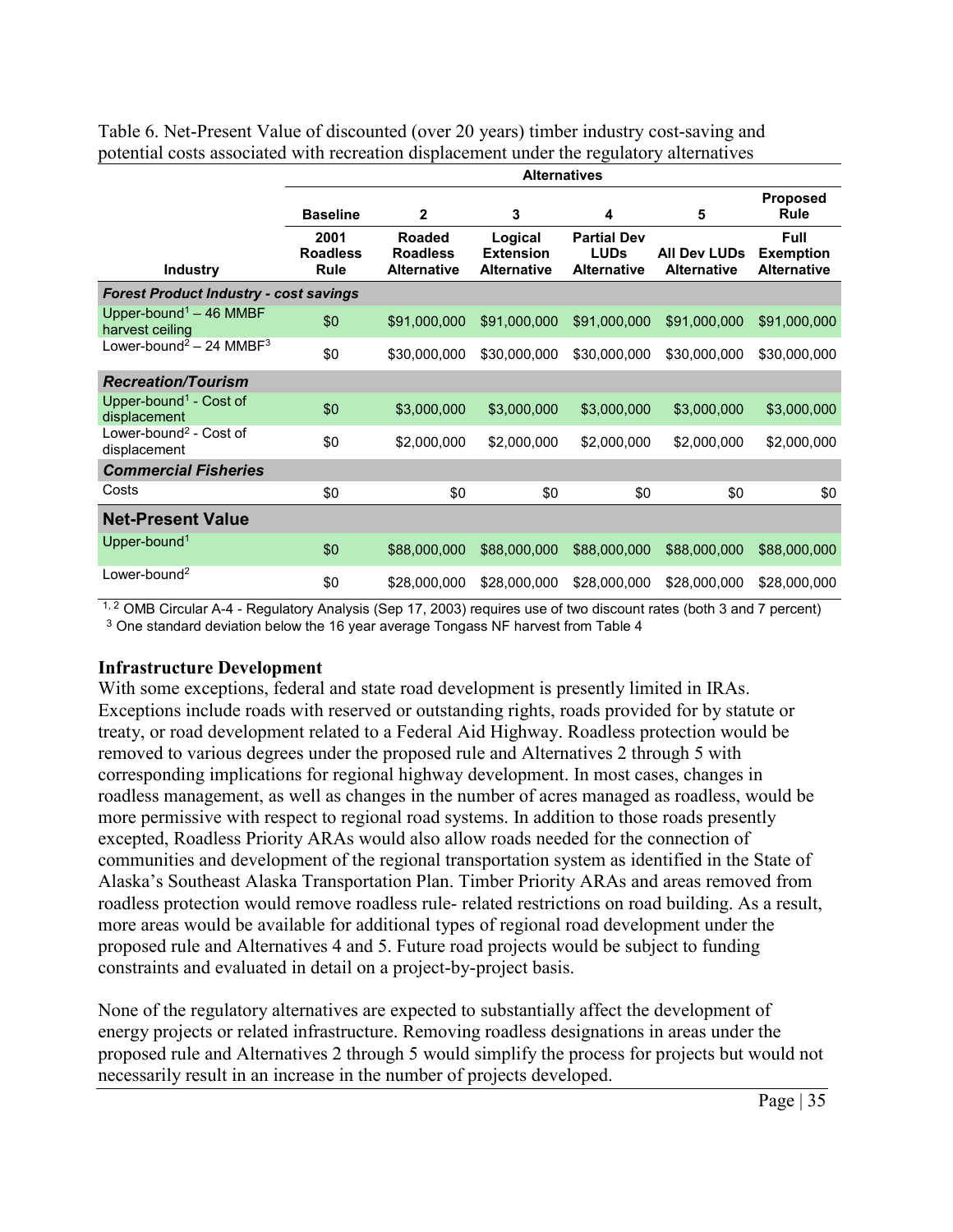In areas where new roadless areas are added or expanded, the permitting process could be more complicated, but projects would not be prohibited. An exemption for utility systems in Roadless Priority ARAs under Alternatives 2 through 5 and Community Priority ARAs (under Alternative 3) would allow for tree cutting and road construction. Under Alternative 4, Timber Priority ARAs would not prohibit tree cutting or road construction at all. Where restrictions are removed, or exemptions added, the greatest effect may be in making the permitting process for developers less burdensome, resulting in a more rapid permitting process rather than an increase in the number of sites developed.

## **Alaska Native Customary and Traditional Uses**

Areas allocated to Roadless Priority and Community ARAs would explicitly allow the cutting, utilization, customary trade, and removal of trees for the purposes of Alaska Native customary and traditional uses, as well as road construction deemed necessary by a federally recognized Tribe for access to Alaska Native cultural sites. This type of use would also be allowed in Timber Priority ARAs, which allow all timber harvest and road construction. These types of uses would also be allowed in areas removed from roadless protection, subject to applicable Forest Plan standards and guidelines.

### **Subsistence**

Marine resources, including fish, mammals, and plants, account for more than half of total per capita harvest in all Southeast Alaska communities, ranging from 55 percent in Tenakee Springs to 88 percent in Skagway (USDA Forest Service 2019). These resources are not expected to be affected by any of the regulatory alternatives. Among the subsistence resources of greatest importance (salmon, other finfish, marine invertebrates, and deer), deer is the only one that could be potentially significantly affected by the alternatives evaluated in the 2016 Tongass Forest Plan EIS (USDA Forest Service 2016). Therefore, the subsistence analyses prepared for each Community area for that EIS used deer as a key indicator for potential impacts to subsistence resources.

Multiple species of fish (including salmon) harvested for subsistence and personal use, commercial fisheries, and tourism and guided recreational fishing. Salmon, trout, char, and eulachon (hooligan) of the Tongass National Forest are harvested in subsistence fisheries and for personal use by local residents. Salmon and trout are also the basis of tourism and guided fisheries enjoyed by thousands of visitors, supporting hundreds of tourism and support businesses. The commercial fisheries derived from Tongass streams and rivers produce 28 percent of the Alaska salmon harvest, and support fishing and processing jobs for thousands of local residents and nonresidents (USDA Forest Service 2017).

The subsistence analysis conducted for the 1997 Forest Plan Revision FEIS found that some effects to fish habitat may result from land management activities, but the magnitude of the effects could not be calculated. The 1997 FEIS (USDA Forest Service 1997) noted that the amount of acreage of timber harvest was at most less than 20,000 acres per year, representing approximately 0.5 percent of the total remaining productive old growth (or 5 percent over the next decade) and less than 0.02 percent of the entire Forest. The proposed rule and other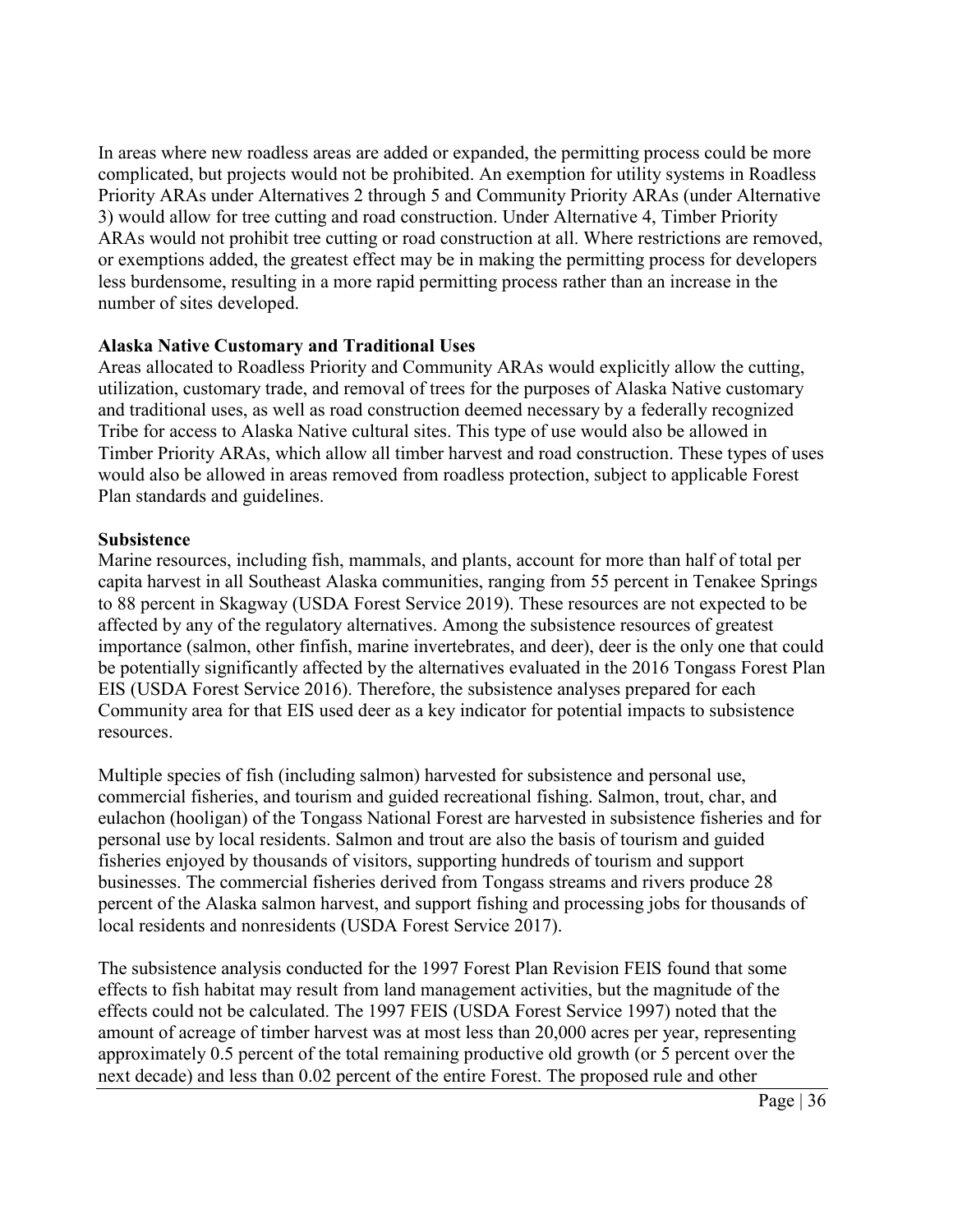regulatory alternatives would allow considerably less timber harvest and new road construction than the alternatives evaluated in the 1997 FEIS. Total annual old-growth harvest allowed over the 100-year planning period would be approximately 42,500 acres, substantially lower than the maximum proposed in the 1997 FEIS. Regardless of the absence of Watershed priority protections under the proposed rule, Riparian Management standards and guidelines established in the 2016 Forest Plan (USDA Forest Service 2016) would remain in place.

The proposed rule, and other regulatory alternatives, including the baseline 2001 Roadless Rule, would result in a reduction in deer habitat capability from existing conditions due to the harvest of mature young-growth and productive old-growth forest. Over the long term, reductions in habitat capability would reduce carrying capacity, or the numbers of deer an area is capable of supporting given the available resources. This could lead to a decline in the deer population, particularly following severe winters, if the demand for resources (e.g., food or habitat) exceeds the amount available.

Timber harvest tends to affect deer-related subsistence activities in two ways. In the short run, approximately 20 to 30 years following harvest, deer populations tend to increase in harvested areas. In the long run, populations tend to decline as the canopy in even-aged forest stands closes, resulting in lower habitat quality. Reductions in habitat quality can be reduced through management (e.g., thinning) of young-growth stands.

Deer populations in unharvested areas are likely to remain at fairly constant levels that are typically lower than a comparable harvested area in the short run, but higher in the long run. Road construction also affects subsistence by providing subsistence hunters with ready access to areas that may have been previously inaccessible. This effect may be perceived as either positive or negative depending on the parties involved, as increased access may lead to increased competition for resources. Potential effects are likely to vary by community and may be perceived differently by members of the same or neighboring communities. Potential effects by community are assessed in the Communities section in the 2016 Forest Plan EIS (USDA Forest Service 2016).

While there would be some new road access under the proposed rule and regulatory alternatives in the long run, nearly all new roads constructed under the regulatory alternatives would be closed following harvest. These roads would, therefore, not be available for use by highway vehicles or high-clearance vehicles. They would, however, be available for access by other methods and would, as a result, have the potential to affect existing subsistence patterns. Some roads would be left open and available for access on maintained roads for administrative use, recreation and other uses such as infrastructure.

## <span id="page-36-0"></span>*Agency Costs including Control of Regulatory Costs*

This section discusses the potential for relative changes in agency costs and revenues, across regulatory alternatives, for activities related to roadless area designations. The proposed rule do not prescribe project-level or site-specific activities. As a consequence, agency costs and differences in program costs across regulatory alternatives have not been quantified.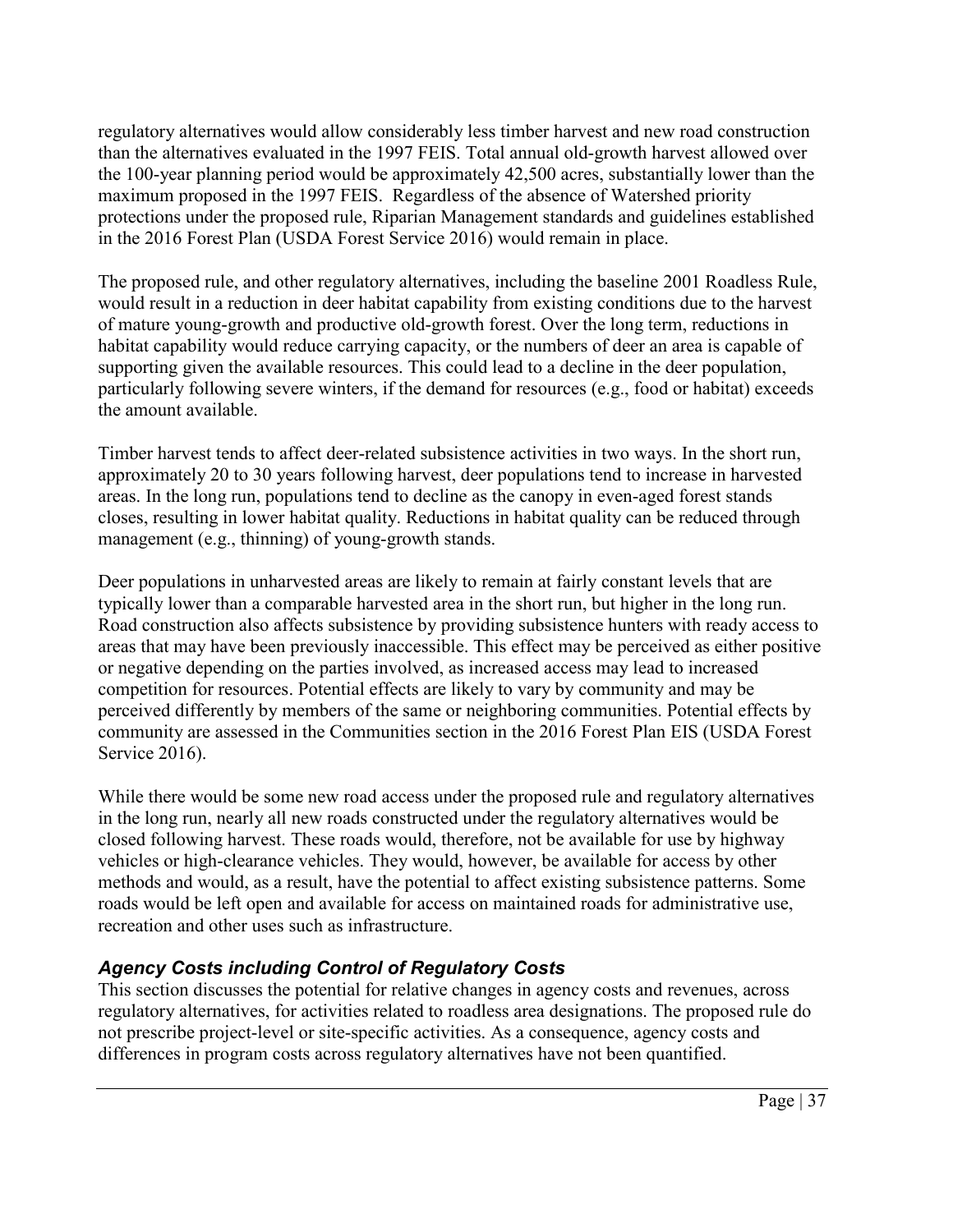The Forest Service also incurs costs associated with planning, preparation, and administration of treatment projects and timber sales. On average, the Forest Service spent approximately \$12.5 million per year to administer Tongass timber sales from 2005-2014, excluding road building costs, and received approximately \$1.1 million in revenue per year (GAO 2016). The proportion of funds allocated to projects in roadless areas may increase or decrease as a function of the amount of treatment (e.g., cutting) and road construction projected to occur under each regulatory alternative but costs cannot exceed program budgets that have remained relatively flat. Given that USFS may also need to pay for access roads to make timber sales viable, budgetary constraints may limit prospects for increasing overall timber harvest levels, separate from considerations regarding future amendments to the 2016 Forest Plan. Further it is unlikely that the proposed rule or other regulatory alternatives will result in a change in these costs.

In addition, the proposed rule has been reviewed in accordance with E.O. 13771 on reducing regulation and controlling regulatory costs. Additional government expenditures may be required to facilitate Tongass NF timber sales. However, given that the proposed rule will remove all roadless areas on the Tongass NF under the 2001 roadless rule, the rule should be considered an E.O. 13771 deregulatory action. The proposed rule is the response to the State of Alaska's petition requesting that the Secretary of Agriculture consider exempting the Tongass NF from the 2001 Roadless Rule. Under the proposed rule, roadless protection would be removed from all roadless areas on the Tongass, resulting in a reduction of 9.2 million acres of roadless areas (Table 1). Former roadless areas would be managed in accordance with the 2016 Forest Plan (USDA Forest Service 2016) with an estimated net gain of about 165,000 acres of suitable old growth, including 59,000 acres of high-volume suitable old growth (Table 1). This estimated gain (165,000 acres) is equivalent to about 72 percent of the acres available under the baseline 2001 roadless rule and almost seven times the old-growth acres expected to be harvested over the next 25 years (24,000 acres). These acres provide flexibility for timber managers for designing timber sales that appraise positive. Cost savings from improved flexibility could, in turn, potentially improve the Forest Service's ability to offer economic sales that meet the needs of industry. Estimated harvest cost savings (felling, yarding, loading, etc.) range from \$1 to \$2 million dollars per year depending on the level of harvest (one standard deviation less than the average annual harvest on the Tongass NF, over the last 16 years, in Table 4, or the harvest ceiling under the 201[6](#page-37-0) Forest Plan of 46 MMBF) $<sup>6</sup>$ . This range of harvest accounts for uncertainty</sup> in timber demand; accounting for past influences of the 2016 and 2008 Forest Plans by using the annual average depicted in Table 4. In addition the upper-bound or ceiling of 46 MMBF, set forth by the 2016 Forest Plan, is a projection of future demand. Consistent with the agency's responsibilities under the Tongass Timber Reform Act, which directs the Forest Service to seek to provide a supply of timber from the Tongass National Forest that meets annual market demand and the market demand for each planning cycle to the extent consistent with providing for the multiple-use and sustained-yield of all renewable resources and other applicable requirements, including NFMA. While many factors can influence the cost of timber harvest,

 $\overline{a}$ 

<span id="page-37-0"></span><sup>6</sup> Detailed explanation of the source (USDA Forest Service 2019b) and calculations used in this analysis are provided below in the Cost Benefit sub-section Potential Impacts by Resource Area.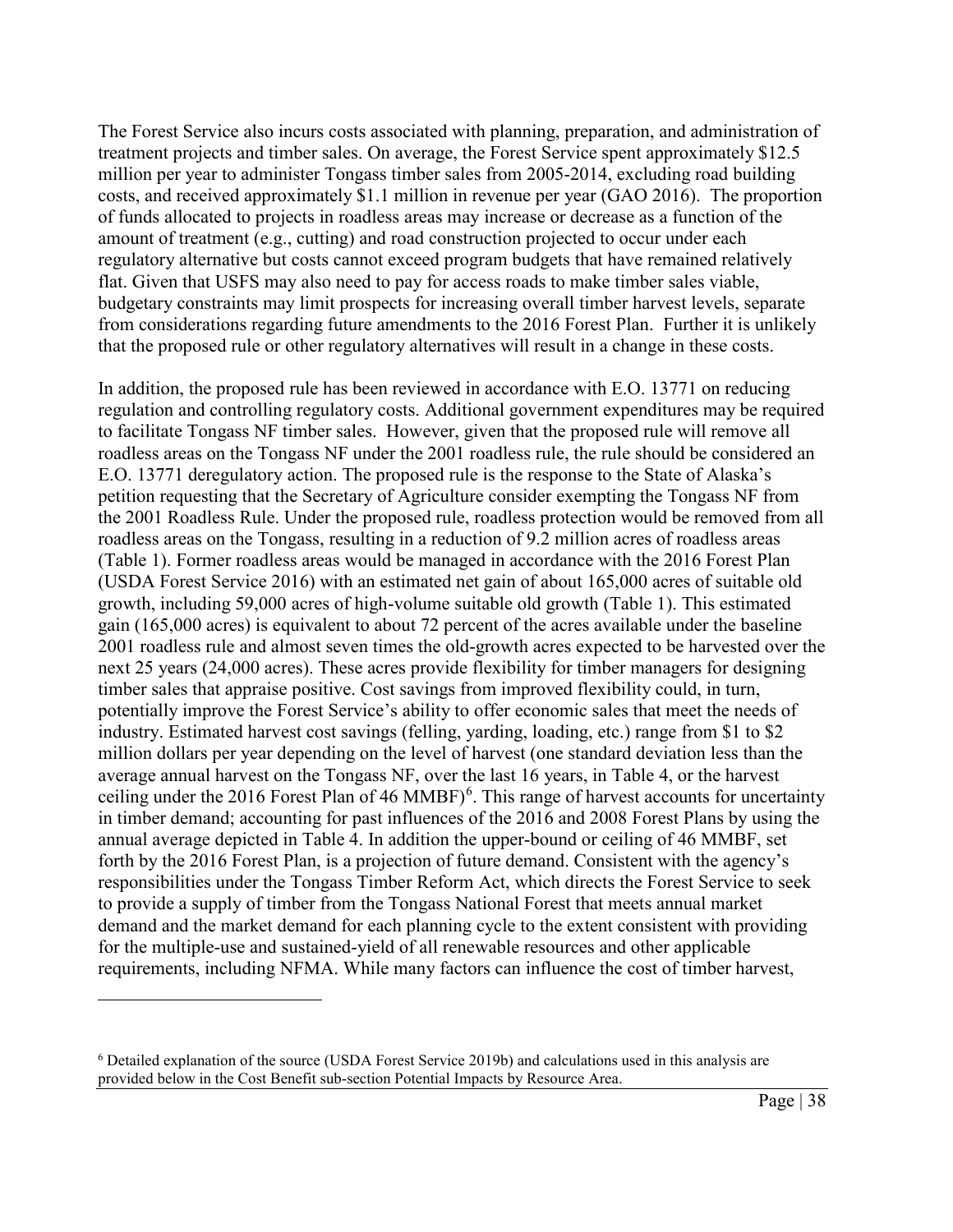areas along existing roads are typically more economically efficient, followed by areas where existing roads can be easily extended..

Cost savings from improved flexibility for the agency and timber industry would accrue alongside other benefits, displayed in Table 5 and discussed above; reduced cost for leasable mineral availability, renewable energy development potential, potential for development of state roads and other transportation projects, and benefits to Alaska native customary and traditional uses. Commercial fisheries would not be affected as Riparian Management standards and guidelines (established in the 2016 Forest Plan) would remain in place under the proposed rule and all of the regulatory alternatives. These benefits, or cost reductions from improved flexibility, outweigh lost revenue to outfitter and guides and other recreation related industry from potential displacement due to timber harvest (\$77,000 in in outfitter and guide related expenses and \$319,000 in total expenditures across all recreation related industries in Southeast Alaska<sup>[7](#page-38-1)</sup> compared to the lower- and upper-bound estimate of timber harvest cost savings of \$1 to \$2 million dollars).

## <span id="page-38-0"></span>**DISTRIBUTIONAL EFFECTS**

The Tongass NF comprises approximately 80 percent of Southeast Alaska and therefore plays a critical role in supporting local and regional economy, promoting economic diversification, and also enhancing rural community well-being. The visitor industry, seafood industry, and resource extraction industries contribute to local jobs and income alongside public sector employment spanning federal, state, and local government. While the visitor and seafood industries are the largest private-sector employers across Southeast Alaska, resource extraction remains important in some rural communities where jobs are limited and unemployment is oftentimes high.

#### **Timber Industry**

 $\overline{a}$ 

Timber program output levels are expected to remain constant between the baseline 2001 Roadless Rule, the proposed rule and remaining regulatory alternatives; and involve a similar number of acres under all regulatory alternatives, varying only by the location of timber harvest. None of the regulatory alternatives propose changes to the projected timber sale quantity or timber demand projections set out in the Tongass Land and Resource Management Plan. The Tongass National Forest, in compliance with the Tongass Timber Reform Act (1990), seeks to provide an annual supply of timber to meet market demand to the extent consistent with providing for multiple use and sustained use of all renewable forest resources, and other requirements, including NFMA. Thus, the proportion of cutting activity occurring within versus outside of roadless areas would vary by alternative, but overall economic impacts are assumed to

<span id="page-38-1"></span><sup>7</sup> These estimates provide an upper-bound ceiling for consideration of potential lost revenue, alongside cost savings to the timber industry, and should not be used as precise estimates of roadless area visitor expenditures or losses. Expenses incurred by visitors are not necessarily lost but subject to displacement related changes. While some businesses may lose revenues, if visitors choose not to travel to Southeast Alaska, others may see increases in revenues if visitors choose to stay longer or travel to substitute sites within Southeast Alaska. Detailed explanation and sources for this analysis is provided above in the Cost Benefit sub-section Potential Impacts by Resource Area.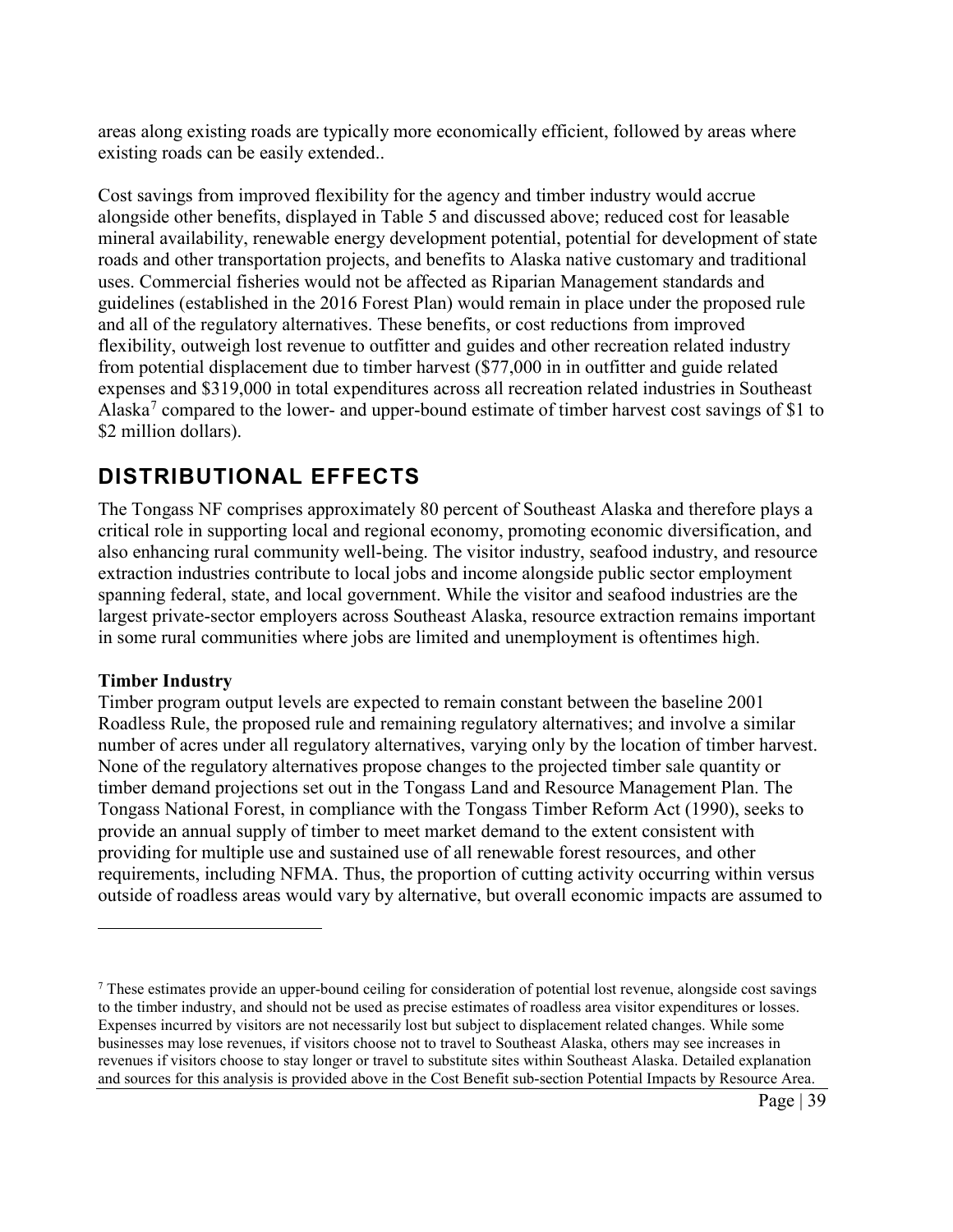remain constant. These impacts were estimated for the first decade following implementation in the 2016 Forest Plan FEIS (USDA Forest Service 2016) and are based on an annual average harvest of 46 MMBF. All regulatory alternatives, including the proposed rule, are assumed to support a similar range of direct jobs and income. Based on the 2016 Forest Plan EIS assessment, all of the regulatory alternatives would support an estimated 92 jobs in logging, 49 to 100 jobs in sawmilling, and 29 to 46 jobs related to transportation and other services, with direct income ranging from \$9.8 million to \$10.4 million. Thus no change in timber related employment or income is expected as a result of the proposed rule or other regulatory alternatives.

The local sawmilling and transportation-related employment estimates (from the 2016 Forest Plan EIS) were based on a range, from maximum possible shipment out of state (export of all Alaska yellow-cedar and western redcedar plus hemlock and Sitka spruce export equal to 50 percent of total sale net sawlog volume), to no shipment of western redcedar, hemlock, or Sitka spruce, and export of 100 percent Alaska yellow cedar. Transportation and other services include water transportation, independent trucking, stevedoring, scaling, and export marking and sort yard employment for export volume, and water transportation, scaling, and independent trucking for locally sawn volume. Export employs more workers in transportation and other services per million board feet harvested than domestic production, which is reflected in the range of values estimated for transportation and related services.

Actual employment and income in Southeast Alaska would depend on choices made by purchasers; those choices may change as markets and prices shift. Under current market conditions, purchasers are likely to export as much as they can while processing enough material locally to keep manufacturing facilities open, and take advantage of opportunities to produce high-value sawn material in Southeast Alaska. In addition, the Regional Forester has allowed increased export on a case-by-case basis, as discussed above and explained in Appendix H of the 2016 Tongass Forest Plan (USDA Forest Service 2016). If purchasers were allowed on a caseby-case basis to export a larger share of a particular sale in unprocessed form, there would be a commensurate reduction in sawmilling jobs and an increase in transportation-related jobs.

## **Recreation and Tourism**

Potential impacts to recreation and tourism are evaluated with respect to *Recreation Opportunity Spectrum* (ROS) settings, *Recreation Places* and *Visitor Use*. The Recreation discussion of the Regulatory Flexibility Analysis for the proposed rule (USDA Forest Service. 2019a) also assesses impacts to outfitter/guide businesses.

#### *Recreation Opportunity Spectrum*

Under the baseline 2001 Roadless Rule, most projected harvest is expected to occur in ROS settings where some modification of the natural environment is expected. Less than 1 percent of the acres currently allocated to Primitive (P), Semi-Primitive Non- Motorized (SPNM), and Semi-Primitive Motorized (SPM) ROS settings would be harvested after 100 years, assuming the maximum allowable levels of harvest were to occur. Assuming that the estimated total number of acres harvested would be the same for each alternative and that harvest would be evenly distributed across the available suitable acres, Roaded Modified as a share of the estimated total would decrease relative to the baseline (2001 Roadless Rule) under the proposed rule and other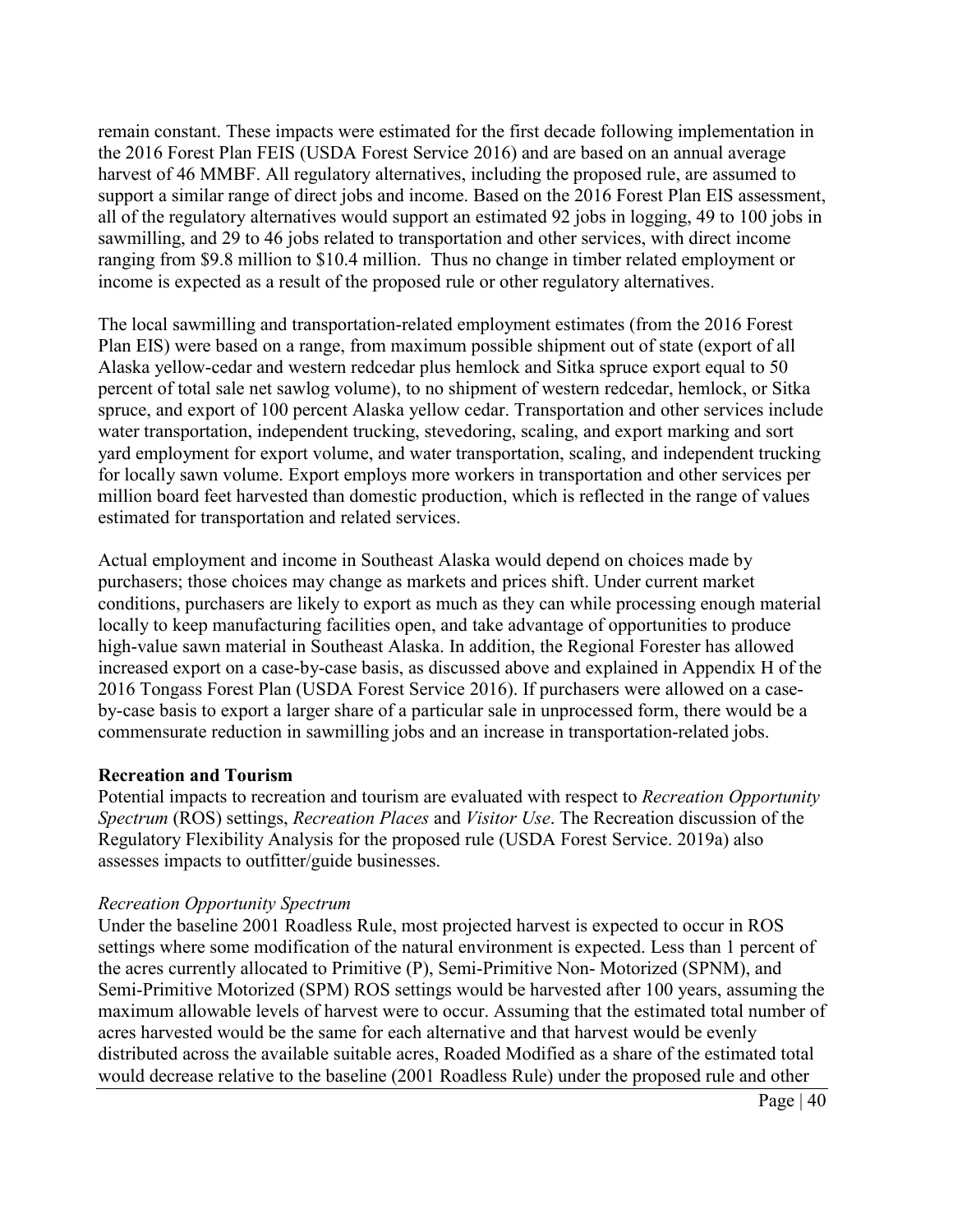regulatory alternatives, dropping from almost 90 percent under the baseline (2001 Roadless Rule) to 67-68 percent under the proposed rule and Alternatives 4 and 5. Much of this decrease would be made up by an increase in SPNM acres. SPNM as a share of the estimated total would range from about 6 percent under the baseline 2001 Roadless Rule and Alternative 2 to 23 percent under the proposed rule and Alternatives 4 and 5.

#### *Recreation Places*

The pattern of use associated with known protected boat anchorages, boat landings, aircraft landing sites, and the limited road systems makes it possible to identify specific "recreation places" on the Tongass. A total of 1,436 recreation places, encompassing approximately 3.6 million acres, were identified as part of the planning process for 1997 Forest Plan Revision (USDA Forest Service 1997). Recreation places are classified in two basic ways. First, recognizing that access plays a key role in recreation in Southeast Alaska, "home ranges" were defined for each community. Inventoried recreation places were classified into two categories: those located within a radius of approximately 20 miles from communities ("home range") and those farther than 20 miles from a community. Almost half (48 percent) of the identified recreation place acres are within a community home range. Second, recreation places were identified as either important or ordinary/common based on five categories: facilities, marine, hunting, fishing, and tourism. Recreation places may be important for one, several, or none of the identified categories. Important recreation places by category are summarized in Table 7.

|                         | Number of Places Percent of Total <sup>2</sup> Acres (1,000s) Percent of Total <sup>2</sup> |           |       |    |
|-------------------------|---------------------------------------------------------------------------------------------|-----------|-------|----|
| Facilities <sup>3</sup> | 402                                                                                         | 28        | 1,053 | 29 |
| Marine $\rm ^4$         | 617                                                                                         | 43        | 1,089 | 30 |
| Hunting <sup>5</sup>    | 373                                                                                         | 26        | 1,452 | 40 |
| Fishing <sup>6</sup>    | 187                                                                                         | 13        | 472   | 13 |
| Tourism                 | 876                                                                                         | 61        | 1,924 | 53 |
| <b>Total</b>            | 1,436                                                                                       | <b>NA</b> | 3,630 | na |

Table 7. Important Recreation Places by Category<sup>1</sup>

na = not applicable

<sup>1</sup> Recreation places are rated as either important or common/ordinary.

2 The Percent of Total columns sum to more than 100 because a recreation place can be rated important in more than one category.

 $3$  All recreation places with facilities were rated as being important. In addition, other recreation places with some type of facility, such as a viewing platform, and facilities authorized by a special use permit for recreation purposes, were identified as important.

4 The marine category identified here is different to the marine type identified in Table 3.15-6 of the Tongass NF Forest Plan (USDA Forest Service 2016). The marine category in this table only includes those recreation places that are truly unique or typify the Southeast Alaska marine experience.

5 Important hunting areas were distinguished from ordinary hunting areas based on a number of factors, including heavy recurring use, hunter success, ease of access, opportunities for several species, and prized species, such as mountain goats and moose.

 $6$  Important fishing recreation places were identified using ADF&G ratings for recreational fishing. Source: USDA Forest Service 2016, Table 3.15-7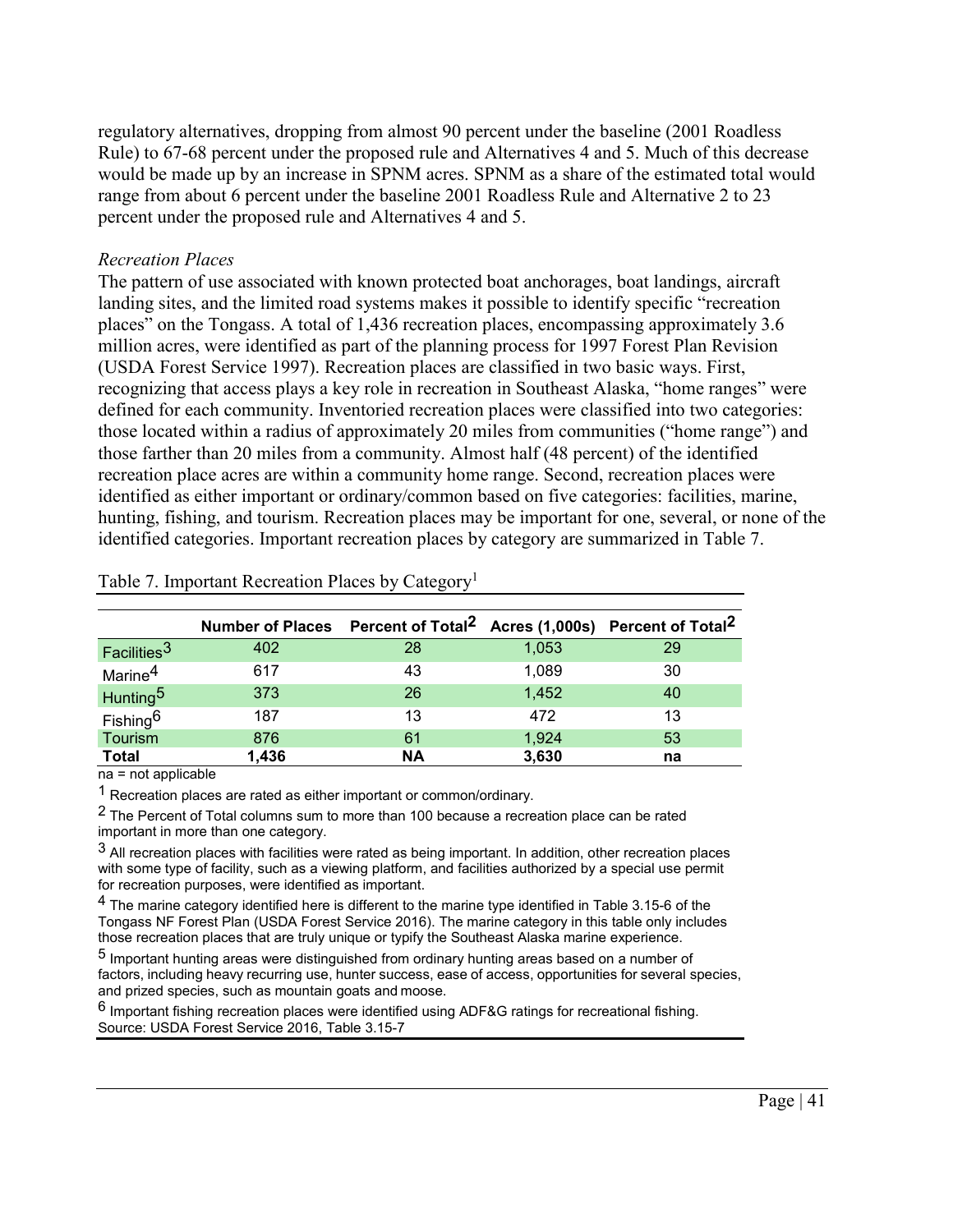As discussed with respect to ROS settings, although the regulatory alternatives would vary in terms of the amount and location of acres suitable for timber harvest, the total volumes expected to be harvested would be the same under the proposed rule and each regulatory alternative. The following analysis assumes that the estimated total number of acres harvested over 100 years would be the same for each alternative and that harvest would be evenly distributed across available suitable acres, including those that coincide with important recreation places. Based on these assumptions, the acres of old-growth acres harvested within four of the recreation place categories (home range, facilities, marine, and hunting) would mostly decrease relative to the baseline 2001 Roadless Rule. This relative decrease would occur because old-growth acres in these recreation places would make up a smaller share of total Forest-wide suitable old-growth acres.

### *Visitor Use*

Based on the results of the National Visitor Use Monitoring program for 2010 to 2014 and coefficients developed by White and Stynes (2010), the Forest Service (2017) calculated a visitation estimate of 2,874,000 annual visits to the Tongass. The results of earlier surveys indicated that half of Alaska residents surveyed who live in Southeast Alaska reported using a boat or plane to access the national forest (White and Stynes 2010). Almost half (49.7 percent) of non-resident visits to the Tongass involved the use of a guide or outfitter at some point, with local cruises, wildlife viewing, and flightseeing reported most frequently. Alaska residents in contrast were found to very rarely use outfitters or guides (White and Stynes 2010).

Timber harvest and associated road construction in Primitive and Semi-Primitive (SPNM and SPM) ROS settings has the potential to affect recreation activities and users dependent on remote, natural settings with low to no evidence of human use. Harvest in these settings could affect the quality of the recreation experience and displace visitors to other parts of the Forest. These types of impacts are likely to occur in Primitive, SPNM, and SPM ROS settings in recreation places, especially in "home range" recreation places (i.e., those within approximately 20 miles of communities). Impacts are likely to be most acute in Primitive and Semi-Primitive areas where recreation use is already at or near capacity, including areas where competition already exists between resident recreationists, independent visitors, and commercial outfitter/guide operations.

Changes in roadless area protections could also indirectly affect nearby Primitive and Semi-Primitive ROS settings, as displaced recreationists seek other locations with similar qualities. In addition to long-term impacts in Primitive and Semi-Primitive settings, in the short term, resident and other recreationists could be displaced by logging operators in the nearby vicinity, with the presence of logging equipment potentially affecting access and the overall quality of the recreation experience. This type of short-term impact would potentially affect recreationists across all ROS settings.

The regulatory alternatives evaluated here could also result in different supply-induced changes in participation. In the past, supply-induced changes in participation on the Tongass have been mainly related to changes in road systems and road access. This type of change in participation appears to have occurred on Prince of Wales, Wrangell, and Mitkof Islands, for example. In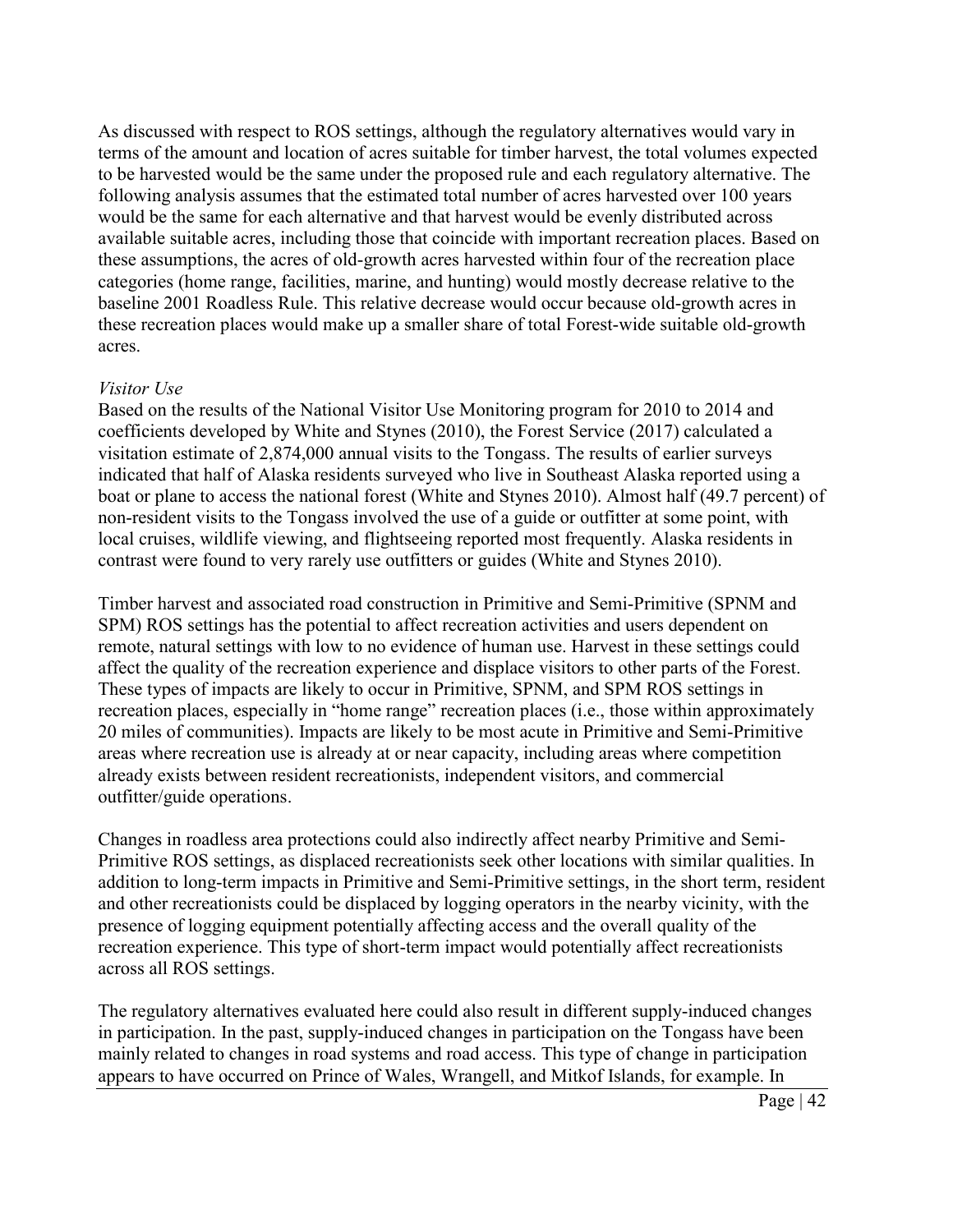these locations, road systems developed for timber harvesting created an opportunity for roadrelated access to previously inaccessible recreation settings and, therefore, an opportunity for recreation activities involving wheeled vehicles. In addition, new roads that provide easier access to a wider area may create new semi-primitive opportunities that increase the capacity of a recreation place or create a new recreation place. Over time, continuation of such new opportunities would be dependent on the availability of funds for road maintenance and other system management needs.

There would be some new road access in the long run under all regulatory alternatives. In addition, the Community Priority ARA (under Alternative 3) would allow road construction and reconstruction in conjunction with the construction, expansion, or maintenance of a developed recreation site. Nearly all new roads constructed under the regulatory alternatives would be closed following harvest. These roads would, therefore, not be available for use by highway vehicles or high-clearance vehicles. They may, however, be available for access by other methods and would, as a result, have the potential to affect existing recreation patterns. Any potential increase in recreational access may be limited by the extent to which road closures include restoring the road bed to a more natural condition, possibly blocking or discouraging non-vehicle access as well. The proposed rule and Alternatives 2 through 5 would increase the acres available for timber harvest, but harvest levels are expected to remain the same across all regulatory alternatives. As a result, the amount of new or reconstructed road miles would be similar across the regulatory alternatives, but would be lowest under the baseline 2001 Roadless Rule and Alternative 2 and highest under the proposed rule and Alternatives 4 and 5. Alternative 3 would likely result in more roads than the baseline 2001 roadless rule and Alternative 2, and fewer than the proposed rule and Alternatives 4 and 5. In addition, based on the distribution of suitable acres, the proposed rule and Alternatives 4 and 5 would be more likely to result in new road construction in Primitive or Semi-Primitive ROS settings.

#### **Salmon Harvesting and Processing**

The proposed rule and other regulatory alternatives are not expected to have a significant change to the commercial fishing or fish-processing industries over the planning period provided the 2016 Forest Plan protections remain in place. Riparian Management standards and guidelines established in the 2016 Forest Plan (USDA Forest Service 2016) would remain in place under the proposed rule and all of the regulatory alternatives. While there would be some variation in the level of protection, these variations are not expected to affect the fishing industry. Regardless of the absence of Watershed priority protections under the proposed rule, the Riparian Management standards and guidelines established in the 2016 Forest Plan would continue. The future of the fishing industry in Southeast Alaska is more likely to depend upon occurrences outside of the Tongass NF such as hatchery production, offshore harvest levels, and changes in ocean conditions.

The 1997 FEIS (USDA Forest Service 1997) noted that the amount of acreage of timber harvest was at most less than 20,000 acres per year, representing approximately 0.5 percent of the total remaining productive old growth (or 5 percent over the next decade) and less than 0.02 percent of the entire Forest. That EIS concluded that this was not expected to result in a significant change to commercial fishing employment. The proposed rule and other regulatory alternatives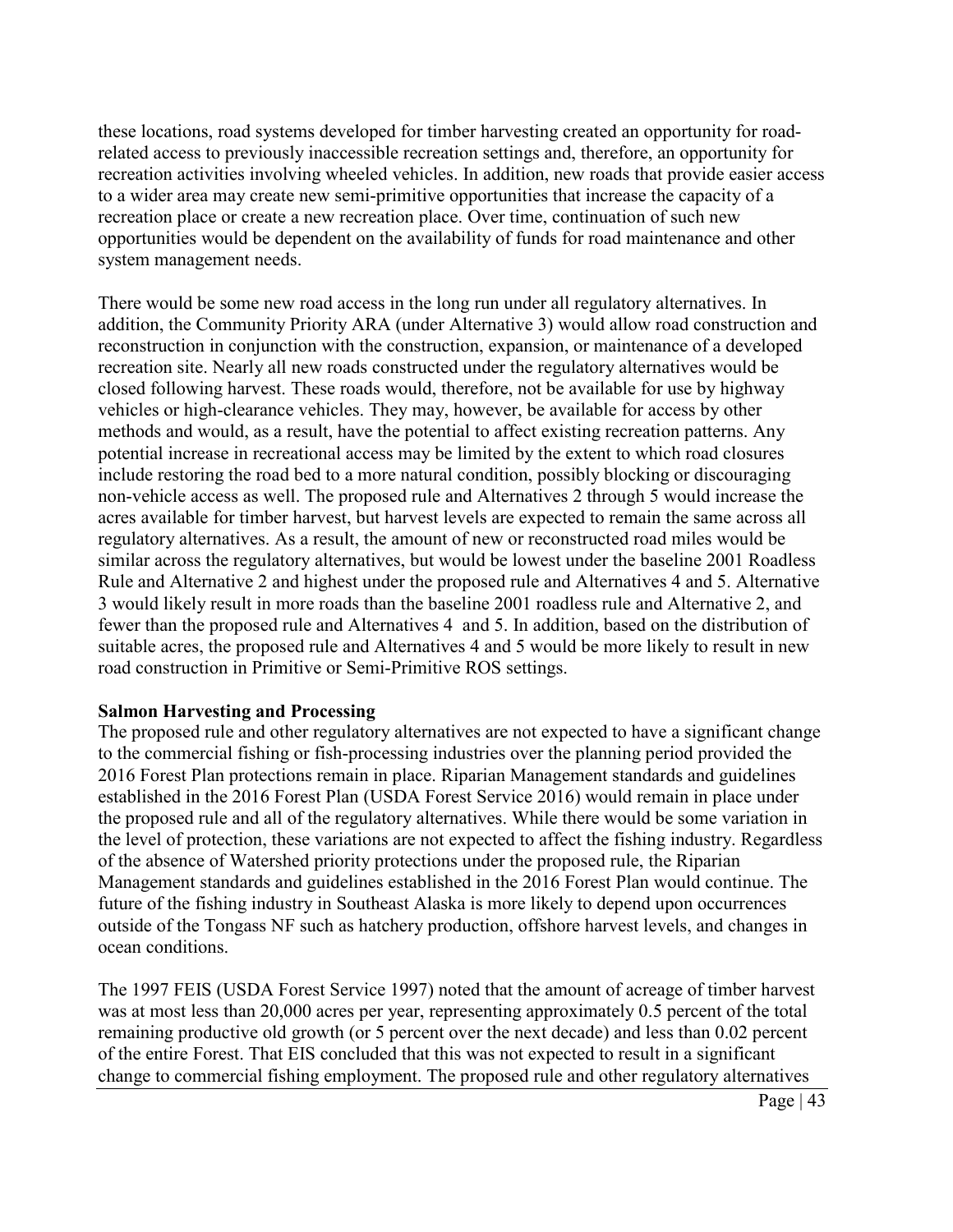would allow considerably less timber harvest and new road construction than the alternatives evaluated in the 1997 FEIS. Total annual old-growth harvest allowed over the 100-year planning period would be approximately 42,500 acres, substantially lower than the maximum proposed in the 1997 FEIS.

## **Mining and Mineral Development**

The Forest Service divides minerals resources into three groups: locatable minerals, leasable minerals, and salable minerals. A locatable mineral is any mineral that is "valuable" in economic terms or has a property that gives it distinct and special value. Examples of locatable minerals on the Tongass include gold, silver, copper, molybdenum, iron, nickel, lead, and zinc. The General Mining Law of 1872, as amended, grants every United States citizen the right to prospect and explore public domain lands open to mineral entry. The right of access is guaranteed and is not at the discretion of the Forest Service. Exploration, mining, and mineral processing activities, including road construction and reconstruction, are presently allowed in IRAs and would continue to be allowed under the proposed rule and all the other regulatory alternatives. Changes in roadless management under the proposed rule is, therefore, not expected to affect existing or future locatable mineral exploration or mining activities on the Forest.

Leasable minerals are certain types of minerals, primarily energy resources (e.g., oil, gas, coal, and geothermal resources) that are not subject to mining claim location but are available for exploration and development under provisions of the Mineral Leasing Act of 1920. Roadbuilding is currently prohibited for any new leasable projects, including geothermal projects, within IRAs. For Alternatives 2 through 5, this prohibition would continue in ARAs with watershed (Alternative 2) and LUD II priorities. Following project-specific analyses, roads could be approved for leasable projects within ARAs with timber (Alternative 4) or roadless priorities. Under the proposed rule roadbuilding would not be prohibited for any new leasable projects, including geothermal projects, with removal of roadless areas on the Tongass NF. The Tongass has no current leasable mineral activity and the anticipated demand for leasable minerals is expected to remain low. The Bureau of Land Management (BLM) conducted an assessment of mineral resource potential in support of a resource management plan for the Ring of Fire planning area, which includes Southeast Alaska. While there has been oil and gas exploration activity in the Yakutat area in the past, the resource development potential is considered low; therefore, the BLM expects no exploration or development activity within the 2016 Forest Plan period of analysis (10 to 15 years). Outside of the Yakutat area, oil and gas occurrence potential elsewhere in the Tongass is considered low to none. Occurrences of coal found at several locations in Southeast Alaska; however, the BLM considers development of these resources to be uneconomic in the near future, other than possibly for local use, and does not foresee associated exploration or development activity (USDA Forest Service 2016). As a result, changes in roadless management are expected to have limited impacts on related economic activity.

Salable minerals from the Forest are mainly used to construct NFS roads. Since road construction is not expected to vary much between regulatory alternatives, there would be little difference in salable mineral development between the regulatory alternatives.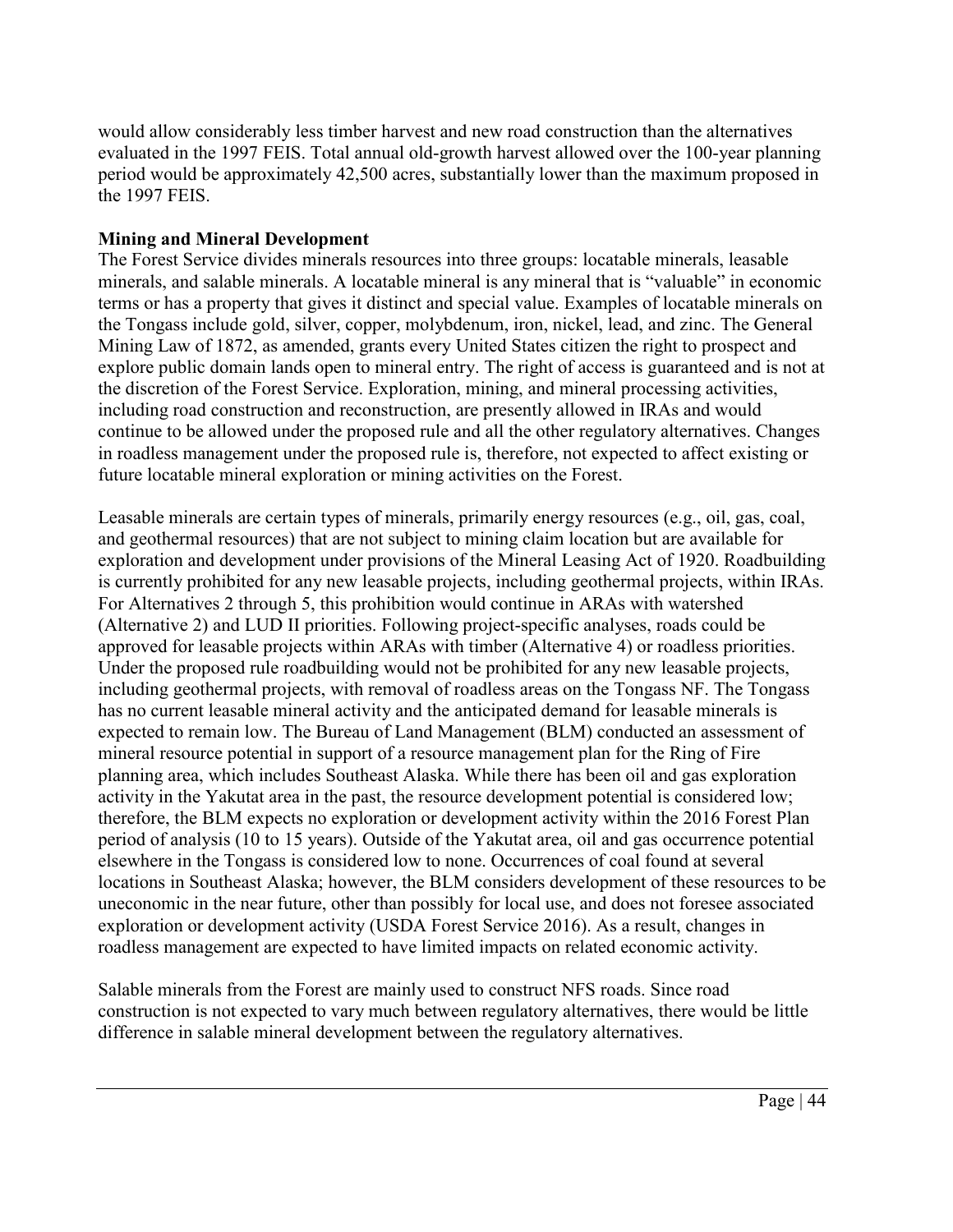## <span id="page-44-0"></span>**CONCLUSIONS**

 $\overline{a}$ 

The proposed rule is intended to provide for economic development opportunities in Southeast Alaska in response to the State of Alaska's petition requesting that the Secretary of Agriculture consider exempting the Tongass NF from the 2001 Roadless Rule. The proposed rule is programmatic and does not directly authorize the implementation of any ground-disturbing activities. The proposed rule provides greater flexibility for the selection of future timber sale areas and sale design (depending on the sale areas selected); and could, in turn, potentially improve the Forest Service's ability to offer economic sales that meet the needs of industry; improving flexibility for timber managers for designing timber sales that appraise positive. Estimated harvest cost savings (felling, yarding, loading, etc.) range from \$1 to \$2 million dollars per year depending on the level of harvest (one standard deviation less than the average annual harvest on the Tongass NF, in Table 4, and the harvest ceiling under the 2016 Forest Plan). Cost savings from improved flexibility for the agency and timber industry would accrue alongside other benefits, displayed in Table 5 and discussed above; including reduced cost for leasable mineral availability, renewable energy development potential, potential for development of state roads and other transportation projects, and benefits to Alaska native customary and traditional uses. These benefits, or cost reductions, outweigh estimated potential lost revenue to outfitter and guides (approximately \$77,000 per year) and across all recreation related industry in Southeast Alaska (\$319,000 per year, includes outfitters and guide expenditures)<sup>[8](#page-44-1)</sup>. Quantitative analysis of timber industry cost savings and lost revenue to recreation industry is based on annual harvest levels and does not vary by regulatory alternative given the agency's responsibilities under the Tongass Timber Reform Act (which directs the Forest Service to seek to provide a supply of timber from the Tongass National Forest that meets annual market demand to the extent consistent with providing for the multiple-use and sustained-yield of all renewable resources and other applicable requirements, including NFMA). Where monetary expressions are not available, value and tradeoffs are considered in qualitative terms pursuant to Executive Order 13563. Thus qualitative analysis of the proposed rule and regulator alternatives is provided for Scenic Quality, Recreation Opportunities and Traditional Cultural Properties and Sacred Sites. As discussed in the section on *Analysis of Roadless Characteristics under the Proposed Rule*, the highest effects on scenery would be associated with the proposed rule and Alternative 5, more lands in the primitive Recreation Opportunity Spectrum class would be removed under 4, 5 and the proposed rule, and the most risk to cultural resources may occur under the proposed rule and Alternatives 4 and 5. None of the regulatory alternatives propose changes to the projected timber sale quantity or timber demand projections set out in the Tongass Land and Resource Management Plan; thus the proposed rule would not decrease timber related jobs, income or output. Lastly, the proposed rule is not anticipated to alter output or employment

<span id="page-44-1"></span><sup>8</sup> These estimates provide an upper-bound ceiling for consideration of potential lost revenue, alongside cost savings to the timber industry, and should not be used as precise estimates of roadless area visitor expenditures or losses. Expenses incurred by visitors are not necessarily lost but subject to displacement related changes. While some businesses may lose revenues, if visitors choose not to travel to Southeast Alaska, others may see increases in revenues if visitors choose to stay longer or travel to substitute sites within Southeast Alaska. Detailed explanation and sources for this analysis is provided above in the Cost Benefit sub-section Potential Impacts by Resource Area.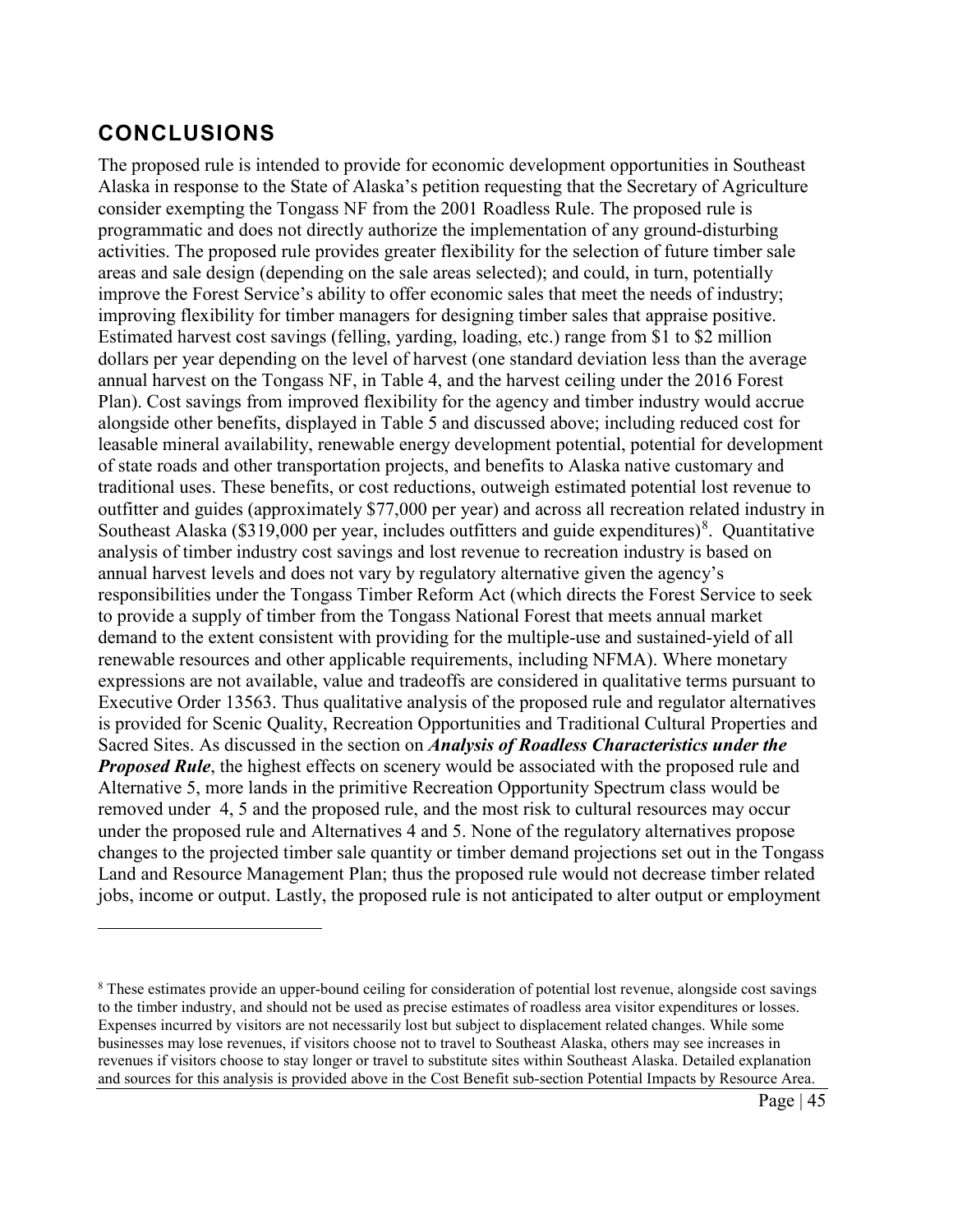in local economies associated with recreation and tourism, commercial fisheries and mining related industries.

# <span id="page-45-0"></span>**REFERENCES**

Abrahamson, M. 2013. Alaska's Mining Industry. Strong growth in jobs, wages, and production value. Alaska Economic Trends 33(5): 4-11. May.

Alaska DOL. 2016. Seafood Processing Workforce by Borough or Census Area, 2015. Southeast Region. Available online at:<http://live.laborstats.alaska.gov/seafood/seafoodsoutheast.cfm>

Bell, C. 2015. Tourism in Southeast. Visitor-related Jobs a Key Part of the Region's Economy. Alaska Economic Trends 35(8):4-8.

Bradner, T. 2014. Parnell Signs Bill to Boost Bokan, Niblack Mine Projects. Alaska Journal of Commerce. June 19. Available online at: http://www.alaskajournal.com/business-andfinance/2014-06-19/parnell-signs-bill-boost-bokan-niblack-mine-projects

Daniels, J. M., M. D. Paruszkiewicz, and S. J. Alexander. 2016. Tongass National Forest timber demand: projections for 2015 to 2030. Gen. Tech. Rep. PNW-GTR-934. Portland, OR: U.S. Department of Agriculture, Forest Service, Pacific Northwest Research Station. 53 p.

Dugan, D., G. Fay, H. Griego, and S. Colt. 2009. Nature-Based Tourism in Southeast Alaska. ISER Working Paper 2009.1. March. Institute of Social and Economic Research, University of Alaska Anchorage. Available online at: www.iser.uaa.alaska.edu

ECONorthwest. 2014. The Economic Importance of Alaska's Wildlife in 2011. Final Report prepared for Alaska Department of Fish & Game. May.

Freeman, A.M. III 2003. Economic valuation: what and why. In: Champ, P.A.; Boyle, K.J.; Brown T.C., (Eds). A Primer on Nonmarket Valuation. Kluwer Academic Publishers

McDowell Group. 2018. Economic Impact of Alaska's Visitor Industry 2017. Prepared for the: Alaska Department of Commerce, Community, and Economic Development, Division of Economic Development. November. Available online at: <https://www.commerce.alaska.gov/web/ded/dev/tourismdevelopment/tourismresearch.aspx>

McDowell Group. 2013. Bokan Mountain Rare Earth Element Mine Economic Impact Study. Prepared for Ucore Rare Metals, Inc. January. Available online at: http://ucore.com/McDowell.pdf

McDowell Group. 2017. Alaska Visitor Statistics Program 7. Summer 2016. Prepared for the State of Alaska Department of Commerce, Community and Economic Development, Division of Economic Development and the Alaska Travel Industry Association. May. Available online at: <https://www.commerce.alaska.gov/web/ded/dev/tourismdevelopment/tourismresearch.aspx>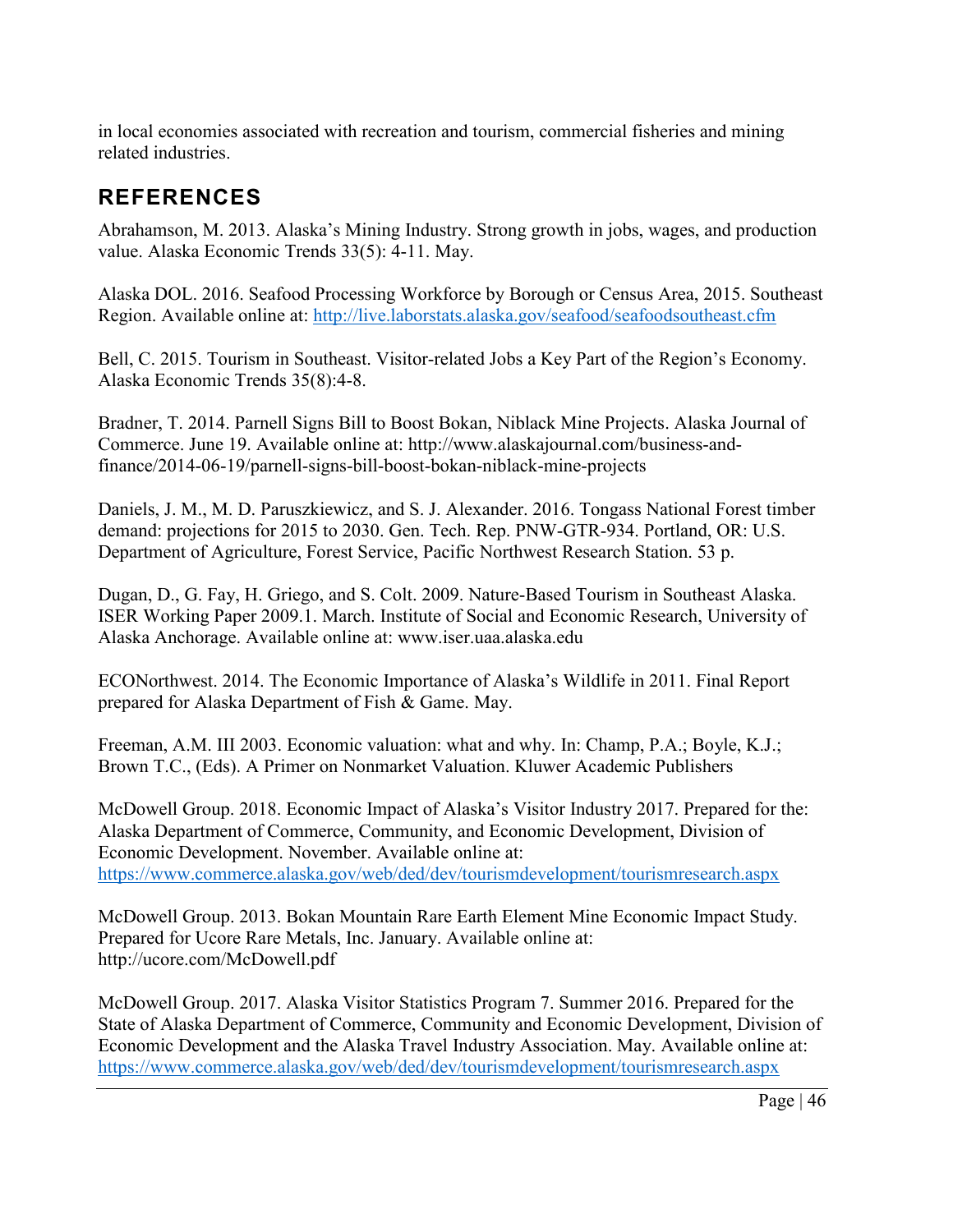McDowell Group. 2018. The Economic Benefits of Alaska's Mining Industry. Prepared for the Alaska Miners Association. March. 71 pp.

McDowell Group. 2018a. Alaska Visitor Volume Report Fall/Winter 2015 to 2018. Prepared for the: Alaska Department of Commerce, Community, and Economic Development, Division of Economic Development. November. Available online at: https://www.commerce.alaska.gov/web/ded/dev/tourismdevelopment/tourismresearch.aspx

National Visitor Use Monitoring 2016. Expenditure profiles for all visit type segment shares for average spending forests.

Niblack Project LLC. 2015. Economic Benefits. Available online at: [http://www.niblackproject.com/s/Project\\_Benefits.asp?ReportID=579363](http://www.niblackproject.com/s/Project_Benefits.asp?ReportID=579363)

Southeast Conference. 2018. Southeast Alaska by the Numbers 2017. Available online at: http://www.seconference.org/recent-publications

Strong, D. 2014. Seafood Processors. Large Segment of a Massive Industry. Alaska Economic Trends 34(11):9–11.

USDA Forest Service. 2008. Tongass Land and Resource Management Plan, Final Environmental Impact Statement and Record of Decision. R10-MB-603a, c, d, e. January.

USDA Forest Service. 1997. Tongass Land and Resource Management Plan. Final Environmental Impact Statement. Plan Amendment. Forest Service Alaska Region. Tongass National Forest.

USDA Forest Service. 2016. Tongass Land and Resource Management Plan. Final Environmental Impact Statement. Plan Amendment. Forest Service Alaska Region. Tongass National Forest. R10-MB- 769e, f. June. Available online at: <https://www.fs.usda.gov/detail/tongass/landmanagement/planning/?cid=stelprd3801708>

USDA Forest Service 2016a. Tongass Land and Resource Management Plan. Record of Decision. Forest Service Alaska Region. Tongass National Forest. Available online at: <https://www.fs.usda.gov/detail/tongass/landmanagement/planning/?cid=stelprd3801708>

USDA Forest Service 2017. Economic Effects of National Forest Recreation in Alaska. Briefing paper by Eric White. Available at: https:/www.fs.usda.gov/Internet/FSE\_DOCUMENTS/fseprd511800.docx

USDA Forest Service. 2017a. Economic Effects of National Forest Recreation in Alaska. Alaska Region. Briefing Paper. March. Available online at: [https://www.fs.usda.gov/Internet/FSE\\_DOCUMENTS/fseprd511800.docx](https://www.fs.usda.gov/Internet/FSE_DOCUMENTS/fseprd511800.docx)